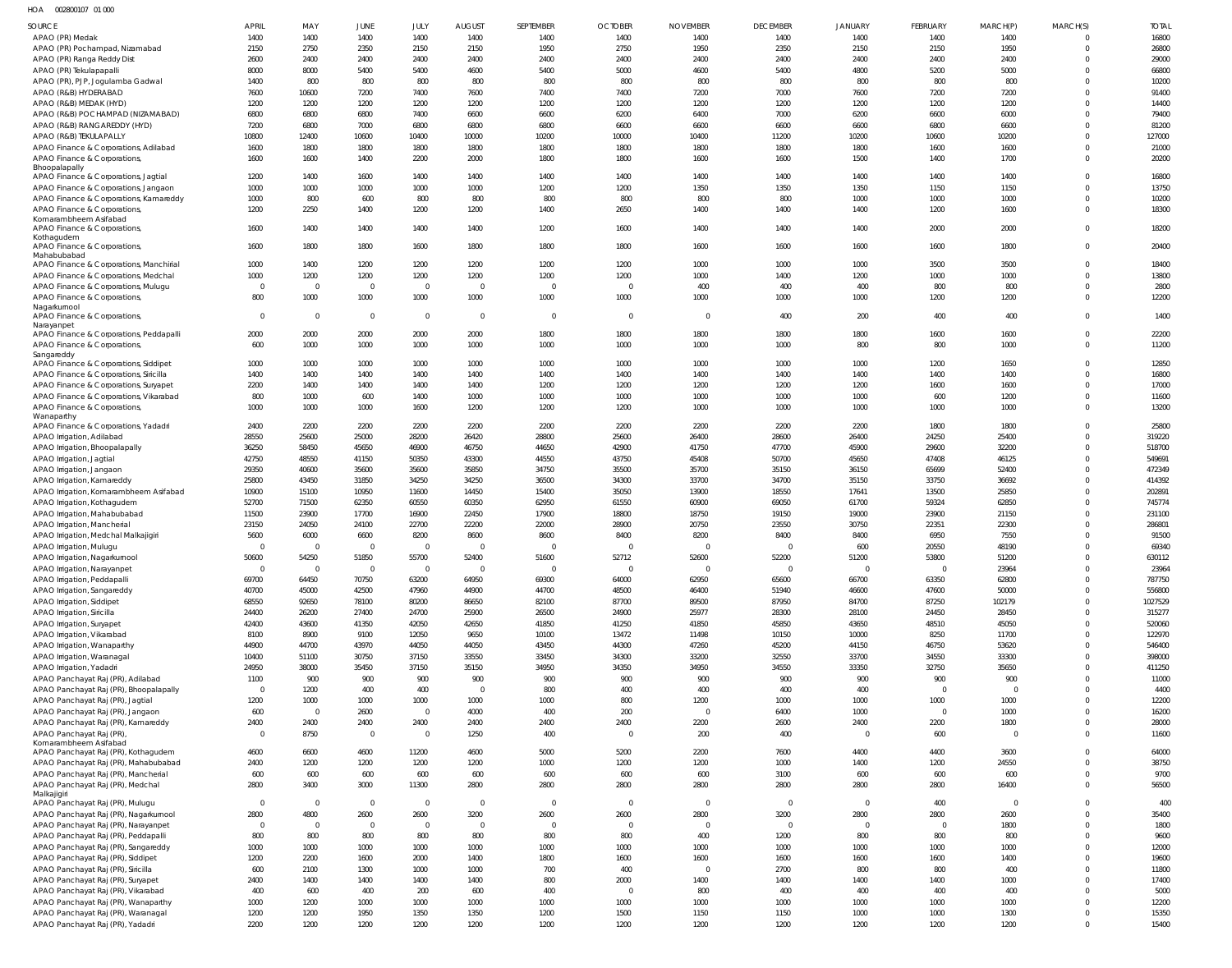002800107 01 000 HOA

| SOURCE                                                | APRIL        | MAY            | JUNE                    | JULY           | <b>AUGUST</b>  | SEPTEMBER      | <b>OCTOBER</b> | <b>NOVEMBER</b> | <b>DECEMBER</b> | JANUARY        | <b>FEBRUARY</b> | MARCH(P)       | MARCH(S)     | <b>TOTAL</b> |
|-------------------------------------------------------|--------------|----------------|-------------------------|----------------|----------------|----------------|----------------|-----------------|-----------------|----------------|-----------------|----------------|--------------|--------------|
| APAO Projects, Mancherial                             |              | $\Omega$       | 5000                    | $\overline{0}$ | $\Omega$       | $\Omega$       | $\overline{0}$ | $\mathbf{0}$    | $\Omega$        | $\Omega$       | $\Omega$        | $\Omega$       |              | 5000         |
| APAO Roads & Buildings (R&B), Adilabad                | 1600         | 1600           | 1800                    | 1800           | 1800           | 1800           | 1800           | 1800            | 1800            | 1800           | 1800            | 1600           |              | 21000        |
| APAO Roads & Buildings (R&B),                         | 1600         | 2000           | 1600                    | 1400           | 1600           | 1800           | 1600           | 1600            | 1600            | 1600           | $\Omega$        | $\Omega$       |              | 16400        |
| Bhoopalapally                                         |              |                |                         |                |                |                |                |                 |                 |                |                 |                |              |              |
| APAO Roads & Buildings (R&B), Jagtial                 | 400          | 400            | 400                     | 400            | 400            | 400            | 400            | 400             | 400             | 400            | 400             | 400            |              | 4800         |
| APAO Roads & Buildings (R&B), Jangaon                 | 1400         | 1400           | 1400                    | 1400           | 1400           | 1400           | 1400           | 1400            | 1400            | 1400           | 1400            | 1400           |              | 16800        |
| APAO Roads & Buildings (R&B), Jogulamba               | 4600         | 4800           | 4400                    | 4600           | 4800           | 4600           | 4400           | 4600            | 4600            | 4800           | 4600            | 4600           |              | 55400        |
| Gadwal                                                |              |                |                         |                |                |                |                |                 |                 |                |                 |                |              |              |
| APAO Roads & Buildings (R&B), Kamareddy               | 3000         | 3200           | 3000                    | 3000           | 3000           | 3000           | 2800           | 2800            | 3400            | 3000           | 3000            | 3000           | <sup>0</sup> | 36200        |
| APAO Roads & Buildings (R&B),                         | 1000         | 1000           | 1000                    | 800            | 800            | 800            | 800            | 800             | 3300            | 800            | 3300            | 800            |              | 15200        |
| Komarambheem Asifabad                                 |              |                |                         |                |                |                |                |                 |                 |                |                 |                |              |              |
| APAO Roads & Buildings (R&B)                          | 10600        | 9000           | 8000                    | 7200           | 8000           | 8600           | $\overline{0}$ | $\mathbf{0}$    | 24000           | 8200           | 7800            | 8000           | $\Omega$     | 99400        |
| Kothagudem                                            |              |                |                         |                |                |                |                |                 |                 |                |                 |                |              |              |
| APAO Roads & Buildings (R&B),                         | 1200         | 1200           | 1200                    | 1200           | 1200           | 1200           | 1200           | 1200            | 1200            | 1200           | 1200            | 1200           | 0            | 14400        |
| Mahabubabad                                           |              |                |                         |                |                |                |                |                 |                 |                |                 |                | $\Omega$     |              |
| APAO Roads & Buildings (R&B), Mancherial              | 3900         | 1400           | 1400                    | 3900           | 1400           | 8900           | 1400           | $\overline{0}$  | 5300            | 1400           | 3900            | 1400           |              | 34300        |
| APAO Roads & Buildings (R&B), Medchal                 | 3800         | 3600           | 3400                    | 3400           | 3600           | 3600           | 3600           | 3600            | 3600            | 3600           | 3400            | 3600           | $\Omega$     | 42800        |
| Malkajigiri<br>APAO Roads & Buildings (R&B), Mulugu   | $\Omega$     | $\overline{0}$ | $\overline{\mathbf{0}}$ | $\overline{0}$ | $\overline{0}$ | $\Omega$       | $\overline{0}$ | 0               | $\overline{0}$  | $\overline{0}$ | 1600            | 1600           |              | 3200         |
| APAO Roads & Buildings (R&B),                         | 2800         | 5800           | 2800                    | 2800           | 2800           | 2800           | 2800           | 2800            | 2800            | 2800           | 2800            | 2800           | $\Omega$     | 36600        |
| Nagarkurnool                                          |              |                |                         |                |                |                |                |                 |                 |                |                 |                |              |              |
| APAO Roads & Buildings (R&B), Peddapalli              | 2000         | 1800           | 1800                    | 2400           | 2000           | 2000           | 2000           | 2000            | 2000            | 2000           | 2000            | 2000           | $\Omega$     | 24000        |
| APAO Roads & Buildings (R&B),                         | 3600         | 3600           | 3400                    | 3400           | 3400           | 3400           | 3400           | 3400            | 3400            | 3400           | 3200            | 3200           | $\Omega$     | 40800        |
| Sangareddy                                            |              |                |                         |                |                |                |                |                 |                 |                |                 |                |              |              |
| APAO Roads & Buildings (R&B), Siddipet                | 600          | 2000           | 400                     | 800            | 600            | 600            | 600            | 600             | 600             | 600            | 600             | 600            | 0            | 8600         |
| APAO Roads & Buildings (R&B), Siricilla               | 2800         | 5600           | 2800                    | 2600           | $\overline{0}$ | 5200           | 2800           | 2600            | 2600            | 2600           | 2600            | 2600           | $\Omega$     | 34800        |
| APAO Roads & Buildings (R&B), Suryapet                | 3200         | 3600           | 3400                    | 3400           | 3400           | 3400           | 3400           | 3400            | 3000            | 3000           | 3000            | 3000           | $\Omega$     | 39200        |
| APAO Roads & Buildings (R&B), Vikarabad               | 5000         | 5000           | 5000                    | 5000           | 5000           | 4800           | 4800           | 7400            | 5000            | 5600           | 5600            | 5000           |              | 63200        |
|                                                       |              |                |                         |                |                |                |                |                 |                 |                |                 | 1400           | $\Omega$     | 19000        |
| APAO Roads & Buildings (R&B),                         | 1600         | 1600           | 1400                    | 1800           | 1600           | 1600           | 1400           | 1600            | 1600            | 1400           | 2000            |                |              |              |
| Wanaparthy<br>APAO Roads & Buildings (R&B), Waranagal | 800          | 1200           | 800                     | 800            | 800            | 800            | 800            | 800             | 800             | 800            | 800             | 800            | $\Omega$     | 10000        |
|                                                       | 3000         | 3600           | 4600                    | 3400           | 3200           | 3600           | 2800           | 3400            | 4000            | 3200           | 3400            | 3200           | $\Omega$     | 41400        |
| APAO Roads & Buildings (R&B), Yadadri                 |              |                |                         |                |                |                |                |                 |                 |                |                 |                |              |              |
| APAO, PJP (FINANCE), Jogulamba Gadwal                 | 1000         | 600            | 600                     | 800            | 1400           | 800            | 800            | 800             | 600             | 600            | 600             | 800            |              | 9400         |
| APAO, SRSP (FINANCE), WARANGAL                        | 1400         | 1600           | 1600                    | 2200           | 2200           | 2600           | 2400           | 2400            | 3400            | 3000           | 2200            | 3000           | U            | 28000        |
| PAO (PH) KHAMMAM                                      | 800          | 800            | 800                     | 800            | 800            | 800            | 800            | 600             | 600             | 600            | 600             | 600            |              | 8600         |
| PAO (PH), HANUMAKONDA                                 | 600          | 1200           | 600                     | 600            | 600            | 600            | 600            | 600             | 600             | 600            | 600             | 600            |              | 7800         |
| PAO (PR) (IW), LMD Colony, Karimnagar                 | 1400         | 1000           | 1800                    | 1200           | $\overline{0}$ | 2400           | 1200           | 1200            | 1200            | 1200           | 1000            | 1000           |              | 14600        |
| PAO (PR) KCC, HANUMAKONDA                             | 2400         | 2400           | 2400                    | 2400           | 2400           | 2400           | 2800           | 3000            | 2400            | 2400           | 2400            | 3400           |              | 30800        |
| PAO (PR) MAHABOOBNAGAR                                | 6400         | 6000           | 4600                    | 4600           | 4600           | 4600           | 4400           | 4400            | 5000            | 4400           | 4400            | 2600           |              | 56000        |
| PAO (PR) Nalgonda                                     | 5900         | 4500           | 4900                    | 4500           | 4500           | 4600           | 4400           | 4400            | 4400            | 4400           | 4400            | 3200           |              | 54100        |
| PAO (PR), Nirmal                                      | 1600         | 800            | 800                     | 800            | 800            | 800            | 800            | 800             | 800             | 800            | 800             | 800            |              | 10400        |
| PAO (R&B) (NIRMAL)                                    | 2200         | 2200           | 2400                    | 2200           | 2200           | 2200           | 2200           | 2200            | 2200            | 2200           | 2200            | 2200           |              | 26600        |
| PAO (R&B), HANUMAKONDA                                | 4200         | 4200           | 4200                    | 4000           | 4000           | 4000           | 4000           | 4000            | 4000            | 4000           | 4000            | 4000           |              | 48600        |
|                                                       |              |                |                         |                |                |                |                |                 |                 |                |                 |                |              |              |
| PAO (R&B) LMD                                         | 3200         | 4800           | 4200                    | 3400           | 3400           | 5000           | 3000           | 3000            | 3200            | 3000           | 3000            | 3800           |              | 43000        |
| PAO (R&B) MAHABOOBNAGAR                               | 6600         | 6600           | 6600                    | 6600           | 9600           | 6800           | 6600           | 6600            | 6600            | 6600           | 6800            | 6800           |              | 82800        |
| PAO (R&B) NALGONDA                                    | 5000         | 5600           | 5000                    | 5000           | 5000           | 5000           | 5000           | 4800            | 4800            | 4800           | 4800            | 4200           |              | 59000        |
| PAO - IRRIGATION DIVISION                             | 51400        | 57800          | 53300                   | 58350          | 57950          | 55450          | 57350          | 55250           | 57150           | 55400          | 67100           | 54750          |              | 681250       |
| HANUMAKONDA                                           |              |                |                         |                |                |                |                |                 |                 |                |                 |                |              |              |
| PAO IRRIGATION KARIMNAGAR                             | 104300       | 110300         | 113300                  | 107050         | 113700         | 110200         | 105970         | 110199          | 111827          | 107800         | 108573          | 113697         | 0            | 1316916      |
| PAO IRRIGATION DIVISION HYDERABAD                     | 111150       | 109400         | 119600                  | 112600         | 111400         | 113800         | 110000         | 109000          | 110400          | 109000         | 106753          | 105600         |              | 1328703      |
| PAO IRRIGATION DIVISION KHAMMAM                       | 85550        | 134800         | 111500                  | 107550         | 108800         | 107350         | 108350         | 112150          | 109500          | 108600         | 123500          | 144250         | $\Omega$     | 1361900      |
| PAO IRRIGATION DIVISION NALGONDA                      | 167000       | 168800         | 164950                  | 175637         | 171900         | 171714         | 165603         | 166550          | 170900          | 168410         | 171750          | 167750         |              | 2030964      |
| PAO IRRIGATION DIVISION,                              | 90250        | 90800          | 94629                   | 91150          | 89900          | 93550          | 96250          | 94242           | 93700           | 94258          | 97988           | 77350          | $\Omega$     | 1104067      |
| MAHABOOBNAGAR                                         |              |                |                         |                |                |                |                |                 |                 |                |                 |                |              |              |
| PAO IRRIGATION NIZAMABAD                              | 75950        | 79600          | 78250                   | 77950          | 75650          | 75100          | 74500          | 74900           | 76700           | 75300          | 81527           | 76727          | $\Omega$     | 922154       |
| PAO IRRIGATION RANGA REDDY DISTRICT                   | 132400       | 123950         | 127400                  | 128400         | 130800         | 127800         | 126800         | 130000          | 137600          | 128400         | 129200          | 128400         | $\Omega$     | 1551150      |
| PAO Irrigation Nirmal                                 | 45350        | 36650          | 46900                   | 37150          | 49800          | 41400          | 55450          | 34900           | 36450           | 34450          | 38500           | 37450          | $\Omega$     | 494450       |
| PAO MEDAK(IW), MEDAK                                  | 9600         | 12200          | 11600                   | 11000          | 11200          | 13200          | 11600          | 12400           | 11800           | 12200          | 12600           | 14000          | $\Omega$     | 143400       |
| PAO, AMRP (FINANCE) NALGONDA                          | 2600         | 3400           | 3000                    | 3400           | 2800           | 2800           | 2800           | 2800            | 2800            | 2800           | 2200            | 2200           | $\Omega$     | 33600        |
| PAO, FINANCE (W & P) DEPT,                            | 2000         | 2000           | 2000                    | 2000           | 2550           | 2950           | 2750           | 2750            | 2750            | 2750           | 2350            | 2350           | $\Omega$     | 29200        |
| HANUMAKONDA                                           |              |                |                         |                |                |                |                |                 |                 |                |                 |                |              |              |
| PAO, FINANCE (W & P) DEPT, HYDERABAD                  | 5300         | 5300           | 4700                    | 4700           | 6500           | 7900           | 6300           | 7500            | 7900            | 6700           | 6900            | 6900           | $\Omega$     | 76600        |
| PAO, FINANCE (W & P) DEPT, KARIMNAGAR                 | 7100         | 7100           | 6900                    | 7300           | 6700           | 6700           | 6700           | 6550            | 6700            | 6700           | 6100            | 6100           | $\Omega$     | 80650        |
| PAO, FINANCE (W & P) DEPT, KHAMMAM                    | 2400         | 2400           | 2400                    | 2400           | 2400           | 2400           | 2400           | 2400            | 2400            | 2400           | 2000            | 2000           | $\Omega$     | 28000        |
| PAO, FINANCE (W & P) DEPT,                            | 1600         | 1400           | 1400                    | 1400           | 1400           | 1400           | 1400           | 1400            | 1400            | 1400           | 1200            | 1200           | $\Omega$     | 16600        |
| MAHABOOBNAGAR                                         |              |                |                         |                |                |                |                |                 |                 |                |                 |                |              |              |
| PAO, FINANCE (W & P) DEPT, MEDAK                      | 1000         | 1200           | 1200                    | 1000           | 1200           | 1200           | 1200           | 1200            | 1200            | 1200           | 1200            | 1200           |              | 14000        |
| PAO, FINANCE (W & P) DEPT, NIRMAL                     | 1200         | 1200           | 1200                    | 1200           | 1200           | 1200           | 2450           | 1200            | 1200            | 1200           | 1600            | 1400           | $\Omega$     | 16250        |
| PAO, FINANCE (W & P) DEPT, NIZAMABAD                  | 1800         | 1600           | 1600                    | 1600           | 1600           | 1600           | 1600           | 1600            | 1600            | 1600           | 1800            | 1400           | $\Omega$     | 19400        |
| PAO, FINANCE (W & P) DEPT, RANGA                      | 1800         | 1800           | 1800                    | 1800           | 1800           | 1800           | 1800           | 1800            | 1600            | 2000           | 1600            | 1600           | $\Omega$     | 21200        |
| REDDY                                                 |              |                |                         |                |                |                |                |                 |                 |                |                 |                |              |              |
| PAO, PJP, Jogulamba Gadwal                            | 67300        | 67100          | 68250                   | 67600          | 66350          | 66850          | 67150          | 64968           | 65000           | 64600          | 67600           | 107300         | $\Omega$     | 840068       |
| Total:                                                | 1822950      | 2072900        | 1947649                 | 1968997        | 1963620        | 1963914        | 1969457        | 1921752         | 2029167         | 1944759        | 2021483         | 2157344        | $\Omega$     | 23783992     |
| HOA  004000102  05  000                               |              |                |                         |                |                |                |                |                 |                 |                |                 |                |              |              |
|                                                       |              |                |                         |                |                |                |                |                 |                 |                |                 |                |              |              |
| <b>SOURCE</b>                                         | <b>APRIL</b> | MAY            | <b>JUNE</b>             | JULY           | <b>AUGUST</b>  | SEPTEMBER      | <b>OCTOBER</b> | <b>NOVEMBER</b> | <b>DECEMBER</b> | <b>JANUARY</b> | <b>FEBRUARY</b> | MARCH(P)       | MARCH(S)     | <b>TOTAL</b> |
| APAO (PR) Medak                                       | - 0          | $\Omega$       | $\overline{0}$          | $\mathbf 0$    | $\overline{0}$ | 5758           | 261594         | $\mathbf{0}$    | 65352           | 131524         | $\overline{0}$  | 40816          | $\Omega$     | 505044       |
| APAO (PR) Pochampad, Nizamabad                        | 10295899     | 321684         | $\overline{0}$          | $\mathbf 0$    | $\Omega$       | $\Omega$       | 4826           | $\mathbf{0}$    | 109381          | 873095         | 104725          | $\circ$        | $\Omega$     | 11709610     |
| APAO (PR) Ranga Reddy Dist                            | - 0          | 7049783        | $\mathbf 0$             | $\mathbf 0$    | $\Omega$       | $\overline{0}$ | 25             | $\mathbf{0}$    | 7799            | $\Omega$       | $\Omega$        | $\overline{0}$ | $\Omega$     | 7057607      |
|                                                       | $\Omega$     | $\Omega$       | $\mathbf 0$             | $\mathbf 0$    | $\Omega$       | $\Omega$       | $\Omega$       | $\overline{0}$  | 128367          | $\overline{0}$ | $\Omega$        | 54085          |              | 182452       |
| APAO (PR) Tekulapapalli                               |              |                |                         |                |                |                |                |                 |                 |                |                 |                |              |              |
| APAO (PR), PJP, Jogulamba Gadwal                      | $\Omega$     | 19426          | $\Omega$                | $\mathbf 0$    | $\Omega$       | $\Omega$       | $\overline{0}$ | $\Omega$        | 69246           | $\overline{0}$ | $\Omega$        | $\overline{0}$ |              | 88672        |
| APAO (R&B) HYDERABAD                                  | $\Omega$     |                | $\mathbf 0$             | $\mathbf 0$    | 215421         | $\overline{0}$ | 18591          | 39411           | $\Omega$        | $\overline{0}$ | 52484           | 23892          |              | 349799       |
| APAO (R&B) MEDAK (HYD)                                | 19179        | $\Omega$       | $\Omega$                | $\mathbf 0$    | 19411          | $\Omega$       | 20811          | 990779          | 1071941         | 1348           | $\Omega$        | $\Omega$       |              | 2123469      |
| APAO (R&B) POCHAMPAD (NIZAMABAD)                      | 239701       | $\Omega$       | $\mathbf 0$             | $\mathbf 0$    | 6233           | 499768         | 54905          | $\overline{0}$  | $\Omega$        | 16899          | 73588           | $\overline{0}$ |              | 891094       |
| APAO (R&B) RANGAREDDY (HYD)                           | 29128        | $\Omega$       | $\mathbf 0$             | $\mathbf 0$    | 185839         | 8              | 26611          | 205948          | 30116           | $\overline{0}$ | 157232          | $\Omega$       |              | 634882       |
| APAO (R&B) TEKULAPALLY                                | - 0          | 171668         | $\mathbf 0$             | $\mathbf 0$    | $\Omega$       | 0              | $\overline{0}$ | $\overline{0}$  | 54              | $\overline{0}$ | $\Omega$        | $\Omega$       | $\Omega$     | 171722       |
| APAO Finance & Corporations, Adilabad                 | 167207       | 175638         | $\mathbf 0$             | 233495         | 227365         | $\mathbf 0$    | 428527         | $\mathbf 0$     | 35429           | 159258         | 600872          | 132865         | $\Omega$     | 2160656      |
|                                                       |              |                |                         |                |                |                |                |                 |                 |                |                 |                |              |              |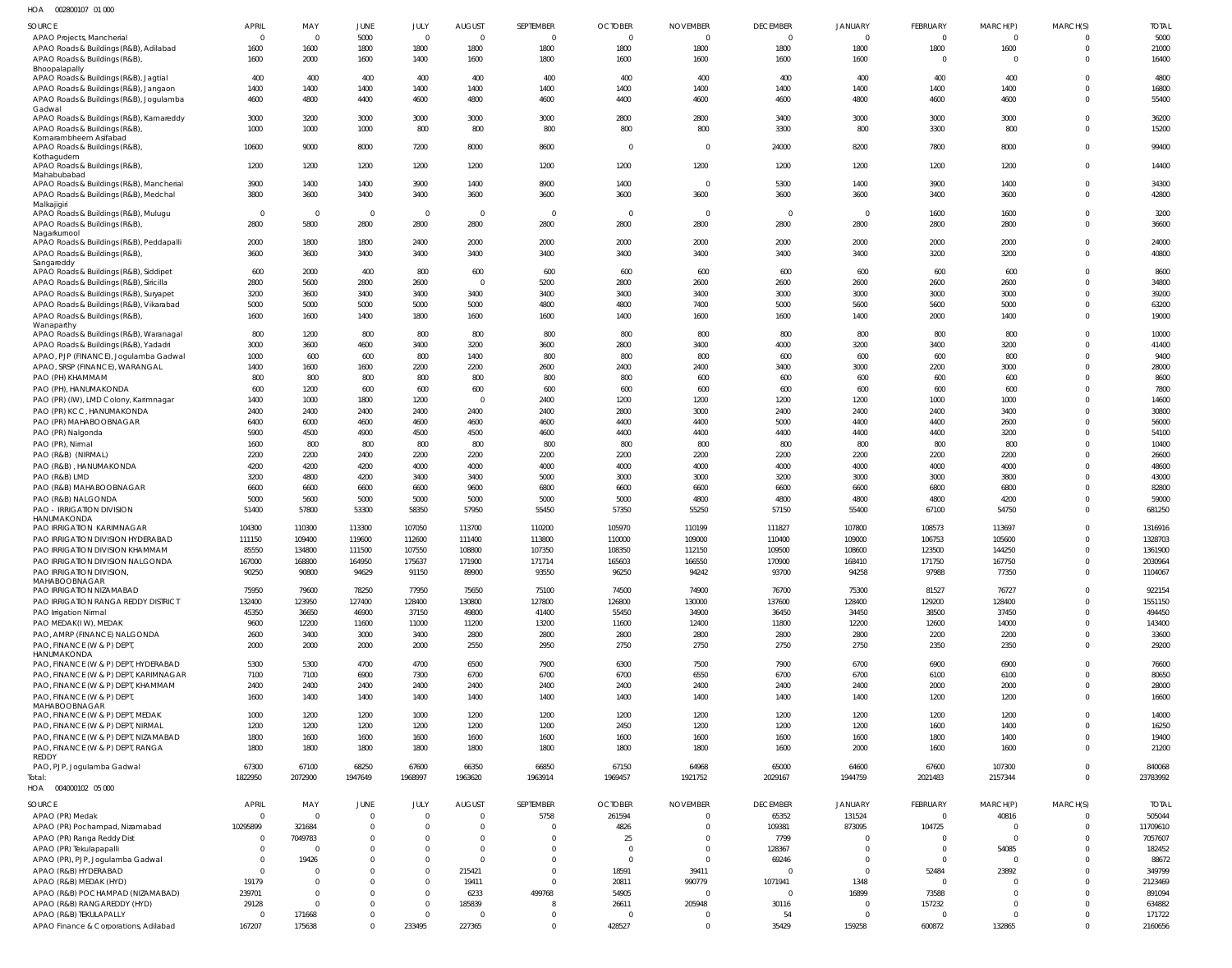HOA 004000102 05 000

| $\sim$                                      |                |          |                |                |                |                |                         |                 |                 |             |                 |          |                |              |
|---------------------------------------------|----------------|----------|----------------|----------------|----------------|----------------|-------------------------|-----------------|-----------------|-------------|-----------------|----------|----------------|--------------|
| SOURCE                                      | APRIL          | MAY      | JUNE           | JULY           | <b>AUGUST</b>  | SEPTEMBER      | <b>OCTOBER</b>          | <b>NOVEMBER</b> | <b>DECEMBER</b> | JANUARY     | <b>FEBRUARY</b> | MARCH(P) | MARCH(S)       | <b>TOTAL</b> |
| APAO Finance & Corporations,                | $\Omega$       | 356488   | $\overline{0}$ | 231474         | $\overline{0}$ | $\Omega$       | 450729                  | $\mathbf{0}$    | $\mathbf 0$     | $\mathbf 0$ | $\mathbf 0$     | $\Omega$ | $\Omega$       | 1038691      |
| Bhoopalapally                               |                |          |                |                |                |                |                         |                 |                 |             |                 |          |                |              |
| APAO Finance & Corporations, Kamareddy      |                |          | $\mathbf 0$    | $\Omega$       | $\Omega$       | $\Omega$       | 31974                   | $\overline{0}$  | 7927            | 0           | $\Omega$        | $\Omega$ | $\mathbf 0$    | 39901        |
| APAO Finance & Corporations,                |                | $\Omega$ | $\Omega$       | $\Omega$       | $\Omega$       | $\Omega$       | 4025                    | $\overline{0}$  | $\Omega$        | $\mathbf 0$ | 591347          | $\Omega$ | $\Omega$       | 595372       |
| Komarambheem Asifabad                       |                |          |                |                |                |                |                         |                 |                 |             |                 |          |                |              |
| APAO Finance & Corporations                 | $\Omega$       | 6464     | $\Omega$       | $\Omega$       | $\Omega$       | $\Omega$       | 869807                  | 33526           | 163961          | $\mathbf 0$ | $\Omega$        | $\Omega$ | $^{\circ}$     | 1073758      |
| Kothagudem                                  |                |          |                |                |                |                |                         |                 |                 |             |                 |          |                |              |
| APAO Finance & Corporations,                | $\Omega$       | $\Omega$ | $\Omega$       | $\Omega$       | $\Omega$       | $\Omega$       | 282                     | $\Omega$        | $\Omega$        | $\Omega$    | $\Omega$        | $\Omega$ | $\Omega$       | 282          |
| Mahabubabad                                 |                |          | $\Omega$       | $\Omega$       | $\Omega$       | $\Omega$       | $\overline{0}$          |                 | $\Omega$        | $\Omega$    |                 |          | $\mathbf 0$    |              |
| APAO Finance & Corporations, Mulugu         |                |          |                |                |                |                |                         | $\overline{0}$  |                 |             | 180792          | 1023470  |                | 1204262      |
| APAO Finance & Corporations,                |                | $\Omega$ | $\Omega$       | $\Omega$       | $\Omega$       | $\Omega$       | 37838                   | $\Omega$        | $\Omega$        | $\Omega$    | $\Omega$        |          | $\Omega$       | 37838        |
| Nagarkurnool                                |                |          |                |                |                |                |                         |                 |                 |             |                 |          |                |              |
| APAO Finance & Corporations,                | $\Omega$       |          | $\Omega$       | $\Omega$       | $\Omega$       | $\Omega$       | $\Omega$                | $\Omega$        | $\Omega$        | $\mathbf 0$ | 7853            | $\Omega$ | $\Omega$       | 7853         |
| Narayanpet                                  | $\Omega$       |          |                |                |                |                |                         | $\Omega$        | $\Omega$        |             |                 | $\Omega$ | $\Omega$       |              |
| APAO Finance & Corporations, Peddapalli     |                | 6968     | $\Omega$       | $\Omega$       | $\overline{0}$ | $\Omega$       | $\overline{0}$          |                 |                 | 1075        | $\mathbf 0$     |          |                | 8043         |
| APAO Finance & Corporations,                | 2857           | 888028   | $\Omega$       | $\Omega$       | 44766          | $\Omega$       | 290215                  | 266558          | $\Omega$        | 201205      | $\mathbf 0$     | 16710    | $\mathbf 0$    | 1710339      |
| Sangareddy                                  |                |          |                |                |                |                |                         |                 |                 |             |                 |          |                |              |
| APAO Finance & Corporations, Siddipet       | $\Omega$       | 8936     | $\Omega$       | $\Omega$       | $\Omega$       | $\Omega$       | $\overline{0}$          | $\Omega$        | $\Omega$        | $\mathbf 0$ | 325             |          | $\Omega$       | 9261         |
| APAO Finance & Corporations, Siricilla      |                | - 0      | <sup>0</sup>   | $\Omega$       | $\Omega$       | 6894           | 241                     | $\Omega$        | 113904          | 102143      | $\Omega$        |          | $\Omega$       | 223182       |
| APAO Finance & Corporations, Suryapet       | -0             | 26108    | $\Omega$       | $\Omega$       | $\Omega$       |                | $\Omega$                | $\Omega$        | $^{\circ}$      | $\Omega$    | $\Omega$        | $\Omega$ | $\Omega$       | 26108        |
| APAO Finance & Corporations, Vikarabad      |                |          | $\Omega$       | $\Omega$       | $\Omega$       | $\Omega$       | $\Omega$                | $\Omega$        | 56888           | 174825      | 310612          | $\Omega$ | $\Omega$       | 542325       |
| APAO Irrigation, Adilabad                   |                |          | $\Omega$       | $\overline{0}$ | 71944          | 7272           | 1215000                 | $\Omega$        | 43082           | $\Omega$    | 1111600         |          | $\Omega$       | 2448898      |
| APAO Irrigation, Bhoopalapally              |                |          | 18305          | 17825          | 8271           | 393182         | 144718                  | $\Omega$        | $\Omega$        | $\Omega$    | $\Omega$        |          | $\Omega$       | 582301       |
| APAO Irrigation, Jagtial                    |                | $\Omega$ | $\overline{0}$ | 4093           | 9011           | 104542         | 272722                  | 425853          | $\Omega$        | $\Omega$    | $\Omega$        | $\Omega$ | $\Omega$       | 816221       |
| APAO Irrigation, Jangaon                    |                |          | $\mathbf 0$    | 101347         | 142913         | $\Omega$       | 559506                  | $\Omega$        | $\Omega$        | 6059        | 291052          |          | $\Omega$       | 1100877      |
|                                             |                |          |                |                |                |                |                         |                 | $\Omega$        | $\Omega$    |                 | 635948   | $\Omega$       |              |
| APAO Irrigation, Kamareddy                  | 43709          | 2658     | $\mathbf 0$    | 410150         | 280034         | 15848          | 533431                  |                 |                 |             | $\Omega$        |          |                | 1921778      |
| APAO Irrigation, Komarambheem Asifabad      | $\circ$        |          | $\mathbf 0$    | 4000           | 13248          | 3820           | 361262                  | 18682           | 31647           | 18719       | 641107          |          | $\Omega$       | 1092485      |
| APAO Irrigation, Kothagudem                 | 10899          |          | $\overline{0}$ | 4013           | 83270          |                | 45701                   |                 | $\Omega$        |             |                 |          | $\Omega$       | 143883       |
| APAO Irrigation, Mahabubabad                |                |          | 40104          | 8840           | $\circ$        |                | 102135                  |                 | $\Omega$        | $\Omega$    |                 |          | $\Omega$       | 151079       |
| APAO Irrigation, Mancherial                 |                |          | 17316          | $\overline{0}$ | 54023          | $\Omega$       | 445344                  | $\Omega$        | $\Omega$        | 2138745     |                 |          | $\Omega$       | 2655428      |
| APAO Irrigation, Nagarkurnool               | $\Omega$       |          | $\overline{0}$ | 4875           | 4284           | $\Omega$       | 260100                  | $\Omega$        | 7068            | $\Omega$    |                 | $\Omega$ | $\Omega$       | 276327       |
| APAO Irrigation, Peddapalli                 | 60779          |          | $\overline{0}$ | $\Omega$       | 148386         | $\Omega$       | 131513                  | $\Omega$        | $\Omega$        | $\Omega$    |                 | $\Omega$ | $\Omega$       | 340678       |
| APAO Irrigation, Sangareddy                 | $\Omega$       | 254742   | 91865          | 134632         | 650690         | 79330          | 1846456                 | $\Omega$        | 70908           | 303215      |                 | 26653    | $\Omega$       | 3458491      |
|                                             | 34625          | $\Omega$ | 11958          | 14800          | 201096         | 37458          |                         | 1404            | 16316           | 1688884     |                 |          | $\Omega$       | 2374853      |
| APAO Irrigation, Siddipet                   |                |          |                |                |                |                | 368312                  |                 |                 |             |                 |          |                |              |
| APAO Irrigation, Siricilla                  | $\overline{0}$ | $\Omega$ | $\overline{0}$ | $\overline{0}$ | 74782          |                | 49953                   | $\Omega$        | $^{\circ}$      | $\Omega$    |                 | $\Omega$ | $\Omega$       | 124735       |
| APAO Irrigation, Suryapet                   | 75811          | 95390    | 102635         | 124537         | 66002          | 0              | 378041                  | $\Omega$        | 40625           | 447867      | $\Omega$        | 105142   | $\Omega$       | 1436050      |
| APAO Irrigation, Vikarabad                  | $\Omega$       |          | $\overline{0}$ | $\circ$        | $\Omega$       |                | 19293                   | $\Omega$        | 2233            | $\Omega$    |                 |          | $\Omega$       | 21526        |
| APAO Irrigation, Wanaparthy                 |                | $\Omega$ | $\Omega$       | 4278           | 19853          | $\Omega$       | 363424                  | $\cap$          | $\Omega$        |             |                 |          | $\Omega$       | 387555       |
| APAO Irrigation, Waranagal                  |                | $\Omega$ | $\Omega$       | 6405           | 126264         | <sup>0</sup>   | 380653                  | 34721           | $\Omega$        | $\Omega$    |                 | $\Omega$ | $\Omega$       | 548043       |
| APAO Irrigation, Yadadri                    |                | 1220     | $\mathbf 0$    | 23             | 139212         | $\Omega$       | 173238                  |                 | $\Omega$        | 1556        | $\Omega$        | $\Omega$ | $\Omega$       | 315249       |
|                                             | $\Omega$       |          | $\Omega$       | $\Omega$       | 84670          | $\Omega$       | $\Omega$                | $\Omega$        | $\Omega$        | $\Omega$    | $\Omega$        | $\Omega$ | $\Omega$       | 84670        |
| APAO National Highways (NH)<br>Nagarkurnool |                |          |                |                |                |                |                         |                 |                 |             |                 |          |                |              |
| APAO Panchayat Raj (PR), Adilabad           | 51333          | 161811   | $\overline{0}$ | $\overline{0}$ | 82344          | $\Omega$       | $\overline{\mathbf{0}}$ | $\Omega$        | $\mathbf 0$     | 76285       | $\Omega$        |          | $\Omega$       | 371773       |
|                                             | 59893          | $\Omega$ | $\Omega$       | 13688          | $\overline{0}$ | $\Omega$       | 77875                   | $\Omega$        | $\Omega$        | $\Omega$    | $\Omega$        | $\Omega$ | $\Omega$       | 151456       |
| APAO Panchayat Raj (PR), Bhoopalapally      |                |          |                |                |                |                |                         |                 |                 |             |                 |          |                |              |
| APAO Panchayat Raj (PR), Jagtial            | $\sqrt{ }$     | 708      | $\mathbf{0}$   | - 0            | $\mathbf 0$    | $\Omega$       | $\Omega$                | $\Omega$        | 6926            | $\Omega$    |                 | $\Omega$ | $\Omega$       | 7634         |
| APAO Panchayat Raj (PR), Kamareddy          |                | 1240     | $\mathbf{0}$   | $\overline{0}$ | $\mathbf 0$    | $\Omega$       | 46102                   | $\Omega$        | 331362          | $\Omega$    |                 | $\Omega$ | $\Omega$       | 378704       |
| APAO Panchayat Raj (PR)                     |                | - 0      | $\Omega$       | $\Omega$       | $\Omega$       | $\Omega$       | $\Omega$                | $\Omega$        | $\Omega$        | $\Omega$    | $\Omega$        | 272047   | $\Omega$       | 272047       |
| Komarambheem Asifabad                       |                |          |                |                |                |                |                         |                 |                 |             |                 |          |                |              |
| APAO Panchayat Raj (PR), Kothagudem         |                |          | $\Omega$       | $\overline{0}$ | $\Omega$       |                | $\Omega$                | $\Omega$        | 10610           |             | $\Omega$        | $\Omega$ | $\Omega$       | 10610        |
| APAO Panchayat Raj (PR), Mahabubabad        |                |          | $\mathbf{0}$   | 31610          | $\mathbf 0$    | $\Omega$       | $\Omega$                | $\Omega$        | $\Omega$        |             | $\Omega$        | $\Omega$ | $\Omega$       | 31610        |
| APAO Panchayat Raj (PR), Mancherial         | $\Omega$       |          | $\Omega$       | $\Omega$       | $\Omega$       | $\Omega$       | $\Omega$                | $\Omega$        | 1876564         | $\Omega$    | $\Omega$        | $\Omega$ | $\Omega$       | 1876564      |
| APAO Panchayat Raj (PR), Nagarkurnool       | -0             | 47773    |                | 0              | $\Omega$       | 2056           | 274430                  | $\overline{0}$  | 152095          | 0           | 485299          | $\Omega$ | $\Omega$       | 961653       |
| APAO Panchayat Raj (PR), Peddapalli         | $\circ$        | $\Omega$ | 0              | $\Omega$       | 2427           | $\overline{0}$ | $\overline{0}$          | $\Omega$        | $\mathbf 0$     | $\Omega$    | 187             | $\Omega$ | $\Omega$       | 2614         |
| APAO Panchayat Raj (PR), Sangareddy         | 476036         | 2745186  | $\mathbf{0}$   | $\Omega$       | 91332          | $\Omega$       | 602507                  | 439161          | 1006881         | 1157576     | 708             | 62212    | $\Omega$       | 6581599      |
|                                             | 572812         | 341881   | $\Omega$       | $\overline{0}$ | 8518           |                |                         | 7599            | $^{\circ}$      |             | 86581           | 115191   | $\Omega$       | 1328078      |
| APAO Panchayat Raj (PR), Siddipet           |                |          |                |                |                | 111422         | 48614                   |                 |                 | 35460       |                 |          |                |              |
| APAO Panchayat Raj (PR), Siricilla          | 65303          | 423034   | $\mathbf 0$    | $\overline{0}$ | 273633         | $\Omega$       | 220397                  | 23180           | $\Omega$        | 522188      | 21159           | 152657   | $\Omega$       | 1701551      |
| APAO Panchayat Raj (PR), Suryapet           | $\overline{0}$ | 157469   | $\Omega$       | $\Omega$       | $\overline{0}$ | $\Omega$       | 41965                   | $\Omega$        | $\mathbf 0$     | $\mathbf 0$ | $\mathbf 0$     | $\Omega$ | $\Omega$       | 199434       |
| APAO Panchayat Raj (PR), Vikarabad          | 40510          | 48886    | 275715         | $\overline{0}$ | 26             | 379917         | 27721                   | $\Omega$        | 284113          | $\mathbf 0$ | 24617           | $\Omega$ | $\Omega$       | 1081505      |
| APAO Panchayat Raj (PR), Wanaparthy         | $\overline{0}$ | 79583    | 34881          | $\Omega$       | $\overline{0}$ | $\Omega$       | $\overline{0}$          | $\overline{0}$  | 109305          | $\Omega$    | $\Omega$        | $\Omega$ | $\Omega$       | 223769       |
| APAO Panchayat Raj (PR), Waranagal          | 102308         | - 0      | $\overline{0}$ | 344061         | 665445         | $\Omega$       | 16984                   | $\overline{0}$  | $\Omega$        | $\Omega$    | $\Omega$        | $\Omega$ | $\Omega$       | 1128798      |
| APAO Panchayat Raj (PR), Yadadri            | $\Omega$       | $\Omega$ | $\mathbf 0$    | $\overline{0}$ | 4158           | $\Omega$       | $\overline{0}$          | $\Omega$        | $\Omega$        | $\Omega$    | $\Omega$        | $\Omega$ | $\Omega$       | 4158         |
| APAO Projects, Adilabad                     |                |          | $\mathbf{0}$   | $\overline{0}$ | $\overline{0}$ | 3873390        | 44412                   | $\Omega$        | $\Omega$        | $\Omega$    | $\Omega$        | $\Omega$ | $\Omega$       | 3917802      |
| APAO Projects, Jagtial                      | $\Omega$       |          | $\mathbf{0}$   | $\Omega$       | $\mathbf 0$    | $\Omega$       | $\Omega$                | $\Omega$        | 2122            | $\Omega$    | $\Omega$        | $\Omega$ | $\Omega$       | 2122         |
|                                             |                |          | $\Omega$       | $\Omega$       | $\mathbf 0$    |                | $\Omega$                | $\Omega$        | $\Omega$        | $\Omega$    | $\Omega$        | $\Omega$ | $\Omega$       |              |
| APAO Projects, Mahabubabad                  | 406444         |          |                |                |                |                |                         |                 |                 |             |                 |          |                | 406444       |
| APAO Projects, Mancherial                   | $\sqrt{ }$     |          | 100744         | $\Omega$       | $\Omega$       | 96703          | $\overline{0}$          | $\Omega$        | $\Omega$        | $\Omega$    | $\Omega$        | $\Omega$ | $\Omega$       | 197447       |
| APAO Projects, Peddapalli                   |                |          | $\Omega$       | $\Omega$       | $\mathbf 0$    | 394452         | 45773                   | $\Omega$        | $\Omega$        | $\Omega$    | $\Omega$        | $\Omega$ | $\Omega$       | 440225       |
| APAO Projects, Siricilla                    |                |          |                | $\Omega$       | $\mathbf 0$    | $\overline{0}$ | $\overline{0}$          | $\Omega$        | $\Omega$        | 143298      | $\Omega$        | $\Omega$ | $\Omega$       | 143298       |
| APAO Roads & Buildings (R&B), Adilabad      | $\Omega$       |          | $\mathbf{0}$   | $\mathbf 0$    | 17573          | $\Omega$       | 27756                   | $\overline{0}$  | $\Omega$        | $\Omega$    | $\Omega$        | $\Omega$ | $\Omega$       | 45329        |
| APAO Roads & Buildings (R&B),               | 191570         |          | $\Omega$       | $\overline{0}$ | $\overline{0}$ | 95417          | $\Omega$                | $\overline{0}$  | $\Omega$        | $\mathbf 0$ | $\Omega$        | $\Omega$ | $\overline{0}$ | 286987       |
| Bhoopalapally                               |                |          |                |                |                |                |                         |                 |                 |             |                 |          |                |              |
| APAO Roads & Buildings (R&B), Jagtial       | $\Omega$       |          | $\mathbf{0}$   | $\overline{0}$ | 3818           | 3981           | 339484                  | $\overline{0}$  | $\mathbf 0$     | $\mathbf 0$ | 466032          | $\Omega$ | $\Omega$       | 813315       |
| APAO Roads & Buildings (R&B), Jangaon       | 7980           |          | $\mathbf{0}$   | $\overline{0}$ | $\overline{0}$ | 9216           | $\Omega$                | $\overline{0}$  | $\mathbf 0$     | $\mathbf 0$ | $\Omega$        | $\Omega$ | $\overline{0}$ | 17196        |
| APAO Roads & Buildings (R&B), Jogulamba     | $\overline{0}$ |          | $\mathbf 0$    | $\Omega$       | $\mathbf 0$    | $\Omega$       | $\Omega$                | $\mathbf{0}$    | 59728           | $\mathbf 0$ | $\Omega$        | $\Omega$ | $\Omega$       | 59728        |
| Gadwal                                      |                |          |                |                |                |                |                         |                 |                 |             |                 |          |                |              |
| APAO Roads & Buildings (R&B), Kamareddy     | $\Omega$       |          | $\Omega$       | $\overline{0}$ | $\mathbf 0$    | 120979         | $\Omega$                | $\overline{0}$  | 4643            | $\Omega$    | $\Omega$        | $\Omega$ | $\overline{0}$ | 125622       |
| APAO Roads & Buildings (R&B),               | $\Omega$       |          | $\mathbf 0$    | $\Omega$       | 3433515        | 1127186        | 1735836                 | $\mathbf{0}$    | 26898           | $\mathbf 0$ | $\Omega$        | $\Omega$ | $\overline{0}$ | 6323435      |
| Kothagudem                                  |                |          |                |                |                |                |                         |                 |                 |             |                 |          |                |              |
| APAO Roads & Buildings (R&B),               | $\Omega$       |          | $\mathbf{0}$   | $\Omega$       | 211026         | $\Omega$       | 8097                    | $\mathbf{0}$    | $^{\circ}$      | 59075       | 20079           | $\Omega$ | $\overline{0}$ | 298277       |
| Mahabubabad                                 |                |          |                |                |                |                |                         |                 |                 |             |                 |          |                |              |
| APAO Roads & Buildings (R&B), Mulugu        | $\Omega$       | - 0      | $\mathbf 0$    | $\overline{0}$ | $\overline{0}$ | $\overline{0}$ | - 0                     | $\mathbf{0}$    | $\mathbf 0$     | $\mathbf 0$ | 66908           | 14757    | $\mathbf 0$    | 81665        |
| APAO Roads & Buildings (R&B),               | $\Omega$       | 227034   | $\mathbf 0$    | $\Omega$       | $\mathbf 0$    | 4698           | $\Omega$                | $\overline{0}$  | $\mathbf 0$     | $\mathbf 0$ | 813005          | $\Omega$ | $\overline{0}$ | 1044737      |
| Nagarkurnool                                |                |          |                |                |                |                |                         |                 |                 |             |                 |          |                |              |
| APAO Roads & Buildings (R&B), Peddapalli    | $\mathbf 0$    |          | $\mathbf 0$    | $\overline{0}$ | 89712          | $\overline{0}$ | 319981                  | $\mathbf{0}$    | $\mathbf 0$     | $\mathbf 0$ | $\mathbf 0$     | $\Omega$ | $\overline{0}$ | 409693       |
| APAO Roads & Buildings (R&B),               | $\Omega$       | $\Omega$ | $\mathbf 0$    | $\Omega$       | 314625         | 803            | 106249                  | $\overline{0}$  | $\Omega$        | $\mathbf 0$ | $\mathbf 0$     | $\Omega$ | $\overline{0}$ | 421677       |
| Sangareddy                                  |                |          |                |                |                |                |                         |                 |                 |             |                 |          |                |              |
| APAO Roads & Buildings (R&B), Siddipet      | $\Omega$       | 65797    | $\mathbf 0$    | 129662         | 1266           | $\overline{0}$ | 42616                   | $\overline{0}$  | 164347          | $\mathbf 0$ | 81921           | $\Omega$ | $\overline{0}$ | 485609       |
| APAO Roads & Buildings (R&B), Siricilla     | $\Omega$       | 177425   | $\mathbf 0$    | - 0            | 24806          | 65296          | $\overline{0}$          | 294608          | $\mathbf 0$     | $\mathbf 0$ | $\mathbf 0$     | 757117   | $\overline{0}$ | 1319252      |
|                                             |                |          |                |                |                |                |                         |                 |                 |             |                 |          |                |              |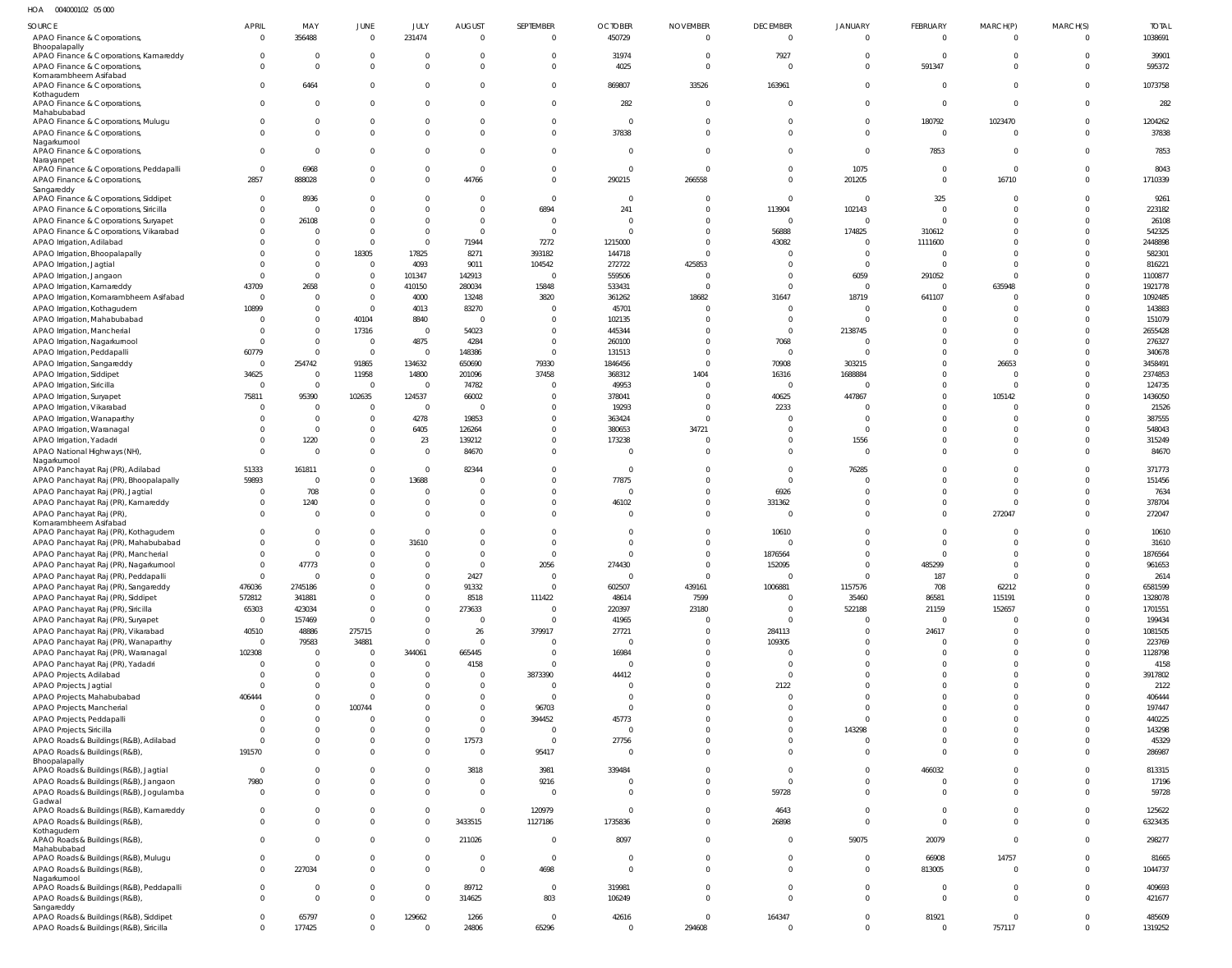004000102 05 000 HOA

| SOURCE                                                                           | <b>APRIL</b>             | MAY                        | JUNE                       | JULY                             | <b>AUGUST</b>             | SEPTEMBER                  | <b>OCTOBER</b>           | <b>NOVEMBER</b>                   | <b>DECEMBER</b>                | <b>JANUARY</b>                | FEBRUARY                   | MARCH(P)             | MARCH(S)                         | <b>TOTAL</b>        |
|----------------------------------------------------------------------------------|--------------------------|----------------------------|----------------------------|----------------------------------|---------------------------|----------------------------|--------------------------|-----------------------------------|--------------------------------|-------------------------------|----------------------------|----------------------|----------------------------------|---------------------|
| APAO Roads & Buildings (R&B), Suryapet                                           | - 0                      | $\Omega$                   | $\mathbf 0$                | $\overline{0}$                   | 644                       | $\mathbf 0$                | 21563                    | $\overline{0}$                    | 8748                           | 1549748                       | 118293                     | 63167                | $\overline{0}$                   | 1762163             |
| APAO Roads & Buildings (R&B), Vikarabad<br>APAO Roads & Buildings (R&B),         |                          | $\Omega$<br>$\Omega$       | $\pmb{0}$<br>$\mathbf 0$   | $\overline{0}$<br>$\mathbf 0$    | 8268<br>$\mathbf{0}$      | 21689<br>$\Omega$          | $\Omega$<br>118715       | 94463<br>$\Omega$                 | 384527<br>$\mathbf 0$          | $\mathbf 0$<br>$\mathbf 0$    | 13620<br>$\mathbf 0$       | 48313<br>$\Omega$    | $\overline{0}$<br>$\overline{0}$ | 570880<br>118715    |
| Wanaparthy                                                                       |                          |                            |                            |                                  |                           |                            |                          |                                   |                                |                               |                            |                      |                                  |                     |
| APAO Roads & Buildings (R&B), Waranagal<br>APAO Roads & Buildings (R&B), Yadadri |                          | <sup>0</sup><br>$\Omega$   | $\mathbf 0$<br>$\Omega$    | $\mathbf 0$<br>$\mathbf 0$       | $\overline{0}$<br>6067    | 124056<br>$\Omega$         | $\Omega$<br>$\Omega$     | $\overline{0}$<br>$\Omega$        | $\mathbf 0$<br>$\Omega$        | $\Omega$<br>$\Omega$          | $\Omega$<br>$\Omega$       | $\Omega$<br>$\Omega$ | $\overline{0}$<br>$\Omega$       | 124056<br>6067      |
| APAO, PJP (FINANCE), Jogulamba Gadwal                                            |                          | <sup>0</sup>               | $\Omega$                   | $\mathbf 0$                      | $\mathbf{0}$              | $\Omega$                   | $\Omega$                 | $\overline{0}$                    | 56746                          | $\Omega$                      | $\Omega$                   | $\Omega$             | $\overline{0}$                   | 56746               |
| APAO, SRSP (FINANCE), WARANGAL<br>APAO, SRSP, WARANGAL                           |                          | $\Omega$<br>$\Omega$       | $\Omega$<br>$\Omega$       | $\mathbf 0$<br>$\mathbf 0$       | $\mathbf 0$<br>$\Omega$   | $\Omega$<br>$\overline{0}$ | $\Omega$<br>957998       | $\Omega$<br>$\Omega$              | $\Omega$<br>$\sqrt{ }$         | $\Omega$<br>$\Omega$          | 614953<br>$\Omega$         | $\Omega$<br>$\Omega$ | $\overline{0}$<br>$\Omega$       | 614953<br>957998    |
| PAO (PH) LMD (KARIMNAGAR)                                                        |                          | $\Omega$                   | $\Omega$                   | $\mathbf 0$                      | 517593                    | 27241                      | 122942                   | $\Omega$                          | $\sqrt{ }$                     | $\Omega$                      | $\Omega$                   | 226739               | $\overline{0}$                   | 894515              |
| PAO (PR) (IW), LMD Colony, Karimnagar                                            | 11771                    | 384941                     | $\Omega$                   | $\Omega$                         | 39055                     | 50646                      | 2370                     | $\Omega$                          | $\Omega$                       | $\Omega$                      | $\Omega$                   | $\cap$               | $\Omega$                         | 488783              |
| PAO (PR) KCC, HANUMAKONDA<br>PAO (PR) MAHABOOBNAGAR                              | - 0<br>$\Omega$          | $\Omega$<br>46182          | 0<br>$\mathbf 0$           | $\mathbf 0$<br>200916            | $\Omega$<br>$\Omega$      | $\Omega$<br>$\Omega$       | $\Omega$<br>32726        | $\Omega$<br>$\overline{0}$        | $\Omega$<br>78164              | $\Omega$<br>$\Omega$          | $\Omega$<br>$\Omega$       | 5619<br>23616479     | $\Omega$<br>$\overline{0}$       | 5619<br>23974467    |
| PAO (PR) Nalgonda                                                                | $\Omega$                 | 77981                      | $\mathbf 0$                | $\Omega$                         | $\Omega$                  | $\mathbf 0$                | 269428                   | $\overline{0}$                    | 3500                           | $\Omega$                      | $\Omega$                   |                      | $\Omega$                         | 350909              |
| PAO (PR), Nirmal                                                                 | 95584                    | $\Omega$                   | $\Omega$                   | $\Omega$                         | $\Omega$                  | $\Omega$                   | $\Omega$                 | $\Omega$                          | $\Omega$                       | $\Omega$                      | $\Omega$                   | $\Omega$             | $\Omega$                         | 95584               |
| PAO (R&B), HANUMAKONDA<br>PAO (R&B) LMD                                          | - 0<br>55272             | $\Omega$<br>$\Omega$       | $\Omega$<br>0              | $\mathbf 0$<br>$\Omega$          | $\Omega$<br>7504          | $\Omega$<br>$\Omega$       | 43774<br>$\overline{0}$  | $\overline{0}$<br>$\Omega$        | $\Omega$<br>$\sqrt{ }$         | $\Omega$<br>$\Omega$          | $\Omega$<br>$\Omega$       | $\Omega$<br>$\Omega$ | $\Omega$<br>$\Omega$             | 43774<br>62776      |
| PAO (R&B) MAHABOOBNAGAR                                                          |                          | $\Omega$                   | $\mathbf 0$                | 22451                            | 53                        | $\Omega$                   | 32042                    | $\Omega$                          | $\Omega$                       | $\Omega$                      | 452                        | $\Omega$             | $\Omega$                         | 54998               |
| PAO (R&B) NALGONDA                                                               |                          | 8742                       | $\mathbf 0$                | $\overline{0}$                   | 772956                    | 184975                     | 65054                    | $\Omega$                          | $\Omega$                       | $\Omega$                      | 56724                      | $\Omega$             | $\overline{0}$                   | 1088451             |
| PAO (W&P) NSP, TEKULAPALLY<br>PAO (W&P), HANUMAKONDA                             | - 0<br>23331             | $\Omega$<br>$\Omega$       | $\pmb{0}$<br>$\mathbf 0$   | 605673<br>$\overline{0}$         | $\mathbf 0$<br>$\Omega$   | $\mathbf 0$<br>$\Omega$    | 239181<br>$\overline{0}$ | 422058<br>$\Omega$                | 4814<br>$\mathbf 0$            | $\Omega$<br>$\Omega$          | $\Omega$<br>$\Omega$       | $\Omega$<br>$\Omega$ | $\overline{0}$<br>$\Omega$       | 1271726<br>23331    |
| PAO - IRRIGATION DIVISION                                                        | $\Omega$                 | $\Omega$                   | $\mathbf 0$                | 21125                            | 22719                     | $\mathbf{0}$               | 58312                    | 1413                              | $\mathbf 0$                    | $\Omega$                      | $\Omega$                   | $\Omega$             | $\Omega$                         | 103569              |
| HANUMAKONDA<br>PAO A M R P (SLBC), NALGONDA                                      | $\Omega$                 | $\Omega$                   | 590705                     | $\mathbf 0$                      | $\overline{0}$            | 226253                     | 1471262                  | $\Omega$                          | 48700                          | 473643                        | $\Omega$                   | $\Omega$             | $\overline{0}$                   | 2810563             |
| PAO IRRIGATION KARIMNAGAR                                                        | 58197                    | 64399                      | $\mathbf 0$                | 3200                             | 237376                    | $\Omega$                   | 475859                   | $\overline{0}$                    | 7227                           | $\mathbf 0$                   | 21455                      | 518580               | $\overline{0}$                   | 1386293             |
| PAO IRRIGATION DIVISION KHAMMAM                                                  | $\Omega$                 | $\overline{0}$             | $\mathbf 0$                | $\overline{0}$                   | 18905                     | 406571                     | 35966                    | $\Omega$                          | 51952                          | 2887                          | $\mathbf 0$                | 133865               | $\overline{0}$                   | 650146              |
| PAO IRRIGATION DIVISION NALGONDA<br>PAO IRRIGATION DIVISION,                     | $\Omega$<br>6800         | $\overline{0}$<br>$\Omega$ | 121410<br>194284           | 31577<br>10006916                | 205436<br>40404           | $\mathbf 0$<br>5208        | 329751<br>221626         | $\overline{0}$<br>$\overline{0}$  | 160067<br>148272               | 44023<br>$\mathbf 0$          | $\mathbf 0$<br>$\mathbf 0$ | 125114               | $\overline{0}$<br>$\overline{0}$ | 1017378<br>10623510 |
| MAHABOOBNAGAR<br>PAO IRRIGATION NIZAMABAD                                        | 507412                   | 9534                       | $\mathbf 0$                | $\overline{0}$                   | 721873                    | 40943                      | 958220                   | $\overline{0}$                    | 110570                         | $\overline{0}$                | 3200                       | 135964               | $\overline{0}$                   | 2487716             |
| PAO IRRIGATION RANGA REDDY DISTRICT                                              | $\Omega$                 | 387210                     | $\mathbf 0$                | 5413                             | 28623                     | $\mathbf 0$                | 148372                   | $\overline{0}$                    | 51161                          | $\mathbf 0$                   | $\mathbf 0$                | 117303               | $\overline{0}$                   | 738082              |
| PAO Irrigation Nirmal                                                            | $\Omega$                 | 96927                      | 14835                      | 1791                             | 189313                    | 125231                     | 75990                    | $\overline{0}$                    | 0                              | 40448                         | $\mathbf 0$                | 19260                | $\overline{0}$                   | 563795              |
| PAO MEDAK(IW), MEDAK<br>PAO National Highways (NH), Khammam                      | $\Omega$                 | $\Omega$<br>$\overline{0}$ | 18524<br>$\mathbf 0$       | 6409<br>$\mathbf 0$              | 326115<br>$\mathbf 0$     | 77307<br>$\mathbf 0$       | 836407<br>$\Omega$       | $\overline{0}$<br>$\Omega$        | 1155565<br>$\overline{0}$      | 57733<br>$^{\circ}$           | $\Omega$<br>$\mathbf 0$    | $\Omega$<br>23218    | $\Omega$<br>$\overline{0}$       | 2478060<br>23218    |
| PAO, AMRP (FINANCE) NALGONDA                                                     | 54253                    | 405597                     | $\mathbf 0$                | $\overline{0}$                   | $\mathbf{0}$              | $\overline{0}$             | 112561                   | $\Omega$                          | 36059                          | $\overline{0}$                | $\Omega$                   | 14158                | $\overline{0}$                   | 622628              |
| PAO, FINANCE (W & P) DEPT                                                        | 5024                     | 143809                     | $\mathbf 0$                | $\Omega$                         | 66082                     | $\mathbf 0$                | 408340                   | 700540                            | 2940                           | 19827                         | 25065                      | 141554               | $\overline{0}$                   | 1513181             |
| HANUMAKONDA<br>PAO, FINANCE (W & P) DEPT, HYDERABAD                              | 6455                     | 74865                      | $\mathbf 0$                | 370892                           | 697821                    | 34043                      | 1567788                  | 1528                              | 291445                         | 196109                        | 203663                     | 299784               | $\overline{0}$                   | 3744393             |
| PAO, FINANCE (W & P) DEPT, KARIMNAGAR                                            | $\Omega$                 | 55094                      | $\mathbf 0$                | $\mathbf 0$                      | 40100                     | 6026                       | 191946                   | 299531                            | 1713                           | $\mathbf 0$                   | 5974                       | 139254               | $\overline{0}$                   | 739638              |
| PAO, FINANCE (W & P) DEPT, KHAMMAM<br>PAO, FINANCE (W & P) DEPT                  | $\Omega$<br>$\Omega$     | 5256<br>78815              | $\mathbf 0$<br>$\mathbf 0$ | $\overline{0}$<br>$\Omega$       | $\Omega$<br>$\Omega$      | $\Omega$<br>71360          | $\Omega$<br>154803       | $\overline{0}$<br>59953           | 192604<br>348416               | 79108<br>9642                 | $\mathbf 0$<br>169249      | 26908<br>73380       | $\overline{0}$<br>$\Omega$       | 303876<br>965618    |
| MAHABOOBNAGAR                                                                    |                          |                            |                            |                                  |                           |                            |                          |                                   |                                |                               |                            |                      |                                  |                     |
| PAO, FINANCE (W & P) DEPT, MEDAK<br>PAO, FINANCE (W & P) DEPT, NIRMAL            | $\Omega$<br>$\Omega$     | $\Omega$<br>$\Omega$       | $\mathbf 0$<br>$\mathbf 0$ | $\overline{0}$<br>$\overline{0}$ | $\Omega$<br>$\mathbf 0$   | $\mathbf 0$<br>$\mathbf 0$ | 260236<br>135302         | $\Omega$<br>$\overline{0}$        | $\mathbf 0$<br>$\mathbf 0$     | $\mathbf 0$<br>$\Omega$       | $\Omega$<br>$\Omega$       | $\Omega$<br>$\Omega$ | $\Omega$<br>$\overline{0}$       | 260236<br>135302    |
| PAO, FINANCE (W & P) DEPT, NIZAMABAD                                             | 66217                    | 128568                     | $\mathbf 0$                | 16248                            | 91352                     | $\mathbf 0$                | 107478                   | $\overline{0}$                    | 582925                         | 22670                         | $\mathbf 0$                | $\Omega$             | $\overline{0}$                   | 1015458             |
| PAO, FINANCE (W & P) DEPT, RANGA<br>REDDY                                        | 5505                     | 66638                      | $\mathbf 0$                | 3730                             | 24371                     | 54962                      | 637885                   | $\Omega$                          | 98170                          | $\mathbf 0$                   | $\Omega$                   | 107001               | $\Omega$                         | 998262              |
| PAO, NH(PROJ) RANGAREDDY                                                         | - 0                      | $\Omega$                   | $\mathbf 0$                | $\mathbf 0$                      | $\overline{0}$            | $\Omega$                   | 71780                    | $\Omega$                          | $\Omega$                       | $\Omega$                      | $\Omega$                   | $\Omega$             | $\Omega$                         | 71780               |
| PAO, PJP, Jogulamba Gadwal<br>PAO, SRSP, SSP, NIRMAL                             | 256114<br>$\Omega$       | $\Omega$<br>$\Omega$       | 0<br>$\mathbf{0}$          | $\mathbf 0$<br>$\mathbf 0$       | 5256<br>$\mathbf{0}$      | $\mathbf 0$<br>$\mathbf 0$ | $\Omega$<br>$\Omega$     | $\Omega$<br>$\Omega$              | $\mathbf 0$<br>$\mathbf 0$     | $\Omega$<br>$\Omega$          | $\mathbf 0$<br>$\Omega$    | $\Omega$<br>153559   | $\Omega$<br>$\Omega$             | 261370<br>153559    |
| PAO, (NH) HANUMAKONDA,                                                           |                          |                            |                            |                                  |                           |                            |                          | $\Omega$                          |                                |                               | $\Omega$                   | 2000                 |                                  | 2000                |
| HANUMAKONDA<br>Total:                                                            | 14105918                 | 15897586                   | 1633281                    | 13120149                         | 12169098                  | 8895907                    | 24344279                 | 4360916                           | 9932123                        | 10756137                      | 7422733                    | 29424781             | $\overline{\mathbf{0}}$          | 152062908           |
| HOA  004904103  01  000                                                          |                          |                            |                            |                                  |                           |                            |                          |                                   |                                |                               |                            |                      |                                  |                     |
| SOURCE                                                                           | <b>APRIL</b>             | MAY                        | JUNE                       | JULY                             | <b>AUGUST</b>             | SEPTEMBER                  | <b>OCTOBER</b>           | <b>NOVEMBER</b>                   | <b>DECEMBER</b>                | <b>JANUARY</b>                | <b>FEBRUARY</b>            | MARCH(P)             | MARCH(S)                         | <b>TOTAL</b>        |
| APAO Finance & Corporations,                                                     | $\Omega$                 | $\Omega$                   | $\mathbf 0$                | $\Omega$                         | $\Omega$                  | $\mathbf 0$                | $\overline{0}$           | $\overline{0}$                    | $\mathbf 0$                    | 415                           | $\overline{0}$             | $\Omega$             | $\overline{0}$                   | 415                 |
| Nagarkurnool<br>PAO IRRIGATION DIVISION NALGONDA                                 | $\Omega$                 | $\Omega$                   | 0                          | $\mathbf 0$                      | $\Omega$                  | $\mathbf 0$                | $\overline{0}$           | $\overline{0}$                    | $\mathbf 0$                    | $\overline{0}$                | 12654993                   | $\Omega$             | $\overline{0}$                   | 12654993            |
| Total:                                                                           |                          | $\Omega$                   | $\mathbf 0$                | $\Omega$                         | $\Omega$                  | $\mathbf 0$                | $\overline{0}$           | $\overline{0}$                    | $\mathbf 0$                    | 415                           | 12654993                   | $\Omega$             | $\overline{\phantom{0}}$         | 12655408            |
| HOA  004904103  02  000                                                          |                          |                            |                            |                                  |                           |                            |                          |                                   |                                |                               |                            |                      |                                  |                     |
| SOURCE<br>PAO IRRIGATION RANGA REDDY DISTRICT                                    | <b>APRIL</b><br>$\Omega$ | MAY<br>$\overline{0}$      | JUNE<br>$\pmb{0}$          | JULY<br>$\overline{0}$           | <b>AUGUST</b><br>$\Omega$ | SEPTEMBER<br>$\mathbf 0$   | <b>OCTOBER</b><br>330    | <b>NOVEMBER</b><br>$\overline{0}$ | <b>DECEMBER</b><br>$\mathbf 0$ | <b>JANUARY</b><br>$\mathbf 0$ | FEBRUARY<br>$\mathbf 0$    | MARCH(P)<br>$\Omega$ | MARCH(S)<br>$\overline{0}$       | <b>TOTAL</b><br>330 |
| Total:                                                                           | $\Omega$                 | $\overline{0}$             | $\bf 0$                    | $\mathbf 0$                      | $\mathbf 0$               | $\mathbf 0$                | 330                      | $\overline{0}$                    | $\mathbb O$                    | $\overline{0}$                | $\mathbf 0$                | $\Omega$             | $\overline{\phantom{0}}$         | 330                 |
| HOA  004904800  01  001                                                          |                          |                            |                            |                                  |                           |                            |                          |                                   |                                |                               |                            |                      |                                  |                     |
| SOURCE                                                                           | <b>APRIL</b>             | MAY                        | JUNE                       | JULY                             | <b>AUGUST</b>             | SEPTEMBER                  | <b>OCTOBER</b>           | NOVEMBER                          | <b>DECEMBER</b>                | <b>JANUARY</b>                | FEBRUARY                   | MARCH(P)             | MARCH(S)                         | <b>TOTAL</b>        |
| APAO (R&B) HYDERABAD                                                             | $\Omega$                 | $\Omega$                   | $\mathbf 0$                | $\overline{0}$                   | $\mathbf 0$               | $\mathbf 0$                | $\overline{0}$           | $\overline{0}$                    | $\overline{0}$                 | $-50250$                      | $\mathbf 0$<br>$\mathbf 0$ | $\Omega$<br>$\Omega$ | $\overline{0}$<br>$\overline{0}$ | $-50250$            |
| APAO Finance & Corporations, Adilabad<br>APAO Finance & Corporations,            | 4746<br>$\mathbf 0$      | 4746<br>$\overline{0}$     | 4746<br>43610              | 4746<br>21805                    | 4746<br>21805             | 4746<br>21805              | 4746<br>21805            | 4746<br>21805                     | 4746<br>21805                  | 4746<br>21805                 | 21805                      | 31297                | $\overline{0}$                   | 47460<br>249347     |
| Komarambheem Asifabad<br>APAO Finance & Corporations, Manchirial                 | $\Omega$                 | 22099                      | 11047                      | 11047                            | 11047                     | 11047                      | 11047                    | 11047                             | 11047                          | 11047                         | 11047                      | 11047                | $\mathbf 0$                      | 132569              |
| APAO Finance & Corporations, Medchal                                             | $\Omega$                 | $\overline{0}$             | $\pmb{0}$                  | $\overline{0}$                   | $\mathbf 0$               | $\mathbf 0$                | $\overline{\phantom{0}}$ | $\overline{\phantom{0}}$          | $\overline{0}$                 | $\overline{0}$                | 5302                       | 5302                 | $\mathbf 0$                      | 10604               |
| APAO Finance & Corporations,                                                     | 17628                    | 17628                      | 17628                      | 17628                            | 17628                     | 8950                       | 8950                     | 8950                              | 8950                           | 8950                          | 35000                      | 8950                 | $\overline{0}$                   | 176840              |
| Nagarkurnool<br>APAO Finance & Corporations, Siricilla                           | $\Omega$                 | $\overline{0}$             | $\mathbf 0$                | $\overline{0}$                   | $\mathbf 0$               | $\overline{0}$             | $\overline{0}$           | $\overline{0}$                    | $\overline{0}$                 | $\overline{0}$                | 1786                       | 1786                 | $\mathbf 0$                      | 3572                |
| APAO Irrigation, Jagtial                                                         | 6070                     | 6070                       | 6070                       | 6070                             | 6070                      | 6070                       | 6070                     | 6070                              | 6070                           | 6070                          | 6070                       | 6070                 | $\Omega$                         | 72840               |
| APAO Irrigation, Mancherial<br>APAO Irrigation, Peddapalli                       | 4482<br>37635            | 4462<br>21572              | 4462<br>26348              | $\overline{0}$<br>23960          | $\mathbf 0$<br>23960      | $\mathbf 0$<br>23960       | $\overline{0}$<br>21249  | $\overline{0}$<br>16620           | $\mathbf 0$<br>16620           | $\overline{0}$<br>9962        | $\mathbf 0$<br>9962        | $\Omega$<br>9962     | $\mathbf 0$<br>$\Omega$          | 13406<br>241810     |
| APAO Irrigation, Siddipet                                                        | $\Omega$                 | $\overline{0}$             | $\mathbf 0$                | $\overline{0}$                   | $\mathbf{0}$              | $\mathbf 0$                | 6884                     | 6880                              | 6880                           | 6880                          | 6880                       | 6880                 | $\mathbf 0$                      | 41284               |
| APAO Irrigation, Wanaparthy                                                      | 8495                     | 8495                       | 34535                      | 1985                             | 1985                      | 19459                      | 18044                    | 1985                              | 16360                          | 11985                         | 11985                      | 42331                | $\Omega$                         | 177644              |
| APAO Irrigation, Waranagal<br>APAO Roads & Buildings (R&B), Yadadri              |                          | 4720<br>$\Omega$           | 2360<br>$\mathbf 0$        | 2360<br>$\mathbf 0$              | 130930<br>$\Omega$        | 2360<br>$\mathbf 0$        | 2360<br>6849             | 2360<br>6849                      | 2360<br>6849                   | 2360<br>6849                  | 2360<br>6849               | 2360<br>6849         | $\Omega$<br>$\Omega$             | 156890<br>41094     |
| PAO (R&B) NALGONDA                                                               |                          | $\Omega$                   | $\mathbf 0$                | $\Omega$                         | $\Omega$                  | $\Omega$                   | 8598                     | 8598                              | 8598                           | 8598                          | 8598                       | 8598                 | $\mathbf 0$                      | 51588               |
| PAO - IRRIGATION DIVISION<br>HANUMAKONDA                                         |                          | 6682                       | 3341                       | 3341                             | 3341                      | 3341                       | 0                        | 189782                            | 13341                          | 23341                         | 23341                      | 23341                | $\Omega$                         | 293192              |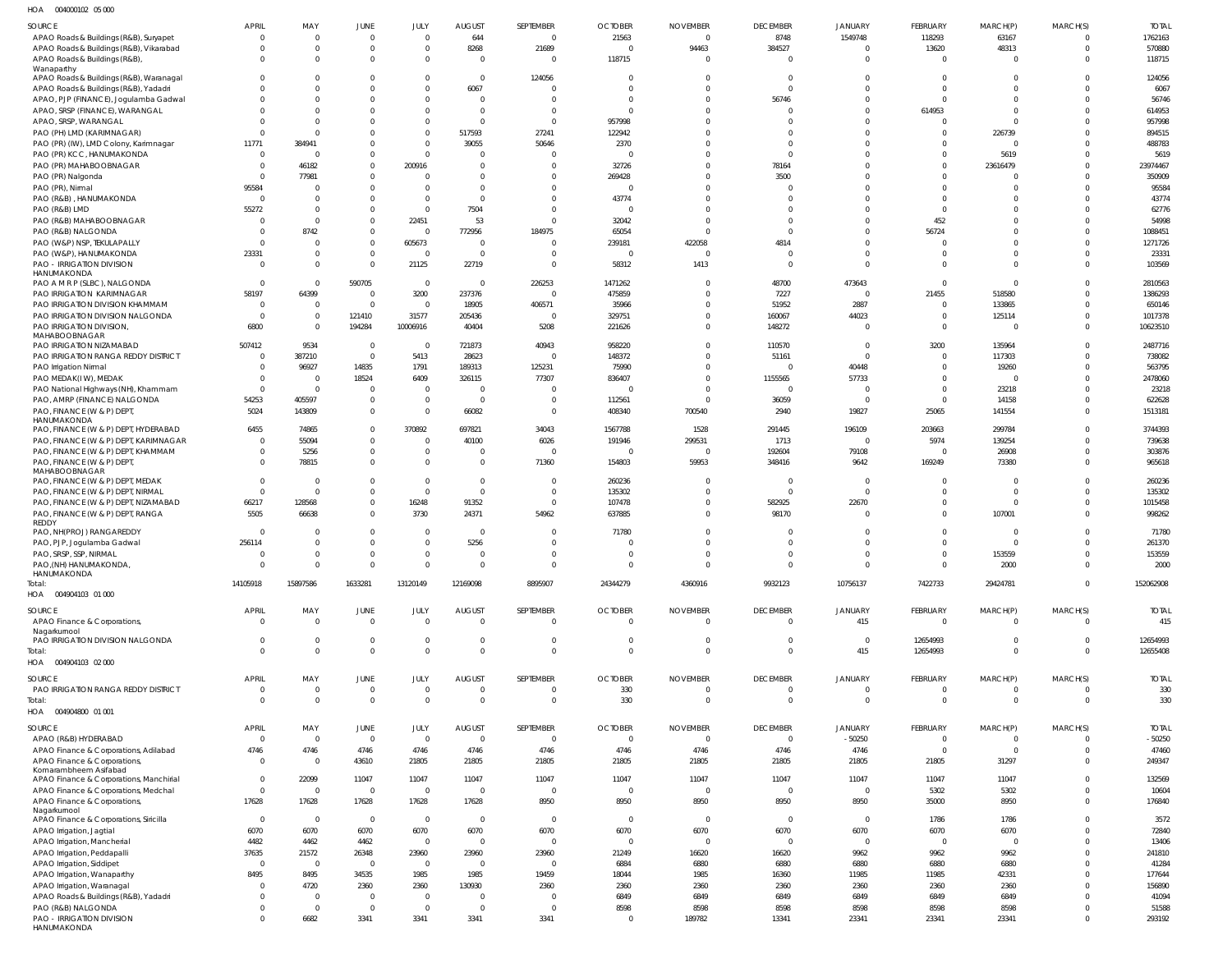004904800 01 001 HOA

| .<br>OUTZUTUUU UIUU                                  |                |                |                          |                |                |                |                |                 |                 |                |                |                |                |              |
|------------------------------------------------------|----------------|----------------|--------------------------|----------------|----------------|----------------|----------------|-----------------|-----------------|----------------|----------------|----------------|----------------|--------------|
| SOURCE                                               | APRIL          | MAY            | JUNE                     | JULY           | <b>AUGUST</b>  | SEPTEMBER      | <b>OCTOBER</b> | <b>NOVEMBER</b> | <b>DECEMBER</b> | <b>JANUARY</b> | FEBRUARY       | MARCH(P)       | MARCH(S)       | <b>TOTAL</b> |
| PAO IRRIGATION KARIMNAGAR                            | 36001          | 1125           | 1125                     | 1125           | 8924           | 4462           | 4462           | 4462            | 72799           | 4462           | 12112          | 12112          | $\Omega$       | 163171       |
| PAO IRRIGATION DIVISION HYDERABAD                    | 23447          | 23447          | 18241                    | 18241          | 18241          | 18241          | 18241          | 20811           | 20811           | 20811          | 20811          | 20811          | $\Omega$       | 242154       |
| PAO IRRIGATION DIVISION NALGONDA                     | 83718          | 34183          | 34183                    | 23247          | 10585          | 35781          | 27183          | 48183           | 245078          | 27183          | 31553          | 40905          | $\Omega$       | 641782       |
| PAO IRRIGATION DIVISION,                             | 6939           | 6939           | 6939                     | 24260          | 6939           | 6939           | 6939           | 6939            | 10539           | 11339          | 7943           | 7943           | $\Omega$       | 110597       |
| MAHABOOBNAGAR<br>PAO IRRIGATION RANGA REDDY DISTRICT | 13932          | 13932          | 11978                    | 12955          | 199525         | 12955          | 12955          | 12955           | 12955           | 12955          | 12955          | 205904         | <sup>0</sup>   | 535956       |
| PAO, AMRP (FINANCE) NALGONDA                         | 5302           | 5302           | 5302                     | 5302           | 5302           | 5302           | 5302           | 5302            | 5302            | 5302           | $\overline{0}$ | $\overline{0}$ | $\Omega$       | 53020        |
| PAO, FINANCE (W & P) DEPT                            | $\Omega$       | $\Omega$       | 5681                     | 1786           | 1786           | 1786           | 1786           | 1786            | 1786            | 1786           | $\overline{0}$ | $\Omega$       | $\Omega$       | 18183        |
| HANUMAKONDA                                          |                |                |                          |                |                |                |                |                 |                 |                |                |                |                |              |
| PAO, FINANCE (W & P) DEPT, KARIMNAGAR                | 22094          | 11047          | 11047                    | 11047          | 11047          | 11047          | 11047          | 11047           | 11047           | 11047          | 11047          | 11047          |                | 143611       |
| PAO, FINANCE (W & P) DEPT, RANGA                     | $\Omega$       | $\overline{0}$ | $\overline{0}$           | $\overline{0}$ | $\Omega$       | $\overline{0}$ | $\Omega$       | $\overline{0}$  | 10000           | 10000          | 10000          | $\Omega$       | $\Omega$       | 30000        |
| REDDY                                                |                |                |                          |                |                |                |                |                 |                 |                |                |                |                |              |
| PAO, PJP, Jogulamba Gadwal                           | 2479           | $\Omega$       | $\overline{0}$           | $\overline{0}$ | $\Omega$       | $\overline{0}$ | $\overline{0}$ | 102000          | $\Omega$        | $\Omega$       | $\Omega$       | 190740         | $\Omega$       | 295219       |
| Total:                                               | 272968         | 192449         | 248643                   | 190905         | 483861         | 198251         | 204517         | 499177          | 513943          | 177228         | 257406         | 654235         | $\Omega$       | 3893583      |
| HOA  004904800  01 002                               |                |                |                          |                |                |                |                |                 |                 |                |                |                |                |              |
| SOURCE                                               | <b>APRIL</b>   | MAY            | <b>JUNE</b>              | JULY           | <b>AUGUST</b>  | SEPTEMBER      | <b>OCTOBER</b> | <b>NOVEMBER</b> | <b>DECEMBER</b> | <b>JANUARY</b> | FEBRUARY       | MARCH(P)       | MARCH(S)       | <b>TOTAL</b> |
| PAO IRRIGATION DIVISION NALGONDA                     | $\overline{0}$ | $\overline{0}$ | $\overline{0}$           | $\overline{0}$ | 2500           | 2500           | 2500           | 7500            | 69870           | 7500           | 7500           | 12230          | $\Omega$       | 112100       |
| Total:                                               | $\Omega$       | $\overline{0}$ | $\overline{0}$           | $\overline{0}$ | 2500           | 2500           | 2500           | 7500            | 69870           | 7500           | 7500           | 12230          | $\overline{0}$ | 112100       |
| HOA  004904800  01  003                              |                |                |                          |                |                |                |                |                 |                 |                |                |                |                |              |
| SOURCE                                               | APRIL          | MAY            | <b>JUNE</b>              | JULY           | <b>AUGUST</b>  | SEPTEMBER      | <b>OCTOBER</b> | <b>NOVEMBER</b> | <b>DECEMBER</b> | <b>JANUARY</b> | FEBRUARY       | MARCH(P)       | MARCH(S)       | <b>TOTAL</b> |
| APAO Finance & Corporations,                         | 1000           | 1000           | 1000                     | 1000           | 1000           | 1000           | 1000           | 1000            | 1000            | $\Omega$       | $\Omega$       | $\Omega$       | $\Omega$       | 9000         |
| Nagarkurnool                                         |                |                |                          |                |                |                |                |                 |                 |                |                |                |                |              |
| APAO Irrigation, Jagtial                             | 8388           | 8388           | $\overline{0}$           | $\Omega$       | $\Omega$       | $\Omega$       | $\Omega$       | $\Omega$        | $\Omega$        | $\Omega$       | $\Omega$       | $\Omega$       | $\Omega$       | 16776        |
| APAO Irrigation, Nagarkurnool                        | 1000           | 1000           | 1000                     | 1000           | $\Omega$       | $\Omega$       | $\Omega$       | $\Omega$        | $\Omega$        | $\Omega$       | $\Omega$       | $\overline{0}$ |                | 4000         |
| APAO Irrigation, Sangareddy                          | $\Omega$       | $\overline{0}$ | $\overline{\phantom{0}}$ | $\mathbf 0$    | $\Omega$       | $\Omega$       | $\Omega$       | $\overline{0}$  | $\Omega$        | 698            | 698            | 698            |                | 2094         |
| APAO Irrigation, Suryapet                            | $\Omega$       | $\Omega$       | $\overline{0}$           | $\overline{0}$ | $\Omega$       | $\Omega$       | $\Omega$       | $\Omega$        | 500             | 500            | 500            | 500            |                | 2000         |
| APAO Irrigation, Wanaparthy                          | 372            | 372            | 372                      | 372            | 372            | $\Omega$       | $\Omega$       | $\Omega$        | $\Omega$        | $\Omega$       | $\Omega$       | $\Omega$       |                | 1860         |
| PAO (R&B) NALGONDA                                   | 5400           | $\Omega$       | $\overline{0}$           | $\overline{0}$ | $\Omega$       | $\Omega$       | $\Omega$       | $\Omega$        | $\Omega$        | $\overline{0}$ | $\Omega$       | $\Omega$       |                | 5400         |
| PAO IRRIGATION DIVISION HYDERABAD                    | 697            | 697            | 697                      | 697            | 697            | 697            | 697            | 697             | 697             | 700            | $\Omega$       | $\overline{0}$ |                | 6973         |
| PAO IRRIGATION DIVISION NALGONDA                     | 700            | 1398           | 1398                     | 1398           | 1398           | 1398           | 1398           | 1398            | 1398            | 1398           | 2091           | 2091           |                | 17464        |
| PAO IRRIGATION DIVISION,                             | 2000           | 2000           | 2000                     | 2000           | 2000           | 3500           | 2750           | 3500            | 3500            | 2138           | 750            | $\overline{0}$ |                | 26138        |
| MAHABOOBNAGAR<br>PAO IRRIGATION NIZAMABAD            | $\Omega$       | $\Omega$       | $\overline{0}$           | $\overline{0}$ | $\overline{0}$ | 752            | 752            | 752             | 752             | 752            | 752            | 752            |                | 5264         |
| PAO IRRIGATION RANGA REDDY DISTRICT                  | 712            | 712            | 712                      | 712            | 712            | 712            | 898            | 712             | 712             | 712            | 712            | 712            | $\Omega$       | 8730         |
| Total:                                               | 20269          | 15567          | 7179                     | 7179           | 6179           | 8059           | 7495           | 8059            | 8559            | 6898           | 5503           | 4753           | $\Omega$       | 105699       |
| HOA  004904800  01 004                               |                |                |                          |                |                |                |                |                 |                 |                |                |                |                |              |
|                                                      |                |                |                          |                |                |                |                |                 |                 |                |                |                |                |              |
| SOURCE                                               | APRIL          | MAY            | JUNE                     | JULY           | <b>AUGUST</b>  | SEPTEMBER      | <b>OCTOBER</b> | <b>NOVEMBER</b> | <b>DECEMBER</b> | <b>JANUARY</b> | FEBRUARY       | MARCH(P)       | MARCH(S)       | <b>TOTAL</b> |
| APAO Irrigation, Sangareddy                          | 2338           | 2338           | 2338                     | 2338           | 2333           | $\overline{0}$ | $\overline{0}$ | $\overline{0}$  | $\Omega$        | $\Omega$       | $\Omega$       | $\overline{0}$ | $\Omega$       | 11685        |
| APAO Irrigation, Suryapet                            | $\Omega$       | $\overline{0}$ | $\overline{0}$           | $\overline{0}$ | $\overline{0}$ | $\overline{0}$ | $\overline{0}$ | $\Omega$        | $\Omega$        | $\overline{0}$ | $\Omega$       | 8500           | $\Omega$       | 8500         |
| PAO IRRIGATION DIVISION HYDERABAD                    | 2682           | 2682           | 2682                     | 2682           | 2682           | 2682           | 2682           | 2682            | 2682            | 2682           | $\Omega$       | $\Omega$       | $\Omega$       | 26820        |
| Total:                                               | 5020           | 5020           | 5020                     | 5020           | 5015           | 2682           | 2682           | 2682            | 2682            | 2682           | $\Omega$       | 8500           | $\Omega$       | 47005        |
| HOA  004904800  01  005                              |                |                |                          |                |                |                |                |                 |                 |                |                |                |                |              |
| SOURCE                                               | <b>APRIL</b>   | MAY            | JUNE                     | JULY           | <b>AUGUST</b>  | SEPTEMBER      | <b>OCTOBER</b> | <b>NOVEMBER</b> | <b>DECEMBER</b> | <b>JANUARY</b> | FEBRUARY       | MARCH(P)       | MARCH(S)       | <b>TOTAL</b> |
| APAO Irrigation, Medchal Malkajigiri                 | $\Omega$       | $\overline{0}$ | $\overline{0}$           | 4240           | $\Omega$       | $\Omega$       | $\Omega$       | $\Omega$        | $\Omega$        | $\Omega$       | $\Omega$       | $\overline{0}$ |                | 4240         |
| PAO IRRIGATION DIVISION HYDERABAD                    | 584            | 584            | 584                      | 584            | $\Omega$       | $\Omega$       | $\Omega$       | $\Omega$        | $\Omega$        | $\Omega$       | $\Omega$       | $\overline{0}$ | $\Omega$       | 2336         |
| Total:                                               | 584            | 584            | 584                      | 4824           | $\Omega$       | $\Omega$       | $\Omega$       | $\Omega$        | $\Omega$        | $\Omega$       | $\Omega$       | $\Omega$       | $\Omega$       | 6576         |
| HOA  004904800  21 000                               |                |                |                          |                |                |                |                |                 |                 |                |                |                |                |              |
| SOURCE                                               | <b>APRIL</b>   | MAY            | JUNE                     | JULY           | AUGUST         | SEPTEMBER      | <b>OCTOBER</b> | <b>NOVEMBER</b> | <b>DECEMBER</b> | JANUARY        | FEBRUARY       | MARCH(P        | MARCH(S)       | Total        |
| APAO Finance & Corporations, Jangaon                 | $\Omega$       | 4000           | $\mathbf 0$              | $\mathbf 0$    | $\Omega$       | $\Omega$       | $\overline{0}$ | $\Omega$        | $\Omega$        | $\Omega$       | $\Omega$       | $\Omega$       |                | 4000         |
| APAO Finance & Corporations,                         | $\Omega$       | $\Omega$       | $\mathbf 0$              | $\Omega$       | $\Omega$       | $\Omega$       | $\overline{0}$ | 17656           | $\Omega$        | $\Omega$       | $\Omega$       | $\Omega$       | $\Omega$       | 17656        |
| Kothagudem                                           |                |                |                          |                |                |                |                |                 |                 |                |                |                |                |              |
| APAO Irrigation, Siddipet                            |                | $\Omega$       | $\Omega$                 | $\Omega$       | $\Omega$       | 15004          | 15004          | $\overline{0}$  | $\Omega$        | $\Omega$       | $\Omega$       | $\Omega$       | $\Omega$       | 30008        |
| PAO IRRIGATION DIVISION NALGONDA                     |                | $\Omega$       | $\Omega$                 | $\Omega$       | $\Omega$       | $\Omega$       | $\Omega$       | 578             | $\Omega$        | $\Omega$       | $\Omega$       | $\Omega$       |                | 578          |
| PAO IRRIGATION NIZAMABAD                             |                | $\Omega$       | $\Omega$                 | $\mathbf 0$    | $\Omega$       | $\Omega$       | $\Omega$       | 1602            | $\Omega$        | $\Omega$       | $\Omega$       | $\Omega$       |                | 1602         |
| PAO IRRIGATION RANGA REDDY DISTRICT                  |                | $\Omega$       | $\Omega$                 | $\Omega$       | $\Omega$       | $\Omega$       | $\Omega$       | 2500            | $\Omega$        | $\Omega$       | $\Omega$       | $\Omega$       |                | 2500         |
| PAO, PJP, Jogulamba Gadwal                           |                | $\Omega$       | $\mathbf 0$              | $\mathbf 0$    | $\Omega$       | $\Omega$       | $\Omega$       | $\Omega$        | $\Omega$        | 400            | $\Omega$       | $\Omega$       |                | 400          |
| Total:                                               |                | 4000           | $\mathbf 0$              | $\Omega$       | $\Omega$       | 15004          | 15004          | 22336           | $\Omega$        | 400            | $\Omega$       | $\Omega$       | $\Omega$       | 56744        |
| HOA  004904800  22 000                               |                |                |                          |                |                |                |                |                 |                 |                |                |                |                |              |
| SOURCE                                               | APRIL          | MAY            | JUNE                     | JULY           | <b>AUGUST</b>  | SEPTEMBER      | <b>OCTOBER</b> | <b>NOVEMBER</b> | <b>DECEMBER</b> | <b>JANUARY</b> | FEBRUARY       | MARCH(P)       | MARCH(S)       | <b>TOTAL</b> |
| APAO (R&B) RANGAREDDY (HYD)                          | 37871          | $\Omega$       | 380268                   | $\overline{0}$ | $\Omega$       | $\Omega$       | 9379192        | 650416          | $\Omega$        | 2436840        | $\Omega$       | 966198         |                | 13850785     |
| APAO Irrigation, Peddapalli                          | $\Omega$       | $\Omega$       | $\Omega$                 | $\Omega$       | $\Omega$       | $\Omega$       | $\Omega$       | $\Omega$        | $\Omega$        | $\Omega$       | 15658118       | $\Omega$       |                | 15658118     |
| APAO Irrigation, Sangareddy                          |                | 8862838        | $\Omega$                 | $\Omega$       | $\Omega$       | 12545033       | $\Omega$       | C               | $\Omega$        | $\Omega$       |                | $\Omega$       |                | 21407871     |
| APAO Irrigation, Siddipet                            |                | $\Omega$       | $\Omega$                 | $\Omega$       | $\Omega$       | $\Omega$       | $\Omega$       | $\Omega$        | $\Omega$        | 29921440       | $\Omega$       | $\Omega$       |                | 29921440     |
| APAO Irrigation, Yadadri                             |                |                | $\Omega$                 | $\Omega$       | $\Omega$       | $\Omega$       | 939889         | $\Omega$        | $\Omega$        | - 0            | $\Omega$       | $\Omega$       |                | 939889       |
| APAO Projects, Kamareddy                             |                | 166459         | $\Omega$                 | $\Omega$       | $\Omega$       | $\Omega$       | $\Omega$       | $\Omega$        | $\Omega$        | $\Omega$       | $\Omega$       | $\Omega$       |                | 166459       |
| APAO, SRSP SSP, KARIMNAGAR                           |                | 0              | $\mathbf 0$              | 2066346        | $\Omega$       | $\Omega$       | 207350         | $\Omega$        | $\Omega$        | $\Omega$       | $\Omega$       | $\Omega$       |                | 2273696      |
| PAO A M R P (SLBC), NALGONDA                         | 3006967        |                | $\mathbf 0$              | $\Omega$       | $\Omega$       | $\Omega$       | $\Omega$       | $\Omega$        | $\Omega$        | $\Omega$       | $\Omega$       | $\Omega$       |                | 3006967      |
| PAO IRRIGATION DIVISION NALGONDA                     |                | $\Omega$       | $\mathbf 0$              | 8733840        | $\Omega$       | $\Omega$       | $\Omega$       | 21785480        | $\Omega$        | $\Omega$       | $\Omega$       | $\Omega$       |                | 30519320     |
| PAO, FINANCE (W & P) DEPT, KARIMNAGAR                |                | $\Omega$       | $\mathbf 0$              | $\Omega$       | $\Omega$       | $\Omega$       | 64129          | $\Omega$        | $\Omega$        | $\Omega$       | 98287          | $\Omega$       |                | 162416       |
| PAO, FINANCE (W & P) DEPT, RANGA                     |                | $\Omega$       | $\mathbf 0$              | $\Omega$       | $\Omega$       | $\Omega$       | 72             | $\Omega$        | $\Omega$        | $\Omega$       | $\Omega$       | $\Omega$       |                | 72           |
| REDDY                                                |                |                |                          |                |                |                |                |                 |                 |                |                |                |                |              |
| Total:                                               | 3044838        | 9029297        | 380268                   | 10800186       | $\Omega$       | 12545033       | 10590632       | 22435896        | $\Omega$        | 32358280       | 15756405       | 966198         | $\Omega$       | 117907033    |
| HOA   005500800   81   001                           |                |                |                          |                |                |                |                |                 |                 |                |                |                |                |              |
| SOURCE                                               | <b>APRIL</b>   | MAY            | JUNE                     | JULY           | <b>AUGUST</b>  | SEPTEMBER      | <b>OCTOBER</b> | <b>NOVEMBER</b> | <b>DECEMBER</b> | <b>JANUARY</b> | FEBRUARY       | MARCH(P)       | MARCH(S)       | <b>TOTAL</b> |
| APAO Finance & Corporations,                         | $\overline{0}$ | 21340          | $\overline{\mathbf{0}}$  | $\mathbf 0$    | 10000          | $\overline{0}$ | $\overline{0}$ | $\overline{0}$  | $\Omega$        | $\Omega$       | $\overline{0}$ | $\Omega$       | $\Omega$       | 31340        |
| Sangareddy                                           |                |                |                          |                |                |                |                |                 |                 |                |                |                |                |              |
| PAO, FINANCE (W & P) DEPT<br>HANUMAKONDA             | 2368           | 31443          | $\overline{0}$           | $\mathbf{0}$   | 5900           | $\overline{0}$ | 23400          | 7335            | $\Omega$        | $\Omega$       | 26886          | $\overline{0}$ | $\Omega$       | 97332        |
| PAO, FINANCE (W & P) DEPT, KARIMNAGAR                | 35013          | $\Omega$       | $\mathbf 0$              | $\overline{0}$ | $\Omega$       | 1000           | 1600           | $\overline{0}$  | $\Omega$        | $\Omega$       | $\Omega$       | 275            | $\Omega$       | 37888        |
| PAO, FINANCE (W & P) DEPT, NIZAMABAD                 | - 0            | $\Omega$       | $\mathbf 0$              | $\mathbf 0$    | $\overline{0}$ | $\overline{0}$ | 5000           | $\overline{0}$  | $\Omega$        | $\Omega$       | $\Omega$       | $\overline{0}$ | $\Omega$       | 5000         |
| PAO, FINANCE (W & P) DEPT, RANGA                     | $\Omega$       | $\Omega$       | $\mathbf 0$              | $\mathbf 0$    | $\overline{0}$ | $\overline{0}$ | 15000          | $\overline{0}$  | $\Omega$        | $\Omega$       | $\Omega$       | $\overline{0}$ | $\Omega$       | 15000        |
| REDDY                                                |                |                |                          |                |                |                |                |                 |                 |                |                |                |                |              |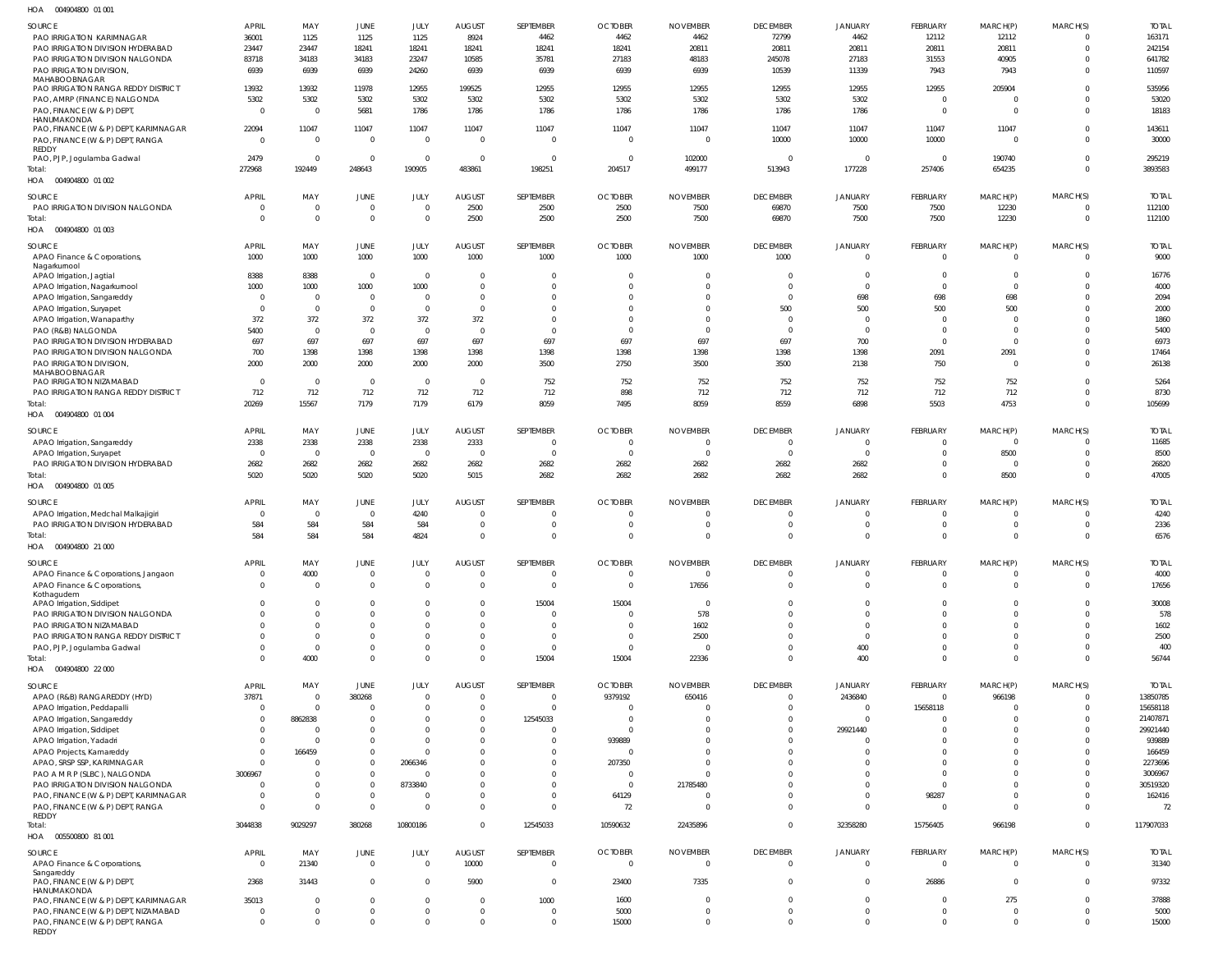| HOA<br>005500800 81 001                                                  |                            |                         |                               |                        |                                  |                      |                            |                                |                            |                                  |                        |                                  |                                  |                  |
|--------------------------------------------------------------------------|----------------------------|-------------------------|-------------------------------|------------------------|----------------------------------|----------------------|----------------------------|--------------------------------|----------------------------|----------------------------------|------------------------|----------------------------------|----------------------------------|------------------|
| SOURCE                                                                   | <b>APRIL</b>               | MAY                     | JUNE                          | JULY                   | <b>AUGUST</b>                    | SEPTEMBER            | <b>OCTOBER</b>             | <b>NOVEMBER</b>                | <b>DECEMBER</b>            | <b>JANUARY</b>                   | FEBRUARY               | MARCH(P)                         | MARCH(S)                         | <b>TOTAL</b>     |
| Total:                                                                   | 37381                      | 52783                   | $\mathbf 0$                   | $\Omega$               | 15900                            | 1000                 | 45000                      | 7335                           | $\overline{0}$             | $\overline{0}$                   | 26886                  | 275                              | $\overline{0}$                   | 186560           |
| HOA  005901102  01  000                                                  |                            |                         |                               |                        |                                  |                      |                            |                                |                            |                                  |                        |                                  |                                  |                  |
| SOURCE                                                                   | <b>APRIL</b>               | MAY                     | JUNE                          | JULY                   | <b>AUGUST</b>                    | SEPTEMBER            | <b>OCTOBER</b>             | <b>NOVEMBER</b>                | <b>DECEMBER</b>            | JANUARY                          | FEBRUARY               | MARCH(P)                         | MARCH(S)                         | <b>TOTAL</b>     |
| APAO (R&B) POCHAMPAD (NIZAMABAD)                                         | $\overline{0}$<br>$\Omega$ | $\overline{0}$          | 92272                         | 4500                   | 11661                            | 10000<br>- 0         | $\overline{0}$<br>$\Omega$ | 7519                           | 71478                      | $\overline{0}$                   |                        | 84176                            | $\overline{0}$<br>$\Omega$       | 281606           |
| APAO Roads & Buildings (R&B),<br>Komarambheem Asifabad                   |                            | $\overline{0}$          | $\mathbf 0$                   | 5000                   | $\overline{0}$                   |                      |                            | $\mathbf{0}$                   | $\overline{0}$             | $\overline{0}$                   | - 0                    | $\overline{0}$                   |                                  | 5000             |
| PAO (R&B) (NIRMAL)                                                       |                            | 7900                    | $\mathbf 0$                   | 17240                  | 20800                            | 5000                 | $\Omega$                   | 22510                          | 13800                      | $\overline{0}$                   | 2660                   | 2200                             | $\Omega$                         | 92110            |
| Total:                                                                   |                            | 7900                    | 92272                         | 26740                  | 32461                            | 15000                | $\Omega$                   | 30029                          | 85278                      | $\Omega$                         | 2660                   | 86376                            | $\overline{0}$                   | 378716           |
| HOA  005980011  01  000                                                  |                            |                         |                               |                        |                                  |                      |                            |                                |                            |                                  |                        |                                  |                                  |                  |
| SOURCE                                                                   | <b>APRIL</b>               | MAY                     | JUNE                          | JULY                   | <b>AUGUST</b>                    | SEPTEMBER            | <b>OCTOBER</b>             | <b>NOVEMBER</b>                | <b>DECEMBER</b>            | <b>JANUARY</b>                   | FEBRUARY               | MARCH(P)                         | MARCH(S)                         | <b>TOTAL</b>     |
| APAO Roads & Buildings (R&B),                                            | $\Omega$                   | $\Omega$                | $\mathbf 0$                   | 1500                   | $\overline{0}$                   | $\Omega$             | $\Omega$                   | $\mathbf{0}$                   | $\overline{0}$             | $\overline{0}$                   | $\Omega$               | $\overline{0}$                   | $\overline{0}$                   | 1500             |
| Nagarkurnool<br>Total:                                                   | - 0                        | $\Omega$                | $\mathbf 0$                   | 1500                   | $\overline{0}$                   | - 0                  | $\Omega$                   | $\mathbf{0}$                   | 0                          | $\overline{0}$                   | - 0                    | $\overline{0}$                   | $\overline{0}$                   | 1500             |
| HOA  005980800  81  000                                                  |                            |                         |                               |                        |                                  |                      |                            |                                |                            |                                  |                        |                                  |                                  |                  |
| SOURCE                                                                   | <b>APRIL</b>               | MAY                     | JUNE                          | JULY                   | <b>AUGUST</b>                    | SEPTEMBER            | <b>OCTOBER</b>             | <b>NOVEMBER</b>                | <b>DECEMBER</b>            | JANUARY                          | FEBRUARY               | MARCH(P)                         | MARCH(S)                         | <b>TOTAL</b>     |
| APAO (R&B) HYDERABAD                                                     | - 0                        | 1164110                 | 558520                        | 505762                 | 1574232                          | - 0                  | 811653                     | 10224                          | 5959627                    | 9400                             | - 0                    | 2031261                          | $\mathbf{0}$                     | 12624789         |
| APAO (R&B) MEDAK (HYD)                                                   |                            | $\overline{0}$          | $\mathbf 0$                   | $\overline{0}$         | $\overline{0}$                   |                      | $\Omega$                   | $\mathbf{0}$                   | 0                          | - 0                              | - 0                    | 3000                             | $\Omega$                         | 3000             |
| APAO (R&B) POCHAMPAD (NIZAMABAD)                                         | - 0                        | $\mathbf 0$             | $\mathbf 0$                   | $\overline{0}$         | $\overline{\mathbf{0}}$          | $\Omega$             |                            | $\Omega$                       | $\Omega$                   | $\overline{0}$                   | 180445                 | $\overline{0}$                   | $\Omega$                         | 180445           |
| APAO (R&B) RANGAREDDY (HYD)                                              | 83900                      | 0<br>$\mathbf 0$        | 619842                        | 62400<br>$\Omega$      | 676050<br>$\mathbf 0$            | 344750               | 199500                     | 514700<br>$\mathbf{0}$         | 1281159                    | 246300                           | - 0                    | 2434610<br>$\overline{0}$        | $\Omega$<br>$\Omega$             | 6463211          |
| APAO (R&B) TEKULAPALLY<br>APAO Finance & Corporations                    |                            | $\Omega$                | $\overline{0}$<br>$\mathbf 0$ | $\Omega$               | $\Omega$                         | - 0                  | $\Omega$                   | $\mathbf 0$                    | 4296<br>0                  | 7548<br>33182                    | 129045                 | $\overline{0}$                   | $\Omega$                         | 11844<br>162227  |
| Komarambheem Asifabad                                                    |                            |                         |                               |                        |                                  |                      |                            |                                |                            |                                  |                        |                                  |                                  |                  |
| APAO Finance & Corporations,                                             |                            | 815                     | $\mathbf 0$                   | $\Omega$               | $\overline{0}$                   | $\Omega$             | $\Omega$                   | $\overline{0}$                 | $\overline{0}$             | $\overline{0}$                   |                        | $\overline{0}$                   | $\Omega$                         | 815              |
| Kothagudem<br>APAO Finance & Corporations,                               | $\Omega$                   | $\mathbf 0$             | $\mathbf 0$                   | $\Omega$               | $\mathbf 0$                      | $\Omega$             | $\Omega$                   | $\overline{0}$                 | $\mathbf{0}$               | $\overline{0}$                   |                        | 1000                             | $\overline{0}$                   | 1000             |
| Sangareddy                                                               |                            |                         |                               |                        |                                  |                      |                            |                                |                            |                                  |                        |                                  |                                  |                  |
| APAO Finance & Corporations,<br>Wanaparthy                               | $\Omega$                   | $\Omega$                | $\mathbf 0$                   | $\Omega$               | $\Omega$                         | $\Omega$             | $\Omega$                   | $\overline{0}$                 | $\mathbf{0}$               | $\overline{0}$                   |                        | 500                              | $\overline{0}$                   | 500              |
| APAO Irrigation, Mahabubabad                                             |                            | $\overline{0}$          | $\mathbf{0}$                  | $\Omega$               | $\overline{0}$                   | $\Omega$             | 1000                       | $\Omega$                       | 0                          | -0                               |                        | $\overline{0}$                   | $\Omega$                         | 1000             |
| APAO Panchayat Raj (PR), Mancherial                                      |                            | 2553                    | $\mathbf{0}$                  | $\Omega$               | $\overline{0}$                   | $\Omega$             |                            | $\Omega$                       | $\Omega$                   | $\Omega$                         |                        | $\overline{0}$                   | $\Omega$                         | 2553             |
| APAO Roads & Buildings (R&B), Adilabad                                   |                            |                         | $\mathbf{0}$                  | $\Omega$               | $\Omega$                         | 2424970              |                            | $\Omega$                       | $\Omega$                   | $\Omega$                         |                        | $\overline{0}$                   | $\Omega$                         | 2424970          |
| APAO Roads & Buildings (R&B), Jagtial                                    |                            | $\Omega$                | $\mathbf{0}$                  | $\Omega$               | $\overline{0}$                   |                      |                            | $\Omega$                       | $\Omega$                   | -0                               |                        | 352997                           | $\Omega$                         | 352997           |
| APAO Roads & Buildings (R&B), Kamareddy<br>APAO Roads & Buildings (R&B), |                            | $\Omega$<br>$\Omega$    | $\mathbf{0}$<br>$\mathbf{0}$  | $\overline{0}$<br>1000 | 68706<br>$\overline{0}$          | $\Omega$             | $\Omega$                   | $\mathbf{0}$<br>$\mathbf 0$    | 1000<br>6200               | -0<br>$\Omega$                   |                        | $\overline{0}$<br>$\overline{0}$ | $\Omega$<br>$\Omega$             | 69706<br>7200    |
| Komarambheem Asifabad                                                    |                            |                         |                               |                        |                                  |                      |                            |                                |                            |                                  |                        |                                  |                                  |                  |
| APAO Roads & Buildings (R&B), Mancherial                                 |                            | $\Omega$                | $\mathbf 0$                   | 25415                  | 6500                             | $\Omega$             | 8500                       | $\overline{0}$                 | 10000                      | 1000                             | 6000                   | 16800                            | $\Omega$                         | 74215            |
| APAO Roads & Buildings (R&B), Medchal<br>Malkajigiri                     |                            | $\mathbf 0$             | $\mathbf 0$                   | $\Omega$               | $\overline{0}$                   | $\Omega$             | 1241773                    | 106248                         | $\Omega$                   | $\overline{0}$                   | $-368796$              | $\overline{0}$                   | $\Omega$                         | 979225           |
| APAO Roads & Buildings (R&B),                                            | $\Omega$                   | $\mathbf 0$             | $\mathbf 0$                   | $\overline{0}$         | $\overline{0}$                   | 9860                 | $\Omega$                   | 1560                           | $\overline{0}$             | $\overline{0}$                   | - 0                    | 436800                           | $\Omega$                         | 448220           |
| Nagarkurnool                                                             |                            |                         |                               |                        |                                  |                      |                            |                                |                            |                                  |                        |                                  |                                  |                  |
| APAO Roads & Buildings (R&B),<br>Sangareddy                              | $\Omega$                   | $\mathbf 0$             | 2250                          | 1000                   | 29500                            | 6000                 | 9081800                    | $\overline{0}$                 | $\mathbf{0}$               | $\overline{0}$                   | 44000                  | 9256                             | $\Omega$                         | 9173806          |
| APAO Roads & Buildings (R&B), Siddipet                                   | 1000                       | $\Omega$                | 6000                          | $\Omega$               | 8000                             | 3000                 | 19000                      | $\overline{0}$                 | 2000                       | $\Omega$                         | - 0                    | $\overline{0}$                   | $\Omega$                         | 39000            |
| APAO Roads & Buildings (R&B), Suryapet                                   | $\Omega$                   | $\mathbf 0$             | $\mathbf 0$                   | $\overline{0}$         | $\overline{0}$                   | $\Omega$             |                            | $\mathbf 0$                    | $\Omega$                   | $\Omega$                         | $\Omega$               | 349126                           | $\mathbf{0}$                     | 349126           |
| APAO Roads & Buildings (R&B), Vikarabad                                  | 5000                       | $\mathbf 0$             | $\mathbf 0$                   | $\Omega$               | $\overline{0}$                   | $\Omega$             | 1294                       | $\Omega$                       | $\Omega$                   | $^{\circ}$                       | 165600                 | $\overline{0}$                   | $\Omega$                         | 171894           |
| APAO Roads & Buildings (R&B),<br>Wanaparthy                              | $\Omega$                   | $\Omega$                | $\overline{0}$                | $\Omega$               | $\Omega$                         | $\Omega$             | $\Omega$                   | $\Omega$                       | $\Omega$                   | $\Omega$                         |                        | 14950                            | $\Omega$                         | 14950            |
| APAO Roads & Buildings (R&B), Waranagal                                  | $\Omega$                   | $\Omega$                | $\mathbf{0}$                  | $\Omega$               | $\mathbf 0$                      | 24820                |                            | $\Omega$                       | $\Omega$                   | $\Omega$                         |                        | $\overline{0}$                   | $\Omega$                         | 24820            |
| PAO (R&B) (NIRMAL)                                                       |                            | $\Omega$                | $\Omega$                      | $\Omega$               | $\Omega$                         | $\cap$               | $\Omega$                   | 813261                         | $\Omega$                   | $\Omega$                         |                        | $\Omega$                         | $\Omega$                         | 813261           |
| PAO (R&B), HANUMAKONDA                                                   |                            | $\Omega$                | $\Omega$                      | $\Omega$               | $\Omega$                         | $\Omega$             | 6300                       | $\Omega$                       | $\Omega$                   | $\Omega$                         |                        | $\Omega$                         | $\Omega$                         | 6300             |
| PAO (R&B) MAHABOOBNAGAR                                                  |                            | $\mathbf 0$<br>$\Omega$ | $\mathbf 0$<br>$\mathbf 0$    | $\Omega$<br>$\Omega$   | $\overline{0}$<br>6000           | $\Omega$<br>$\Omega$ | 22371<br>$\Omega$          | $\mathbf{0}$<br>$\Omega$       | $\Omega$<br>$\Omega$       | $\overline{0}$<br>$\overline{0}$ | $\bigcap$<br>106000    | $\Omega$<br>$\Omega$             | $\Omega$<br>$\Omega$             | 22371            |
| PAO (R&B) NALGONDA<br>PAO IRRIGATION DIVISION,                           |                            | $\Omega$                | $\mathbf{0}$                  | 463631                 | $\overline{\mathbf{0}}$          | $\Omega$             |                            | $\overline{0}$                 | $\Omega$                   | $\Omega$                         |                        | $\Omega$                         | $\Omega$                         | 112000<br>463631 |
| MAHABOOBNAGAR                                                            |                            |                         |                               |                        |                                  |                      |                            |                                |                            |                                  |                        |                                  |                                  |                  |
| PAO, FINANCE (W & P) DEPT, HYDERABAD                                     |                            | $\mathbf 0$             | $\mathbf 0$                   | $\Omega$               | $\overline{0}$                   | $\Omega$             | $\Omega$                   | $\overline{0}$                 | 52500                      | $\overline{0}$                   | $\overline{0}$         | $\overline{0}$                   | $\Omega$                         | 52500            |
| PAO, FINANCE (W & P) DEPT,<br>MAHABOOBNAGAR                              |                            | $\Omega$                | $\mathbf 0$                   | $\Omega$               | $\Omega$                         | $\Omega$             | $\Omega$                   | $\mathbf{0}$                   | $\Omega$                   | $\Omega$                         | 500                    | $\overline{0}$                   | $\Omega$                         | 500              |
| Total:                                                                   | 89900                      | 1167478                 | 1186612                       | 1059208                | 2368988                          | 2813400              | 11393191                   | 1445993                        | 7316782                    | 297430                           | 262794                 | 5650300                          | $\overline{0}$                   | 35052076         |
| HOA   007060118   01   000                                               |                            |                         |                               |                        |                                  |                      |                            |                                |                            |                                  |                        |                                  |                                  |                  |
| SOURCE                                                                   | <b>APRIL</b>               | MAY                     | JUNE                          | JULY                   | <b>AUGUST</b>                    | SEPTEMBER            | <b>OCTOBER</b>             | <b>NOVEMBER</b>                | <b>DECEMBER</b>            | <b>JANUARY</b>                   | FEBRUARY               | MARCH(P)                         | MARCH(S)                         | <b>TOTAL</b>     |
| APAO (R&B) HYDERABAD                                                     |                            | $\Omega$                | $\overline{0}$                | $\Omega$               | 9595                             | $\Omega$             | $\Omega$                   | $\mathbf{0}$                   | $\Omega$                   | $\overline{0}$                   | $\bigcap$              | $\overline{0}$                   | $\Omega$                         | 9595             |
| APAO Irrigation, Kothagudem                                              |                            | $\Omega$                | $\mathbf{0}$                  | $\Omega$               | 312                              | $\Omega$             | $\Omega$                   | $\Omega$                       | $\Omega$                   | $\Omega$                         |                        | $\Omega$                         | $\Omega$                         | 312              |
| PAO (PH) LMD (KARIMNAGAR)                                                |                            | $\Omega$                | $\mathbf 0$                   | 44                     | $\Omega$                         | - 0                  |                            | $\Omega$                       | $\Omega$                   | $\Omega$                         |                        | $\Omega$                         | $\Omega$                         | 44               |
| PAO IRRIGATION DIVISION NALGONDA                                         |                            | $\Omega$                | $\Omega$                      | 10 <sup>10</sup>       | $\Omega$                         | $\Omega$<br>$\Omega$ |                            | <sup>0</sup>                   | $\Omega$                   | $\Omega$                         | 60                     | $\Omega$<br>$\Omega$             | $\Omega$<br>$\Omega$             | 70               |
| PAO IRRIGATION RANGA REDDY DISTRICT<br>PAO Irrigation Nirmal             |                            | $\Omega$                | $\mathbf 0$<br>$\mathbf{0}$   | $\Omega$<br>$\Omega$   | $\overline{0}$<br>$\overline{0}$ | 70                   | $\Omega$                   | $\Omega$<br>$\Omega$           | 830<br>$\overline{0}$      | $\Omega$<br>$\Omega$             | $\Omega$               | $\Omega$                         | $\Omega$                         | 830<br>70        |
| Total:                                                                   |                            | $\Omega$                | $\mathbf 0$                   | 54                     | 9907                             | 70                   | $\Omega$                   | $\overline{0}$                 | 830                        | $\Omega$                         | 60                     | $\overline{0}$                   | $\mathbf{0}$                     | 10921            |
| HOA  007060800  81  000                                                  |                            |                         |                               |                        |                                  |                      |                            |                                |                            |                                  |                        |                                  |                                  |                  |
| SOURCE                                                                   | <b>APRIL</b>               | MAY                     | JUNE                          | JULY                   | <b>AUGUST</b>                    | SEPTEMBER            | <b>OCTOBER</b>             | <b>NOVEMBER</b>                | <b>DECEMBER</b>            | JANUARY                          | FEBRUARY               | MARCH(P)                         | MARCH(S)                         | <b>TOTAL</b>     |
| APAO (R&B) HYDERABAD                                                     |                            | $\mathbf 0$             | $\mathbf 0$                   | $\overline{0}$         | 87053                            | - 0                  | $\Omega$                   | $\overline{0}$                 | 0                          | $^{\circ}$                       | - 0                    | $\overline{0}$                   | $\Omega$                         | 87053            |
| APAO Irrigation, Kothagudem                                              |                            | $\Omega$                | $\mathbf 0$                   | $\overline{0}$         | $\overline{0}$                   | - 0                  | $\Omega$                   | $\mathbf 0$                    | $\Omega$                   | $\overline{0}$                   |                        | 2921                             | $\Omega$                         | 2921             |
| APAO Panchayat Raj (PR), Narayanpet                                      |                            | $\Omega$                | $\mathbf 0$                   | $\overline{0}$         | $\overline{0}$                   | - 0                  | $\Omega$                   | $\overline{0}$                 | $\Omega$                   | $\Omega$                         |                        | 40141                            | $\Omega$                         | 40141            |
| PAO, FINANCE (W & P) DEPT, HYDERABAD                                     |                            | $\Omega$                | $\mathbf 0$                   | 7526                   | $\overline{0}$                   | $\Omega$             | 38218                      | 73674                          | $\Omega$                   | $\Omega$                         | $\Omega$               | 338                              | $\Omega$                         | 119756           |
| PAO, FINANCE (W & P) DEPT, KARIMNAGAR                                    |                            | $\Omega$                | $\mathbf 0$                   | $\overline{0}$         | $\overline{0}$                   | $\Omega$             | 3023                       | $\overline{0}$                 | $\Omega$                   | $\overline{0}$                   | 7715                   | $\overline{\phantom{0}}$         | $\Omega$                         | 10738            |
| Total:<br>HOA  020201102  81 000                                         |                            | $\Omega$                | $\mathbf 0$                   | 7526                   | 87053                            | $\Omega$             | 41241                      | 73674                          | $\overline{0}$             | $\Omega$                         | 7715                   | 43400                            | $\Omega$                         | 260609           |
|                                                                          |                            |                         |                               |                        |                                  |                      |                            |                                |                            |                                  |                        |                                  |                                  |                  |
| SOURCE                                                                   | <b>APRIL</b>               | MAY                     | JUNE                          | JULY                   | <b>AUGUST</b>                    | SEPTEMBER            | <b>OCTOBER</b>             | <b>NOVEMBER</b>                | <b>DECEMBER</b>            | JANUARY                          | FEBRUARY               | MARCH(P)                         | MARCH(S)                         | <b>TOTAL</b>     |
| APAO Finance & Corporations, Adilabad<br>PAO, FINANCE (W & P) DEPT,      | $\Omega$<br>$\Omega$       | $\mathbf 0$<br>$\Omega$ | $\mathbf 0$<br>$\mathbf 0$    | $\Omega$<br>$\Omega$   | 29678<br>$\overline{0}$          | - 0<br>$\Omega$      | $\Omega$<br>$\Omega$       | $\overline{0}$<br>$\mathbf{0}$ | $\overline{0}$<br>$\Omega$ | $\overline{0}$<br>$\overline{0}$ | $\overline{0}$<br>2000 | $\overline{0}$<br>$\overline{0}$ | $\overline{0}$<br>$\overline{0}$ | 29678<br>2000    |
| HANUMAKONDA                                                              |                            |                         |                               |                        |                                  |                      |                            |                                |                            |                                  |                        |                                  |                                  |                  |
| PAO, FINANCE (W & P) DEPT, KARIMNAGAR                                    |                            | $\Omega$                | $\mathbf{0}$                  | $\Omega$               | $\overline{0}$                   | $\Omega$             | 534                        | $\Omega$                       | $\Omega$                   | $\overline{0}$                   |                        | 36620                            | $\Omega$                         | 37154            |
| PAO, FINANCE (W & P) DEPT, KHAMMAM                                       | $\Omega$                   | 5387                    | $\mathbf{0}$                  | $\Omega$               | $\mathbf 0$                      | $\Omega$             |                            | $\mathbf 0$                    | $\Omega$                   | $\overline{0}$                   |                        | $\overline{0}$                   | $\mathbf{0}$                     | 5387             |
| PAO, FINANCE (W & P) DEPT                                                |                            | $\mathbf 0$             | $\mathbf 0$                   | $\Omega$               | $\mathbf 0$                      | $\Omega$             | 19456                      | $\mathbf 0$                    | $\Omega$                   | $\Omega$                         | $\Omega$               | $\mathbf{0}$                     | $\mathbf 0$                      | 19456            |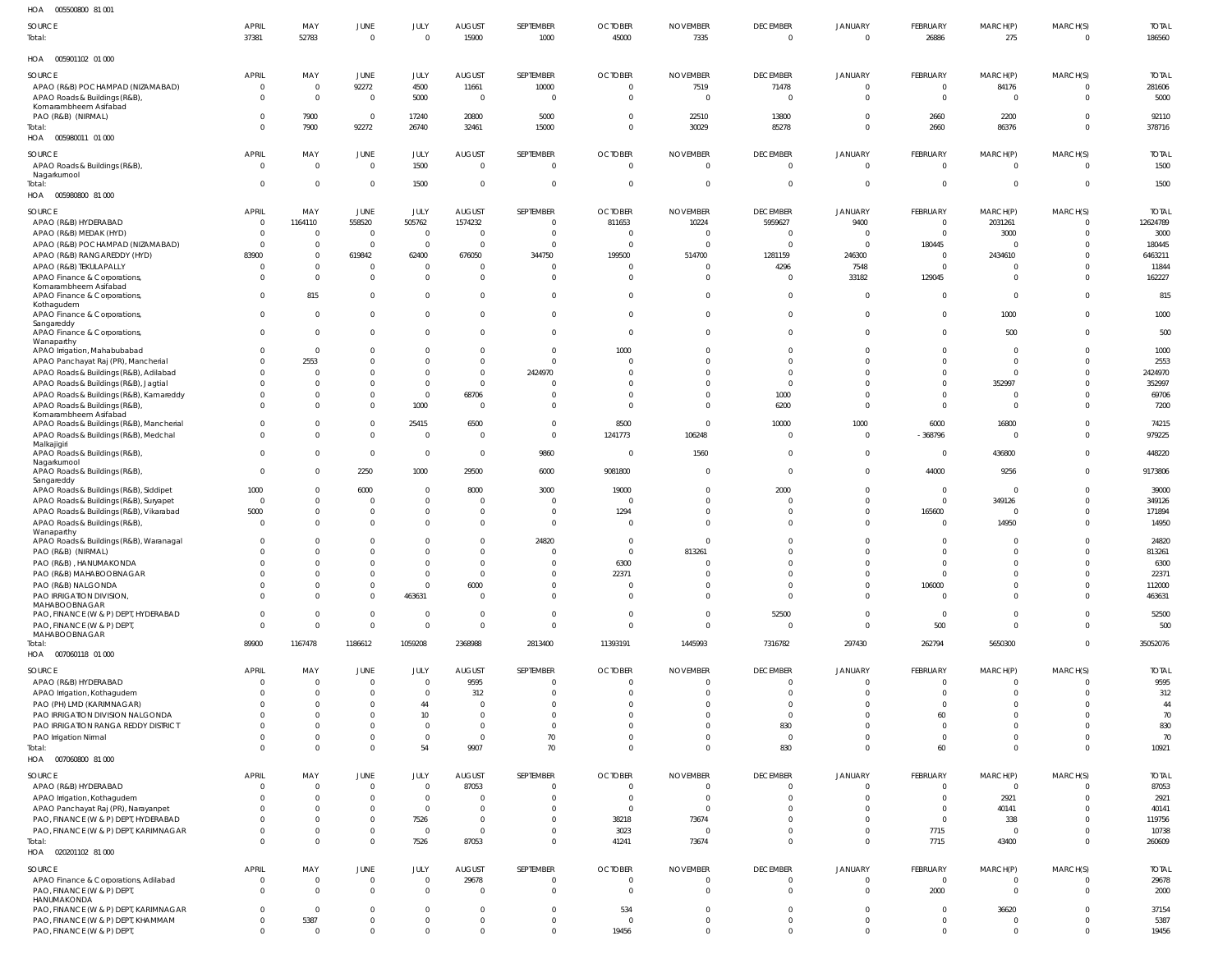| SOURCE                                                                         | <b>APRIL</b>                   | MAY                              | JUNE                         | <b>JULY</b>                      | <b>AUGUST</b>                                      | SEPTEMBER                    | <b>OCTOBER</b>                   | <b>NOVEMBER</b>                | <b>DECEMBER</b>             | <b>JANUARY</b>                   | FEBRUARY                   | MARCH(P)                    | MARCH(S)             | <b>TOTAL</b>          |
|--------------------------------------------------------------------------------|--------------------------------|----------------------------------|------------------------------|----------------------------------|----------------------------------------------------|------------------------------|----------------------------------|--------------------------------|-----------------------------|----------------------------------|----------------------------|-----------------------------|----------------------|-----------------------|
| MAHABOOBNAGAR<br>PAO, FINANCE (W & P) DEPT, NIZAMABAD                          | $\mathbf 0$                    | $\overline{0}$                   | $\mathbf{0}$                 | $\overline{0}$                   | $\overline{\mathbf{0}}$                            | $\Omega$                     | 69920                            | $\mathbf 0$                    | $\overline{0}$              | $\overline{0}$                   | $\overline{0}$             | $\mathbf{0}$                | $\Omega$             | 69920                 |
| Total:                                                                         | $\Omega$                       | 5387                             | $\mathbf 0$                  | $\overline{0}$                   | 29678                                              | $\mathbf{0}$                 | 89910                            | $\mathbf 0$                    | $\Omega$                    | $\overline{0}$                   | 2000                       | 36620                       | $\overline{0}$       | 163595                |
| HOA  020201103  81  000                                                        |                                |                                  |                              |                                  |                                                    |                              |                                  |                                |                             |                                  |                            |                             |                      |                       |
| SOURCE                                                                         | <b>APRIL</b>                   | MAY                              | JUNE                         | JULY                             | <b>AUGUST</b>                                      | SEPTEMBER                    | <b>OCTOBER</b>                   | <b>NOVEMBER</b>                | <b>DECEMBER</b>             | JANUARY                          | FEBRUARY                   | MARCH(P)                    | MARCH(S)             | <b>TOTAL</b>          |
| PAO, FINANCE (W & P) DEPT,<br>HANUMAKONDA                                      | $\overline{0}$                 | $\overline{0}$                   | $\mathbf{0}$                 | $\overline{0}$                   | $\overline{\mathbf{0}}$                            | $\overline{0}$               | $\overline{0}$                   | $\overline{0}$                 | $\Omega$                    | 20000                            | 67160                      | 5000                        | $\Omega$             | 92160                 |
| PAO, FINANCE (W & P) DEPT, KARIMNAGAR                                          | $\Omega$                       | $\overline{0}$                   | $\mathbf{0}$                 | $\overline{0}$                   | $\overline{0}$                                     | $\mathbf{0}$                 | 11427                            | $\overline{0}$                 | $\overline{0}$              | $\overline{0}$                   | - 0                        | $\mathbf{0}$                | $\Omega$             | 11427                 |
| PAO, FINANCE (W & P) DEPT,<br>MAHABOOBNAGAR                                    | $\Omega$                       | $\Omega$                         | $\mathbf 0$                  | $\overline{0}$                   | $\Omega$                                           | $\mathbf 0$                  | $\overline{0}$                   | $\mathbf{0}$                   | 7250                        | $\overline{0}$                   | $\Omega$                   | $\mathbf 0$                 | $\Omega$             | 7250                  |
| Total:                                                                         | $\Omega$                       | $\overline{0}$                   | $\mathbf 0$                  | $\overline{0}$                   | $\overline{0}$                                     | $\overline{0}$               | 11427                            | $\mathbf 0$                    | 7250                        | 20000                            | 67160                      | 5000                        | $\Omega$             | 110837                |
| HOA  021501102  01  000                                                        |                                |                                  |                              |                                  |                                                    |                              |                                  |                                |                             |                                  |                            |                             |                      |                       |
| SOURCE                                                                         | <b>APRIL</b>                   | MAY                              | JUNE                         | JULY                             | <b>AUGUST</b>                                      | SEPTEMBER                    | <b>OCTOBER</b>                   | <b>NOVEMBER</b>                | <b>DECEMBER</b>             | <b>JANUARY</b>                   | FEBRUARY                   | MARCH(P)                    | MARCH(S)             | <b>TOTAL</b>          |
| APAO (PR) Medak<br>APAO (PR) Pochampad, Nizamabad                              | 36000<br>$\overline{0}$        | $\overline{0}$<br>$\overline{0}$ | $\mathbf{0}$<br>$\mathbf{0}$ | $\overline{0}$<br>$\overline{0}$ | $\overline{\mathbf{0}}$<br>$\overline{\mathbf{0}}$ | 14771                        | 2703<br>$\Omega$                 | 5000<br>30000                  | 60000<br>$\Omega$           | 10000<br>$\overline{0}$          | 5000<br>12000              | $\mathbf{0}$<br>5000        | $\Omega$<br>$\Omega$ | 133474<br>47000       |
| APAO (PR) Ranga Reddy Dist                                                     | 416517                         | 332887                           | 266000                       | 9000                             | 537000                                             | 5000                         | 338000                           | 606000                         | 110000                      | 327000                           | 268000                     | 424000                      | $\Omega$             | 3639404               |
| APAO (PR) Tekulapapalli                                                        | 24220                          | 16726                            | $^{\circ}$                   | 30000                            | 29598                                              | $\Omega$                     | 14000                            | 23476                          | 5000                        | 26500                            | $\Omega$                   | 12000                       | $\Omega$             | 181520                |
| APAO Finance & Corporations, Adilabad<br>APAO Finance & Corporations,          | $\overline{0}$<br>$\Omega$     | $\overline{0}$<br>$\overline{0}$ | $\mathbf{0}$<br>$\mathbf{0}$ | $\overline{0}$<br>$\overline{0}$ | $\Omega$<br>$\Omega$                               | $\mathbf{0}$<br>$\mathbf{0}$ | $\Omega$<br>764                  | $\mathbf{0}$<br>$\overline{0}$ | $\Omega$<br>$\Omega$        | $\overline{0}$<br>$\overline{0}$ | 27317<br>$\Omega$          | $\mathbf{0}$<br>$\Omega$    | $\Omega$<br>$\Omega$ | 27317<br>764          |
| Bhoopalapally                                                                  |                                |                                  |                              |                                  |                                                    |                              |                                  |                                |                             |                                  |                            |                             |                      |                       |
| APAO Finance & Corporations, Siddipet<br>APAO Finance & Corporations, Suryapet | $\Omega$<br>$\Omega$           | $\Omega$<br>4445                 | $\Omega$<br>$\Omega$         | $\mathbf{0}$<br>$\mathbf{0}$     | $\overline{0}$<br>40551                            | 2169<br>$\Omega$             | 2650<br>63923                    | $\Omega$<br>$\Omega$           | $\Omega$<br>$\Omega$        | $\Omega$<br>$\Omega$             | $\Omega$<br>20046          | $\Omega$<br>$\Omega$        | $\Omega$<br>$\Omega$ | 4819<br>128965        |
| APAO Irrigation, Suryapet                                                      | $\Omega$                       | $\Omega$                         | $\Omega$                     | $\mathbf{0}$                     | $\overline{0}$                                     | $\Omega$                     | 136582                           | $\Omega$                       | $\Omega$                    | $\overline{0}$                   | $\Omega$                   | 8317                        | $\Omega$             | 144899                |
| APAO Panchayat Raj (PR), Bhoopalapally                                         | 230000                         | 36000                            | $\Omega$                     | $\mathbf{0}$                     | 5000                                               | 4500                         | 10859                            | 3000                           | $\Omega$                    | 22000                            |                            | 6000                        | $\Omega$             | 317359                |
| APAO Panchayat Raj (PR), Jagtial                                               | $\overline{0}$                 | $\Omega$                         | $\Omega$                     | $\mathbf{0}$                     | $\Omega$                                           | $\Omega$                     | $\Omega$                         | $\Omega$                       | $\Omega$                    | $\overline{0}$                   | $\Omega$                   | 172500                      | $\Omega$             | 172500                |
| APAO Panchayat Raj (PR), Kamareddy<br>APAO Panchayat Raj (PR), Kothagudem      | $\Omega$<br>1000               | $\Omega$<br>$\overline{0}$       | $\Omega$<br>$\Omega$         | $\mathbf{0}$<br>$\mathbf{0}$     | $\Omega$<br>$\mathbf 0$                            | $\Omega$<br>500              | $\Omega$<br>250                  | $\Omega$<br>$\Omega$           | $\Omega$<br>$\Omega$        | 89813<br>$\overline{0}$          | $\Omega$<br>1500           | $\Omega$<br>$\mathbf{0}$    | $\Omega$<br>$\Omega$ | 89813<br>3250         |
| APAO Panchayat Raj (PR), Medchal                                               | $\Omega$                       | $\Omega$                         | 10000                        | $\Omega$                         | $\Omega$                                           | 21212                        | $\Omega$                         | $\Omega$                       | $\Omega$                    | 5000                             | 15000                      | 5000                        | $\Omega$             | 56212                 |
| Malkajigiri<br>APAO Panchayat Raj (PR), Nagarkurnool                           | $\Omega$                       | $\Omega$                         | $\Omega$                     | $\Omega$                         | $\Omega$                                           | <sup>0</sup>                 | 5000                             | 5000                           | $\Omega$                    | $\Omega$                         | $\Omega$                   | $\Omega$                    | $\Omega$             | 10000                 |
| APAO Panchayat Raj (PR), Narayanpet                                            | $\Omega$                       | $\overline{0}$                   | $\Omega$                     | $\overline{0}$                   | $\Omega$                                           | 0                            | $\Omega$                         | $\Omega$                       | $\Omega$                    | $\Omega$                         | 5000                       | 75000                       | $\Omega$             | 80000                 |
| APAO Panchayat Raj (PR), Peddapalli                                            | 3000                           | 1500                             | 500                          | 12000                            | 31356                                              | $\Omega$                     | $\Omega$                         | $\overline{0}$                 | $\Omega$                    | $\Omega$                         | $\Omega$                   | 5000                        | $\Omega$             | 53356                 |
| APAO Panchayat Raj (PR), Sangareddy                                            | 163475                         | 44275                            | $\overline{0}$               | $\overline{0}$                   | - 0                                                | $\Omega$                     | 47580                            | 18000                          | 200942                      | $\Omega$                         | 5000                       | 60580                       | $\Omega$             | 539852                |
| APAO Panchayat Raj (PR), Siddipet<br>APAO Panchayat Raj (PR), Siricilla        | 53469<br>$\Omega$              | 12253<br>5000                    | $\mathbf 0$<br>6000          | $\mathbf{0}$<br>$\overline{0}$   | 11877<br>$\overline{\mathbf{0}}$                   | 54448<br>$\Omega$            | 10065<br>$\Omega$                | 14959<br>$\Omega$              | 1596<br>5000                | $\Omega$<br>$\Omega$             | $\Omega$<br>$\Omega$       | 15325<br>6000               |                      | 173992<br>22000       |
| APAO Panchayat Raj (PR), Suryapet                                              | 28026                          | 15000                            | $\Omega$                     | $\mathbf{0}$                     | 16216                                              | 0                            | 19462                            | 5000                           | $\Omega$                    | 10000                            | 16513                      | $\Omega$                    |                      | 110217                |
| APAO Panchayat Raj (PR), Wanaparthy                                            | $\Omega$                       | $\Omega$                         | $\Omega$                     | $\overline{0}$                   | $\overline{\mathbf{0}}$                            | 0                            | $\Omega$                         | 18000                          | $\Omega$                    | $\overline{0}$                   | 16000                      | $\Omega$                    |                      | 34000                 |
| APAO Panchayat Raj (PR), Yadadri<br>PAO (PR) (IW), LMD Colony, Karimnagar      | $\Omega$<br>$\Omega$           | $\Omega$<br>$\Omega$             | $\Omega$<br>$\mathbf{0}$     | $\overline{0}$<br>6000           | 1120<br>$\overline{\mathbf{0}}$                    | 0<br>$\Omega$                | $\Omega$<br>6000                 | $\Omega$<br>$\mathbf{0}$       | $\Omega$<br>6000            | 12000<br>0                       | $\sqrt{ }$<br>$\Omega$     | 78848<br>$\Omega$           |                      | 91968<br>18000        |
| PAO (PR) KCC, HANUMAKONDA                                                      | $\Omega$                       | $\Omega$                         | $\Omega$                     | $\overline{0}$                   | $\overline{\mathbf{0}}$                            | $\Omega$                     | $\Omega$                         | $\overline{0}$                 | $\Omega$                    | $\overline{0}$                   | $\Omega$                   | 4500                        | $\Omega$             | 4500                  |
| PAO (PR) MAHABOOBNAGAR                                                         | 185000                         | 48000                            | 6957                         | 303853                           | 21900                                              | 45000                        | -956000                          | 13000                          | 5317                        | 44000                            | 5000                       | 86000                       | $\Omega$             | $-191973$             |
| PAO (PR) Nalgonda                                                              | $\Omega$<br>$\Omega$           | $\Omega$                         | $\mathbf{0}$                 | $\overline{0}$                   | 17000                                              | $\Omega$                     | 5000                             | $\overline{0}$                 | $\Omega$                    | 11000                            | $\Omega$                   | 2000                        | $\Omega$             | 35000                 |
| PAO, FINANCE (W & P) DEPT,<br>MAHABOOBNAGAR                                    |                                | $\overline{0}$                   | $\mathbf 0$                  | $\,0\,$                          | $\overline{\mathbf{0}}$                            | $\mathbf 0$                  | $\Omega$                         | $\mathbf 0$                    | $\Omega$                    | $\overline{0}$                   | 22376                      | $\Omega$                    | $\Omega$             | 22376                 |
| Total:                                                                         | 1140707                        | 516086                           | 289457                       | 360853                           | 711618                                             | 147600                       | $-293162$                        | 741435                         | 393855                      | 557313                           | 418752                     | 966070                      | $\Omega$             | 5950584               |
| HOA  021501103  03  000                                                        |                                |                                  |                              |                                  |                                                    |                              |                                  |                                |                             |                                  |                            |                             |                      |                       |
| SOURCE<br>APAO Public Health (PH), Adilabad                                    | <b>APRIL</b><br>$\overline{0}$ | MAY<br>$\overline{0}$            | JUNE<br>$\mathbf 0$          | JULY<br>$\overline{0}$           | <b>AUGUST</b><br>$\overline{0}$                    | SEPTEMBER<br>$\mathbf{0}$    | <b>OCTOBER</b><br>$\overline{0}$ | <b>NOVEMBER</b><br>$\Omega$    | <b>DECEMBER</b><br>$\Omega$ | <b>JANUARY</b><br>$\Omega$       | FEBRUARY<br>$\overline{0}$ | MARCH(P)<br>10000           | MARCH(S)<br>$\Omega$ | <b>TOTAL</b><br>10000 |
| APAO, (PH) POCHAMPAD (NZM)                                                     | $\Omega$                       | $\Omega$                         | 35000                        | $\Omega$                         | $\Omega$                                           | $\Omega$                     | 10000                            | 10000                          | 15000                       | $\Omega$                         | 15000                      |                             | $\Omega$             | 85000                 |
| PAO (PH) KHAMMAM                                                               |                                | $\overline{0}$                   | 10000                        | $\Omega$                         | $\overline{\mathbf{0}}$                            | 0                            | $\overline{0}$                   | $\mathbf{0}$                   | 20000                       | $\Omega$                         | $\overline{0}$             | $\mathbf{0}$                | $\Omega$             | 30000                 |
| PAO (PH) MAHABOOBNAGAR                                                         | $\Omega$                       | $\Omega$                         | $\Omega$                     | $\overline{0}$                   | $\overline{\mathbf{0}}$                            | $\Omega$                     | 25500                            | $\mathbf 0$                    | - 0                         | 0                                | 35000                      | 20000                       | $\Omega$             | 80500                 |
| PAO(PH), NALGONDA<br>PAO, AMRP (FINANCE) NALGONDA                              | $\Omega$<br>$\Omega$           | $\Omega$<br>19692                | $\mathbf{0}$<br>$\mathbf 0$  | $\mathbf{0}$<br>$\overline{0}$   | 51000<br>$\overline{\mathbf{0}}$                   | $\Omega$<br>$\Omega$         | $\overline{0}$<br>$\overline{0}$ | $\mathbf 0$<br>$\overline{0}$  | - 0<br>- 0                  | 0<br>0                           | 110000<br>$\overline{0}$   | $\mathbf{0}$<br>$\mathbf 0$ | $\Omega$<br>$\Omega$ | 161000<br>19692       |
| Total:                                                                         | $\Omega$                       | 19692                            | 45000                        | $\overline{0}$                   | 51000                                              | $\mathbf{0}$                 | 35500                            | 10000                          | 35000                       | $\overline{0}$                   | 160000                     | 30000                       | $\Omega$             | 386192                |
| HOA  021501800  81 000                                                         |                                |                                  |                              |                                  |                                                    |                              |                                  |                                |                             |                                  |                            |                             |                      |                       |
| SOURCE                                                                         | <b>APRIL</b>                   | MAY                              | JUNE                         | JULY                             | <b>AUGUST</b>                                      | SEPTEMBER                    | <b>OCTOBER</b>                   | <b>NOVEMBER</b>                | <b>DECEMBER</b>             | <b>JANUARY</b>                   | FEBRUARY                   | MARCH(P)                    | MARCH(S)             | <b>TOTAL</b>          |
| APAO Public Health (PH), Sangareddy                                            | 0                              | $\Omega$                         | 0                            | $\overline{0}$                   | $\overline{\mathbf{0}}$                            | $\Omega$                     | $\mathbf{0}$                     | 0                              | $\Omega$                    | $\Omega$                         | 70000                      | 0                           |                      | 70000                 |
| APAO, (PH) POCHAMPAD (NZM)<br>PAO (PH) KHAMMAM                                 | 0                              | $\Omega$<br>$\Omega$             | $\mathbf{0}$<br>$\Omega$     | $\overline{0}$<br>$\overline{0}$ | $\overline{\mathbf{0}}$<br>24000                   | 55000                        | $\Omega$<br>$\Omega$             | $\Omega$<br>$\Omega$           | $\Omega$                    | $\Omega$<br>$\Omega$             | $\Omega$                   | $\mathbf{0}$<br>75000       | $\Omega$             | 55000<br>99000        |
| PAO (PH) LMD (KARIMNAGAR)                                                      |                                | $\Omega$                         | $\Omega$                     | 31000                            | $\overline{\mathbf{0}}$                            | $\Omega$                     | $\Omega$                         | 120000                         | $\Omega$                    | $\Omega$                         |                            | 60000                       |                      | 211000                |
| PAO (PH) MAHABOOBNAGAR                                                         | $\Omega$                       | $\Omega$                         | $\Omega$                     | 70000                            | $\overline{\mathbf{0}}$                            | $\Omega$                     | $\Omega$                         | $\Omega$                       | $\Omega$                    | $\Omega$                         |                            | $\Omega$                    |                      | 70000                 |
| PAO (PH), HANUMAKONDA                                                          | $\Omega$<br>180700             | $\Omega$<br>65000                | $\Omega$<br>381000           | $\overline{0}$<br>$\overline{0}$ | $\overline{\mathbf{0}}$<br>380000                  | 205000<br>65000              | 40000<br>$\overline{0}$          | 23000<br>403000                | $\Omega$<br>295000          | 37000<br>126000                  | $\Omega$<br>340000         | 347000<br>291000            | $\Omega$             | 652000<br>2526700     |
| PAO Public Health (PH), Ranga Reddy<br>Total:                                  | 180700                         | 65000                            | 381000                       | 101000                           | 404000                                             | 325000                       | 40000                            | 546000                         | 295000                      | 163000                           | 410000                     | 773000                      | $\Omega$             | 3683700               |
| HOA  021601106  01  000                                                        |                                |                                  |                              |                                  |                                                    |                              |                                  |                                |                             |                                  |                            |                             |                      |                       |
| SOURCE                                                                         | <b>APRIL</b>                   | MAY                              | JUNE                         | JULY                             | <b>AUGUST</b>                                      | SEPTEMBER                    | <b>OCTOBER</b>                   | <b>NOVEMBER</b>                | <b>DECEMBER</b>             | JANUARY                          | FEBRUARY                   | MARCH(P)                    | MARCH(S)             | <b>TOTAL</b>          |
| APAO (R&B) RANGAREDDY (HYD)                                                    | 1064                           | $\overline{0}$                   | 1000                         | 2000                             | 1000                                               | 1000                         | 1000                             | 1000                           | 1000                        | 1000                             | $\Omega$                   | 2000                        | $\Omega$             | 12064                 |
| APAO Irrigation, Nagarkurnool                                                  | 47<br>180                      | 47<br>180                        | 47<br>180                    | 233447<br>180                    | 45600<br>180                                       | 22847<br>180                 | $\overline{0}$<br>$\Omega$       | 45647<br>180                   | 141<br>180                  | 22847<br>180                     | $\Omega$<br>$\Omega$       | 47<br>$\Omega$              | $\Omega$<br>$\Omega$ | 370717<br>1620        |
| APAO Irrigation, Sangareddy<br>APAO Irrigation, Suryapet                       | 0                              | $\Omega$                         | $\mathbf 0$                  | $\overline{0}$                   | $\overline{\mathbf{0}}$                            | $\Omega$                     | $\Omega$                         | $\overline{0}$                 | 4955                        | $\overline{0}$                   | 4955                       | $\Omega$                    | $\Omega$             | 9910                  |
| APAO Irrigation, Wanaparthy                                                    | $\overline{2}$                 | $\overline{2}$                   | $\overline{2}$               | $\overline{2}$                   | $\overline{2}$                                     | $\overline{2}$               | $\overline{2}$                   | 2                              | $\overline{2}$              | 2                                | $\overline{2}$             | 2                           | $\Omega$             | 24                    |
| APAO Irrigation, Yadadri                                                       | 3                              | 3                                | 6                            | 8                                | - 5                                                | 8                            | 17                               | 8                              | -8                          | 8                                | -8                         | 8                           | $\Omega$             | 90                    |
| PAO (R&B) (NIRMAL)<br>PAO IRRIGATION DIVISION HYDERABAD                        | $\mathbf 0$<br>172             | 40560<br>172                     | $\mathbf{0}$<br>172          | $\,0\,$<br>172                   | 15210<br>172                                       | $\mathbf{0}$<br>172          | $\overline{0}$<br>224            | $\overline{0}$<br>224          | $\overline{0}$<br>232       | $\overline{0}$<br>232            | 25350<br>232               | $\mathbf{0}$<br>232         | $\Omega$<br>$\Omega$ | 81120<br>2408         |
| PAO IRRIGATION DIVISION NALGONDA                                               | 47                             | 47                               | 77                           | 77                               | 77                                                 | 77                           | 77                               | 77                             | 77                          | 77                               | 77                         | $30\,$                      | $\Omega$             | 817                   |
| PAO IRRIGATION DIVISION,                                                       | 6                              | $\Omega$                         | $\mathbf 0$                  | $\overline{0}$                   | $\overline{\mathbf{0}}$                            | $\overline{0}$               | $\overline{0}$                   | $\,0\,$                        | $\Omega$                    | $\overline{0}$                   | $\overline{0}$             | $\overline{0}$              | $\Omega$             | 6                     |
| MAHABOOBNAGAR<br>PAO IRRIGATION RANGA REDDY DISTRICT                           | 549                            | 549                              | 549                          | 549                              | 549                                                | 549                          | 549                              | 502                            | 502                         | 502                              | 502                        | 502                         | $\Omega$             | 6353                  |
| PAO, PJP, Jogulamba Gadwal                                                     | $\overline{2}$                 | $\overline{2}$                   | $\overline{2}$               | 2                                | $\overline{\mathbf{0}}$                            | 0                            | $\overline{0}$                   | $\overline{0}$                 | $\overline{0}$              | $\overline{0}$                   | $\overline{0}$             | $\mathbf 0$                 | $\overline{0}$       | 8                     |
| Total:                                                                         | 2072                           | 41562                            | 2035                         | 236437                           | 62795                                              | 24835                        | 1869                             | 47640                          | 7097                        | 24848                            | 31126                      | 2821                        | $\Omega$             | 485137                |

020201102 81 000 HOA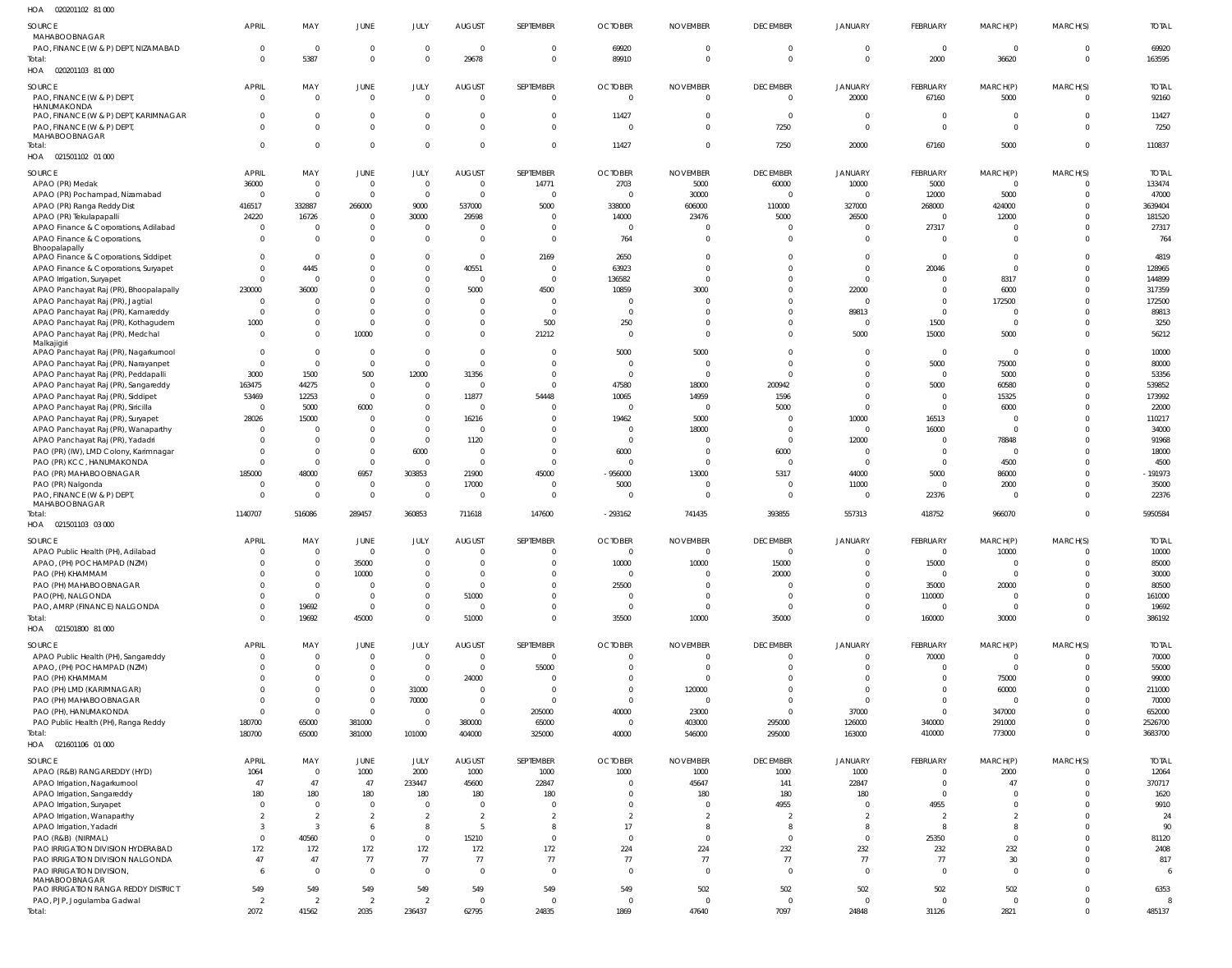023560800 01 000 HOA

| $\cdot$                                               |                |                |                |                |                |                         |                          |                 |                 |                |                 |                |              |                |
|-------------------------------------------------------|----------------|----------------|----------------|----------------|----------------|-------------------------|--------------------------|-----------------|-----------------|----------------|-----------------|----------------|--------------|----------------|
| SOURCE                                                | <b>APRIL</b>   | MAY            | JUNE           | JULY           | <b>AUGUST</b>  | SEPTEMBER               | <b>OCTOBER</b>           | <b>NOVEMBER</b> | <b>DECEMBER</b> | <b>JANUARY</b> | <b>FEBRUARY</b> | MARCH(P)       | MARCH(S)     | <b>TOTAL</b>   |
| APAO (PR) Medak                                       | 675            | $\Omega$       | $\mathbf 0$    | $\Omega$       | $\Omega$       | $\mathbf 0$             | $\overline{0}$           | $\mathbf 0$     | $\Omega$        | $\Omega$       | $\Omega$        | $\Omega$       |              | 675            |
| APAO (PR), PJP, Jogulamba Gadwal                      | 23000          | 20000          | $\mathbf 0$    | $\Omega$       | $\Omega$       | $\mathbf 0$             | 21016                    | $\mathbf 0$     | $\Omega$        | $\Omega$       | $\Omega$        | $\overline{0}$ | $\Omega$     | 64016          |
| APAO Finance & Corporations                           | $\overline{0}$ | 2046           | $\mathbf 0$    | $\Omega$       | $\Omega$       | $\overline{0}$          | $\Omega$                 | $\Omega$        | $\Omega$        | $\Omega$       | $\Omega$        | $\Omega$       |              | 2046           |
| Komarambheem Asifabad                                 |                |                |                |                |                |                         |                          |                 |                 |                |                 |                |              |                |
| APAO Finance & Corporations                           | $\Omega$       | $\Omega$       | $\Omega$       | $\Omega$       | $\Omega$       | 4356                    | $\overline{0}$           | $\mathbf 0$     | $\Omega$        | $\Omega$       | $\Omega$        | $\Omega$       | <sup>0</sup> | 4356           |
| Mahabubabad                                           |                |                |                |                |                |                         |                          |                 |                 |                |                 |                |              |                |
| APAO Finance & Corporations,<br>Sangareddy            | $\Omega$       | $\Omega$       | $\mathbf 0$    | $\mathbf{0}$   | $\Omega$       | $\mathbf 0$             | 5000                     | $\Omega$        | $\Omega$        | 5000           | $\Omega$        | $\Omega$       | $\Omega$     | 10000          |
| APAO Finance & Corporations, Vikarabad                | $\Omega$       | 10000          | $\mathbf 0$    | $\mathbf{0}$   | $\Omega$       | $\overline{0}$          | $\overline{0}$           | $\Omega$        | $\Omega$        | 7337           | $\Omega$        | $\Omega$       |              | 17337          |
| APAO Irrigation, Jagtial                              | $\Omega$       | $\Omega$       | $\Omega$       | 1000           | 2000           | 500                     | 9000                     | $\Omega$        | $\Omega$        | $\Omega$       | $\Omega$        | $\Omega$       |              | 12500          |
| APAO Irrigation, Jangaon                              | $\Omega$       |                | 1500           | 6000           | 19000          | 12000                   | 10683                    | $\Omega$        | 12000           | $\Omega$       | 3202118         | 14000          |              | 3277301        |
| APAO Irrigation, Peddapalli                           | 415000         |                | $\mathbf 0$    | $\Omega$       | $\Omega$       | $\Omega$                | $\Omega$                 | $\Omega$        | $\Omega$        | $\Omega$       | $\Omega$        | $\Omega$       |              | 415000         |
|                                                       | $\Omega$       |                | $\Omega$       | 5000           | $\Omega$       | $\Omega$                | 151115                   | $\Omega$        |                 | $\Omega$       | 247817          | 181081         |              | 585013         |
| APAO Irrigation, Vikarabad                            | 159219         | $\Omega$       | 0              | $\Omega$       | $\Omega$       | $\Omega$                |                          | $\Omega$        |                 | $\Omega$       | $\Omega$        | $\Omega$       |              |                |
| APAO Irrigation, Wanaparthy                           |                |                |                |                |                |                         | 1000                     |                 |                 |                |                 |                |              | 160219         |
| APAO Panchayat Raj (PR), Jangaon                      | - 0            | $\Omega$       | $\Omega$       | $\Omega$       | $\Omega$       | 29198                   | $\Omega$                 | 9017            | $\Omega$        | $\Omega$       | $\Omega$        | $\Omega$       |              | 38215          |
| APAO Panchayat Raj (PR)<br>Komarambheem Asifabad      | $\Omega$       | 11164          | $\Omega$       | $\Omega$       | 1360           | $\Omega$                | $\Omega$                 | $\Omega$        | $\Omega$        | $\Omega$       | 10039           | $\Omega$       | $\Omega$     | 22563          |
| APAO Panchayat Raj (PR), Nagarkurnool                 | 33000          | $\Omega$       | $\Omega$       | $\Omega$       | 10000          | $\overline{0}$          | 8700                     | 30000           | $\Omega$        | 7000           | 8000            | 7000           |              | 103700         |
| APAO Panchayat Raj (PR), Vikarabad                    | 100436         | 212106         | 778319         | $\Omega$       | $\Omega$       | $\Omega$                | 4499                     | $\Omega$        | 60000           | $\Omega$       | $\Omega$        | $\Omega$       |              | 1155360        |
| APAO Panchayat Raj (PR), Wanaparthy                   | 65000          | 6000           | $\Omega$       | $\Omega$       | $\Omega$       | 1000                    | $\overline{0}$           | $\Omega$        | $\Omega$        | $\Omega$       | $\Omega$        | $\Omega$       |              | 72000          |
| APAO Projects, Jagtial                                | $\Omega$       | $\Omega$       | 0              | $\Omega$       | $\Omega$       | $\Omega$                | 500                      | $\Omega$        | 1000            | $\Omega$       | $\Omega$        | $\Omega$       |              | 1500           |
|                                                       |                |                |                | $\Omega$       |                | $\Omega$                | $\Omega$                 | $\Omega$        |                 |                |                 | $\Omega$       |              |                |
| APAO Roads & Buildings (R&B), Jagtial                 | -0             |                |                |                |                |                         |                          |                 | - 0             | $\Omega$       | 3359250         |                |              | 3359250        |
| APAO Roads & Buildings (R&B), Mulugu                  | $\Omega$       |                | 0              | $\Omega$       | $\Omega$       | $\Omega$                | $\Omega$                 | $\Omega$        | $\Omega$        | $\Omega$       | 12734           | $\Omega$       |              | 12734          |
| APAO Roads & Buildings (R&B), Yadadri                 |                |                |                | $\Omega$       |                | $\Omega$                | 10000                    | $\Omega$        |                 | $\Omega$       | - 0             | $\Omega$       |              | 10000          |
| APAO, PJP (FINANCE), Jogulamba Gadwal                 | -0             | $\Omega$       | 0              | $\Omega$       | $\Omega$       | $\Omega$                | $\Omega$                 | $\Omega$        | $\Omega$        | $\Omega$       | 24360           | $\Omega$       |              | 24360          |
| PAO National Highways (NH), Khammam                   | $\Omega$       |                | 0              | $\Omega$       |                | $\overline{0}$          | 25000                    | $\Omega$        | $\Omega$        | $\Omega$       | $\Omega$        | $\Omega$       |              | 25000          |
| PAO, AMRP (FINANCE) NALGONDA                          | $\Omega$       | 19340          | $\Omega$       | $\Omega$       | $\Omega$       | 15889                   | $\Omega$                 | $\Omega$        | 248333          | $\Omega$       | $\Omega$        | $\Omega$       |              | 283562         |
| PAO, FINANCE (W & P) DEPT                             | 27280          | $\Omega$       | 75680          | $\Omega$       | $\Omega$       | $\Omega$                | 184770                   | $\Omega$        | - 0             | $\Omega$       | 8535            | $\Omega$       |              | 296265         |
| HANUMAKONDA                                           |                |                |                |                |                |                         |                          |                 |                 |                |                 |                |              |                |
| PAO, FINANCE (W & P) DEPT, HYDERABAD                  | $\Omega$       | $\Omega$       | $\Omega$       | $\Omega$       | $\Omega$       | $\Omega$                | $\Omega$                 | $\Omega$        | $\Omega$        | $\Omega$       | $\Omega$        | 55000          |              | 55000          |
| PAO, FINANCE (W & P) DEPT, NIRMAL                     | $\Omega$       | $\Omega$       | $\Omega$       | $\Omega$       | 678            | $\Omega$                | $\Omega$                 | $\Omega$        | $\Omega$        | $\Omega$       | $\Omega$        | $\Omega$       |              | 678            |
| PAO, FINANCE (W & P) DEPT, NIZAMABAD                  | $\Omega$       | $\Omega$       | $\Omega$       | $\Omega$       | $\Omega$       | $\Omega$                | $\Omega$                 | $\Omega$        | 123480          | $\Omega$       | $\overline{0}$  | 7443           |              | 130923         |
| PAO, FINANCE (W & P) DEPT, RANGA                      | $\Omega$       | 104446         | $\mathbf 0$    | $\Omega$       | $\Omega$       | $\Omega$                | $\Omega$                 | $\Omega$        | $\Omega$        | $\Omega$       | 9932            | $\Omega$       | 0            | 114378         |
| REDDY                                                 | 823610         |                |                |                |                |                         |                          |                 | 444813          |                |                 | 264524         | $\Omega$     |                |
| Total:                                                |                | 385102         | 855499         | 12000          | 33038          | 62943                   | 431283                   | 39017           |                 | 19337          | 6882785         |                |              | 10253951       |
| HOA  025000102  01 000                                |                |                |                |                |                |                         |                          |                 |                 |                |                 |                |              |                |
| SOURCE                                                | APRIL          | MAY            | <b>JUNE</b>    | JULY           | <b>AUGUST</b>  | SEPTEMBER               | <b>OCTOBER</b>           | <b>NOVEMBER</b> | <b>DECEMBER</b> | <b>JANUARY</b> | FEBRUARY        | MARCH(P)       | MARCH(S)     | <b>TOTAL</b>   |
| APAO Finance & Corporations, Adilabad                 | 26931          | 125000         | $\mathbf 0$    | $\overline{0}$ | $\Omega$       | $\mathbf 0$             | 12970                    | $\overline{0}$  | $\Omega$        | $\overline{0}$ | 31580           | 66720          | 0            | 263201         |
| APAO Finance & Corporations                           | $\overline{0}$ | $\Omega$       | $\mathbf 0$    | $\Omega$       | $\Omega$       | 10000                   | $\overline{0}$           | $\overline{0}$  | $\Omega$        | $\overline{0}$ | $\Omega$        | $\circ$        | $\Omega$     | 10000          |
| Bhoopalapally                                         |                |                |                |                |                |                         |                          |                 |                 |                |                 |                |              |                |
| APAO Finance & Corporations,                          | $\overline{0}$ | 1000           | 0              | $\mathbf 0$    | $\Omega$       | $\overline{0}$          | $\overline{0}$           | $\overline{0}$  | $\Omega$        | 30460          | $\Omega$        | 19856          | $\Omega$     | 51316          |
| Sangareddy                                            |                |                |                |                |                |                         |                          |                 |                 |                |                 |                |              |                |
| PAO, AMRP (FINANCE) NALGONDA                          | 15000          | 122935         | 0              | $\mathbf 0$    | $\Omega$       | $\overline{0}$          | $\overline{\phantom{0}}$ | $\overline{0}$  | 130027          | $\mathbf 0$    | $\Omega$        | 66440          | 0            | 334402         |
| PAO, FINANCE (W & P) DEPT                             | $\overline{0}$ | $\Omega$       | $\Omega$       | $\mathbf 0$    | $\Omega$       | $\overline{0}$          | 5093                     | $\overline{0}$  | 10000           | $\Omega$       | $\Omega$        | 73641          | $\Omega$     | 88734          |
| HANUMAKONDA                                           |                |                |                |                |                |                         |                          |                 |                 |                |                 |                |              |                |
| PAO, FINANCE (W & P) DEPT, HYDERABAD                  | $\overline{0}$ | $\overline{0}$ | 0              | 0              | $\Omega$       | $\mathbf 0$             | 1500                     | 20000           | 1162980         | 1476860        | 474832          | $\overline{0}$ | 0            | 3136172        |
| PAO, FINANCE (W & P) DEPT, KARIMNAGAR                 | 4811           | 40585          | $\Omega$       | $\mathbf{0}$   | $\Omega$       | $\Omega$                | $\overline{\mathbf{0}}$  | $\Omega$        | $\Omega$        | $\Omega$       | $\Omega$        | $\overline{0}$ | <sup>0</sup> | 45396          |
| PAO, FINANCE (W & P) DEPT, KHAMMAM                    | $\overline{0}$ | $\Omega$       | 0              | $\mathbf{0}$   | $\Omega$       | $\Omega$                | $\overline{\mathbf{0}}$  | $\Omega$        | $\overline{0}$  | $\Omega$       | $\Omega$        | 848            | 0            | 848            |
| PAO, FINANCE (W & P) DEPT                             | $\Omega$       |                | $\Omega$       | $\Omega$       | $\Omega$       | $\Omega$                | 9000                     | $\Omega$        | 5000            | $\Omega$       | 15328           | $\Omega$       |              | 29328          |
| MAHABOOBNAGAR<br>PAO, FINANCE (W & P) DEPT, NIZAMABAD | $\Omega$       | $\Omega$       | $\Omega$       | $\Omega$       | $\Omega$       | $\Omega$                | 12836                    | $\Omega$        | 54780           | 134500         | $\Omega$        | 6085           | $\Omega$     | 208201         |
|                                                       | 46742          | 289520         | $\mathbf 0$    | $\mathbf 0$    | $\Omega$       | 10000                   | 41399                    | 20000           |                 | 1641820        |                 |                | $\mathbf 0$  | 4167598        |
| Total:<br>HOA                                         |                |                |                |                |                |                         |                          |                 | 1362787         |                | 521740          | 233590         |              |                |
| 040601800 02 000                                      |                |                |                |                |                |                         |                          |                 |                 |                |                 |                |              |                |
| SOURCE                                                | <b>APRIL</b>   | MAY            | <b>JUNE</b>    | JULY           | <b>AUGUST</b>  | SEPTEMBER               | <b>OCTOBER</b>           | <b>NOVEMBER</b> | <b>DECEMBER</b> | <b>JANUARY</b> | FEBRUARY        | MARCH(P)       | MARCH(S)     | <b>TOTAL</b>   |
| APAO Finance & Corporations, Adilabad                 | $\overline{0}$ | 3000           | $\mathbf 0$    | $\overline{0}$ | $\Omega$       | $\mathbf 0$             | $\overline{0}$           | $\mathbf 0$     | $\Omega$        | $\overline{0}$ | $\Omega$        | $\overline{0}$ | $\Omega$     | 3000           |
| APAO Finance & Corporations, Yadadri                  | $\Omega$       | $\Omega$       | $\mathbf 0$    | $\Omega$       | $\Omega$       | $\Omega$                | $\Omega$                 | $\Omega$        | $\Omega$        | 3000           | $\Omega$        | $\overline{0}$ | 0            | 3000           |
| PAO (PR) MAHABOOBNAGAR                                | $\Omega$       | 9905           | $\mathbf 0$    | $-9905$        | $\Omega$       | $\Omega$                | $\mathbf 0$              | $\mathbf 0$     | $\Omega$        | $\Omega$       | $\Omega$        | $\overline{0}$ |              | $\overline{0}$ |
| PAO, FINANCE (W & P) DEPT, HYDERABAD                  | $\Omega$       | $\Omega$       | $\mathbf 0$    | $\Omega$       | $\Omega$       | $\Omega$                | $\Omega$                 | $\Omega$        | $\Omega$        | $\overline{0}$ | $\Omega$        | 10275          |              | 10275          |
| PAO, PJP, Jogulamba Gadwal                            | $\Omega$       | $\Omega$       | $\mathbf 0$    | $\mathbf{0}$   | $\Omega$       | $\mathbf 0$             | 2000                     | $\Omega$        | $\Omega$        | $\overline{0}$ | $\Omega$        | $\overline{0}$ |              | 2000           |
| Total:                                                | $\Omega$       | 12905          | $\mathbf 0$    | $-9905$        | $\Omega$       | $\overline{0}$          | 2000                     | $\Omega$        | $\Omega$        | 3000           | $\Omega$        | 10275          | $\Omega$     | 18275          |
| HOA  043500800  03 000                                |                |                |                |                |                |                         |                          |                 |                 |                |                 |                |              |                |
|                                                       |                |                |                |                |                |                         |                          |                 |                 |                |                 |                |              |                |
| SOURCE                                                | <b>APRIL</b>   | MAY            | JUNE           | JULY           | <b>AUGUST</b>  | SEPTEMBER               | <b>OCTOBER</b>           | <b>NOVEMBER</b> | <b>DECEMBER</b> | JANUARY        | FEBRUARY        | MARCH(P)       | MARCH(S)     | <b>TOTAL</b>   |
| PAO, FINANCE (W & P) DEPT                             | $\overline{0}$ | $\Omega$       | $\mathbf 0$    | 146000         | $\overline{0}$ | $\overline{\mathbf{0}}$ | $\overline{0}$           | $\overline{0}$  | $\overline{0}$  | $\overline{0}$ | $\overline{0}$  | $\overline{0}$ | $\Omega$     | 146000         |
| HANUMAKONDA                                           |                |                |                |                |                |                         |                          |                 |                 |                |                 |                |              |                |
| Total:                                                | $\overline{0}$ | $\Omega$       | $\overline{0}$ | 146000         | $\overline{0}$ | $\overline{0}$          | $\overline{0}$           | $\overline{0}$  | $\overline{0}$  | $\overline{0}$ | $\overline{0}$  | $\overline{0}$ | $\mathbf{0}$ | 146000         |
| HOA  051500800  81 000                                |                |                |                |                |                |                         |                          |                 |                 |                |                 |                |              |                |
| SOURCE                                                | <b>APRIL</b>   | MAY            | <b>JUNE</b>    | JULY           | <b>AUGUST</b>  | SEPTEMBER               | <b>OCTOBER</b>           | <b>NOVEMBER</b> | <b>DECEMBER</b> | <b>JANUARY</b> | <b>FEBRUARY</b> | MARCH(P)       | MARCH(S)     | <b>TOTAL</b>   |
| APAO (PR) Pochampad, Nizamabad                        | $\Omega$       | $\Omega$       | $\mathbf 0$    | 10838          | $\Omega$       | $\mathbf 0$             | $\mathbf 0$              | $\mathbf 0$     | $\Omega$        | $\Omega$       | $\Omega$        | $\Omega$       |              | 10838          |
| APAO (PR) Tekulapapalli                               | $\Omega$       |                | $\mathbf 0$    | $\Omega$       | 5000           | $\overline{0}$          | 120340                   | $\mathbf 0$     | 188376          | $\Omega$       | $\overline{0}$  | $\overline{0}$ |              | 313716         |
| APAO (PR), PJP, Jogulamba Gadwal                      | $\Omega$       | $\Omega$       | $\mathbf 0$    | $\Omega$       | $\Omega$       | $\overline{0}$          | $\Omega$                 | $\overline{0}$  | $\Omega$        | $\Omega$       | 26870           | $\overline{0}$ |              | 26870          |
|                                                       | $\Omega$       |                | $\mathbf 0$    | $\mathbf 0$    | $\Omega$       |                         | $\overline{0}$           | $\overline{0}$  | $\Omega$        |                | $\Omega$        |                |              |                |
| APAO Finance & Corporations, Kamareddy                | $\Omega$       |                | $\mathbf 0$    |                |                | 5000<br>$\overline{0}$  |                          |                 |                 | 5000           |                 | 5000           |              | 15000          |
| APAO Finance & Corporations,<br>Kothagudem            |                | 196580         |                | 290887         | 171313         |                         | 310937                   | 115000          | 72000           | 147000         | 246609          | 152000         | 0            | 1702326        |
| APAO Finance & Corporations,                          | $\Omega$       | $\Omega$       | $\mathbf 0$    | $\overline{0}$ | $\Omega$       | $\overline{0}$          | $\overline{0}$           | $\Omega$        | $\overline{0}$  | $\overline{0}$ | 2000            | $\overline{0}$ | 0            | 2000           |
| Narayanpet                                            |                |                |                |                |                |                         |                          |                 |                 |                |                 |                |              |                |
| APAO Panchayat Raj (PR), Adilabad                     | 0              | 6000           | 0              | 30000          | $\Omega$       | 18000                   | 5000                     | $\overline{0}$  | 6000            | $\overline{0}$ | 60000           | 6000           |              | 131000         |
| APAO Panchayat Raj (PR), Kamareddy                    | 0              | 124            | $\Omega$       | $\mathbf 0$    | $\Omega$       | $\overline{0}$          | $\overline{0}$           | $\overline{0}$  | 223002          | 129535         | $\Omega$        | $\overline{0}$ |              | 352661         |
| APAO Panchayat Raj (PR), Kothagudem                   | 0              |                | 0              | $\mathbf{0}$   | 12210          | $\overline{0}$          | 711                      | $\overline{0}$  | $\Omega$        | $\Omega$       | $\Omega$        | $\Omega$       |              | 12921          |
| APAO Panchayat Raj (PR), Mancherial                   | 10000          |                |                | $\mathbf 0$    | 5000           | $\overline{0}$          | $\overline{0}$           | 5000            | 95000           | 27000          | $\Omega$        | $\overline{0}$ |              | 142001         |
| APAO Panchayat Raj (PR), Nagarkurnool                 | 43996          |                | 0              | $\mathbf{0}$   | $\Omega$       | $\Omega$                | $\Omega$                 | $\Omega$        | $\Omega$        | $\Omega$       | $\Omega$        | $\overline{0}$ |              | 43996          |
| APAO Panchayat Raj (PR), Waranagal                    | $\Omega$       |                | 0              | 20000          | $\mathbf{0}$   | $\overline{0}$          | $\overline{0}$           | $\Omega$        | $\Omega$        | $\Omega$       | $\Omega$        | $\overline{0}$ |              | 20000          |
| PAO (PR) (IW), LMD Colony, Karimnagar                 | -0             | 500            | 0              | $\mathbf 0$    | 5180           | $\overline{0}$          | 16896                    | $\Omega$        | $\Omega$        | $\Omega$       | 50688           | $\overline{0}$ |              | 73264          |
| PAO (PR) KCC, HANUMAKONDA                             | -0             |                | 0              | $\mathbf{0}$   | $\Omega$       | 6000                    | 5000                     | $\overline{0}$  | $\Omega$        | $\mathbf{0}$   | $\overline{0}$  | 10000          |              | 21000          |
| PAO (PR) MAHABOOBNAGAR                                | $\Omega$       | $\Omega$       | $\Omega$       | $\mathbf 0$    | $\Omega$       | $\overline{0}$          | $\overline{0}$           | $\overline{0}$  | $\Omega$        | 7000           | 5000            | $\overline{0}$ | $\Omega$     | 12000          |
|                                                       |                |                |                |                |                |                         |                          |                 |                 |                |                 |                |              |                |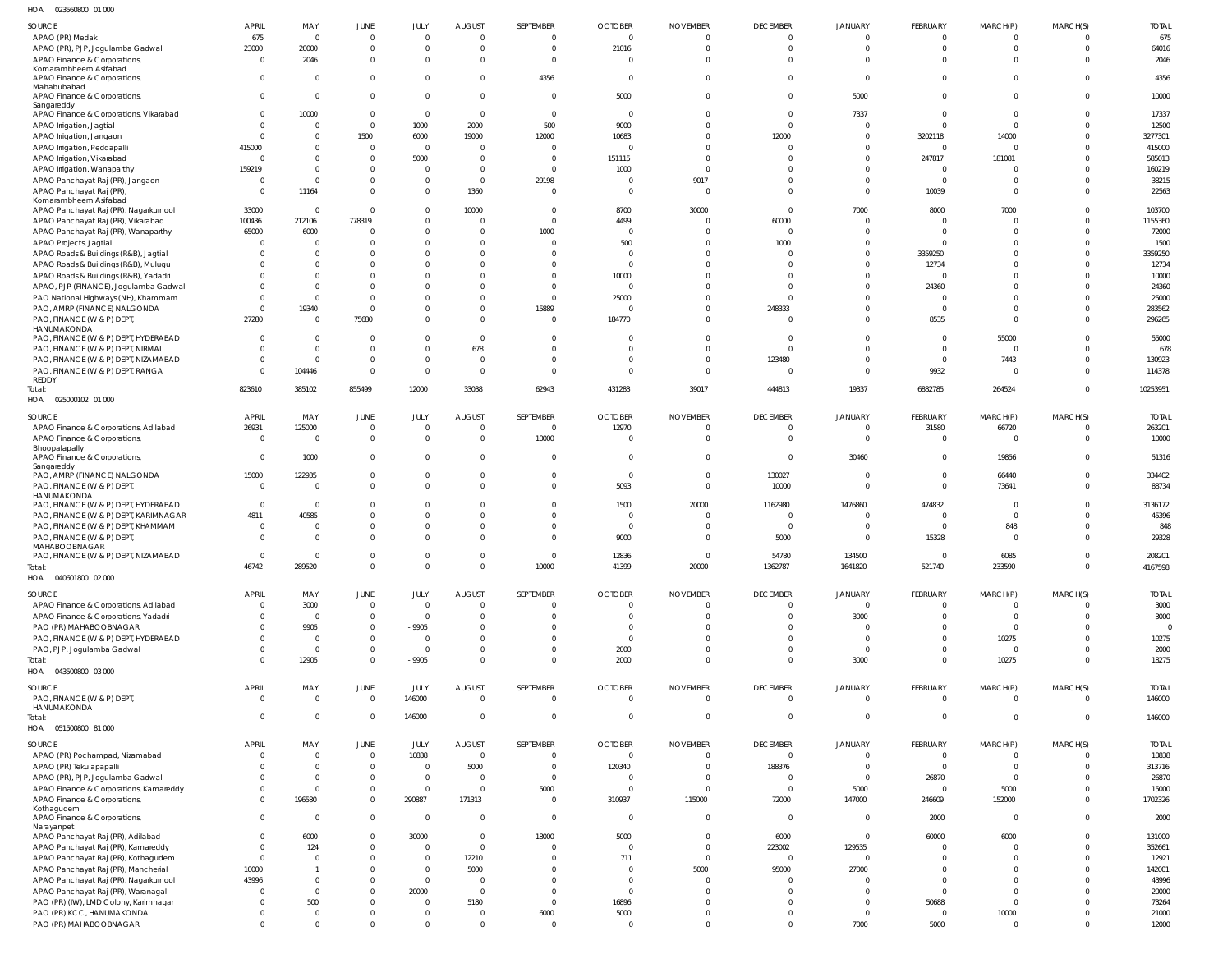| HOA<br>051500800 81 000                                 |                |                |                                  |                |                |                |                |                 |                 |                         |                |                            |                      |              |
|---------------------------------------------------------|----------------|----------------|----------------------------------|----------------|----------------|----------------|----------------|-----------------|-----------------|-------------------------|----------------|----------------------------|----------------------|--------------|
| SOURCE                                                  | <b>APRIL</b>   | MAY            | <b>JUNE</b>                      | JULY           | <b>AUGUST</b>  | SEPTEMBER      | <b>OCTOBER</b> | <b>NOVEMBER</b> | <b>DECEMBER</b> | <b>JANUARY</b>          | FEBRUARY       | MARCH(P)                   | MARCH(S)             | <b>TOTAL</b> |
| PAO (PR), Nirmal                                        | $\mathbf{0}$   | $\Omega$       | $\overline{0}$                   | $\overline{0}$ | $\overline{0}$ | $\overline{0}$ | $\mathbf{0}$   | $\Omega$        | $\mathbf 0$     | $\overline{0}$          | 15000          | $\overline{0}$             | $\overline{0}$       | 15000        |
| PAO IRRIGATION NIZAMABAD                                | $\overline{0}$ | $\Omega$       | $\overline{0}$                   | $\overline{0}$ | $\overline{0}$ | $\overline{0}$ | $\Omega$       | $\Omega$        | $\overline{0}$  | 108838                  | $\overline{0}$ | $\overline{0}$             | $\overline{0}$       | 108838       |
| PAO, FINANCE (W & P) DEPT, KHAMMAM                      | $\Omega$       | $\Omega$       | $\overline{0}$                   | $\overline{0}$ | $\overline{0}$ | $\overline{0}$ | $\Omega$       | $\Omega$        | $\overline{0}$  | $\overline{0}$          | 7366           | $\overline{0}$             | $\Omega$             | 7366         |
|                                                         |                | $\Omega$       |                                  | $\overline{0}$ |                |                | $\Omega$       | $\Omega$        |                 |                         | $\Omega$       |                            | $\Omega$             |              |
| PAO, FINANCE (W & P) DEPT, NIZAMABAD                    | $\Omega$       |                | $\overline{0}$<br>$\overline{0}$ |                | $\overline{0}$ | 1000           |                |                 | 19058           | $\overline{\mathbf{0}}$ |                | $\overline{0}$             | $\Omega$             | 20058        |
| Total:                                                  | 53996          | 203205         |                                  | 351725         | 198703         | 30000          | 458884         | 120000          | 603436          | 424373                  | 413533         | 173000                     |                      | 3030855      |
| HOA  070001101  81 000                                  |                |                |                                  |                |                |                |                |                 |                 |                         |                |                            |                      |              |
| SOURCE                                                  | <b>APRIL</b>   | MAY            | <b>JUNE</b>                      | JULY           | <b>AUGUST</b>  | SEPTEMBER      | <b>OCTOBER</b> | <b>NOVEMBER</b> | <b>DECEMBER</b> | <b>JANUARY</b>          | FEBRUARY       | MARCH(P)                   | MARCH(S)             | <b>TOTAL</b> |
| APAO Irrigation, Kothagudem                             | $\mathbf 0$    | $\Omega$       | $\overline{0}$                   | $\overline{0}$ | $\overline{0}$ | $\overline{0}$ | 0              | 4054948         | $\mathbf 0$     | $\overline{0}$          | $\overline{0}$ | $\overline{0}$             | $\mathbf{0}$         | 4054948      |
| APAO Irrigation, Nagarkurnool                           | $\mathbf 0$    | $\Omega$       | $\overline{0}$                   | $\overline{0}$ | 1000           | $\mathbf 0$    | $\Omega$       |                 | $\mathbf 0$     | $\overline{0}$          | $\overline{0}$ | $\overline{0}$             | $\overline{0}$       | 1000         |
| APAO Irrigation, Sangareddy                             | $\Omega$       | $\Omega$       | $\overline{0}$                   | $\overline{0}$ | 6000           | $\mathbf 0$    | $\Omega$       |                 | $\Omega$        | $\overline{0}$          | $\overline{0}$ | 6000                       | $\Omega$             | 12000        |
| PAO IRRIGATION DIVISION NALGONDA                        | $\Omega$       | $\Omega$       | $\overline{0}$                   | $\overline{0}$ | $\overline{0}$ | $\mathbf{0}$   | $\Omega$       |                 | $\Omega$        | $\overline{0}$          | 2000           | $\overline{0}$             | $\Omega$             | 2000         |
| PAO IRRIGATION DIVISION,                                | $\Omega$       | $\Omega$       | $\overline{0}$                   | $\overline{0}$ | $\overline{0}$ | $\mathbf{0}$   | $\Omega$       | $\Omega$        | $\Omega$        | 5000                    | $\overline{0}$ | $\mathbf 0$                | $\Omega$             | 5000         |
| <b>MAHABOOBNAGAR</b>                                    |                |                |                                  |                |                |                |                |                 |                 |                         |                |                            |                      |              |
| PAO, FINANCE (W & P) DEPT, RANGA                        | $\Omega$       | $\Omega$       | $\overline{0}$                   | $\overline{0}$ | $\overline{0}$ | $\mathbf{0}$   | $\Omega$       | $\Omega$        | $\Omega$        | $\overline{0}$          | 6689           | $\overline{0}$             | $\Omega$             | 6689         |
| REDDY                                                   |                |                |                                  |                |                |                |                |                 |                 |                         |                |                            |                      |              |
| PAO, PJP, Jogulamba Gadwal                              | 2000           | $\Omega$       | $\overline{0}$                   | $\overline{0}$ | $\overline{0}$ | $\mathbf 0$    | $\Omega$       | $\Omega$        | $\mathbf 0$     | $\overline{0}$          | 5000           | $\mathbf{0}$               | $\Omega$             | 7000         |
| Total:                                                  | 2000           | $\Omega$       | $\overline{0}$                   | $\overline{0}$ | 7000           | $\mathbf{0}$   | $\Omega$       | 4054948         | $\mathbf 0$     | 5000                    | 13689          | 6000                       | $\mathbf{0}$         | 4088637      |
| HOA  070001800  81 000                                  |                |                |                                  |                |                |                |                |                 |                 |                         |                |                            |                      |              |
| SOURCE                                                  | <b>APRIL</b>   | MAY            | <b>JUNE</b>                      | JULY           | <b>AUGUST</b>  | SEPTEMBER      | <b>OCTOBER</b> | <b>NOVEMBER</b> | <b>DECEMBER</b> | <b>JANUARY</b>          | FEBRUARY       | MARCH(P)                   | MARCH(S)             | <b>TOTAL</b> |
| APAO Irrigation, Jagtial                                | 494977         | $\Omega$       | $\overline{0}$                   | 285300         | 1045479        | $\overline{0}$ | 501930         | $\Omega$        | $\overline{0}$  | 696824                  | 167744         | 196458                     | $\overline{0}$       | 3388712      |
| APAO Irrigation, Mahabubabad                            | $^{\circ}$     | $\Omega$       | $\overline{0}$                   | $\overline{0}$ | 0              | $\overline{0}$ | $\Omega$       |                 | $\Omega$        | $\Omega$                | 5000           | 0                          | $\overline{0}$       | 5000         |
| APAO Irrigation, Peddapalli                             | $\mathbf 0$    | 35914588       | 6000                             | 32603357       | 9343635        | 12000          | 21712989       | 9023755         | 14376304        | 16843627                | $\Omega$       | - 0                        | $\mathbf 0$          | 139836255    |
|                                                         | $\Omega$       | $\Omega$       | $\overline{0}$                   | $\overline{0}$ | - 0            | $\overline{0}$ | $\Omega$       |                 | $\Omega$        | $\Omega$                | 532296         | $\overline{0}$             | $\Omega$             | 532296       |
| APAO Irrigation, Suryapet<br>APAO Irrigation, Vikarabad | $\Omega$       | $\Omega$       | $\overline{0}$                   | $\overline{0}$ | $\overline{0}$ | $\mathbf{0}$   | 5000           |                 | $\Omega$        | $\overline{0}$          | 5000           | $\overline{0}$             | $\Omega$             | 10000        |
| APAO Irrigation, Waranagal                              | $\Omega$       | $\Omega$       | $\overline{0}$                   | $\overline{0}$ | $\Omega$       | $\mathbf 0$    | $\Omega$       | $\cap$          | $\Omega$        | $\Omega$                | $\Omega$       | 671157                     | $\Omega$             | 671157       |
|                                                         |                |                |                                  |                |                |                |                |                 |                 |                         |                |                            |                      |              |
| APAO Projects, Jagtial                                  | $\Omega$       | $\Omega$       | $\overline{0}$                   | $\mathbf{0}$   | $\Omega$       | $\mathbf 0$    | 5000           |                 | $\Omega$        | $\Omega$                | $\Omega$       | 500                        | $\Omega$             | 5500         |
| APAO Projects, Mahabubabad                              | $\Omega$       | $\Omega$       | $\overline{0}$                   | $\mathbf 0$    | $\Omega$       | $\mathbf 0$    | 2000           | $\Omega$        | $\Omega$        | $\Omega$                | $\Omega$       | $\overline{0}$             | $\Omega$             | 2000         |
| APAO Roads & Buildings (R&B), Jagtial                   | $\Omega$       | $\Omega$       | $\overline{0}$                   | $\overline{0}$ | $\mathbf{0}$   | $\mathbf 0$    | $\Omega$       | $\Omega$        | $\Omega$        | 5000                    | $\overline{0}$ | $\mathbf 0$                | $\Omega$             | 5000         |
| APAO Roads & Buildings (R&B), Jogulamba                 | $\Omega$       | $\Omega$       | $\overline{0}$                   | $\overline{0}$ | $\Omega$       | $\mathbf{0}$   | $\Omega$       | 672             | $\Omega$        | $\overline{0}$          | $\Omega$       | $\overline{0}$             | $\Omega$             | 672          |
| Gadwal<br>APAO Roads & Buildings (R&B),                 | $\mathbf 0$    | $\Omega$       | $\overline{\mathbf{0}}$          | 5000           | $\mathbf{0}$   | $\mathbf{0}$   | $\Omega$       | $\overline{0}$  | 414600          | $\Omega$                | $\overline{0}$ | $\overline{0}$             | $\Omega$             | 419600       |
| Mahabubabad                                             |                |                |                                  |                |                |                |                |                 |                 |                         |                |                            |                      |              |
| APAO, SRSP SSP, KARIMNAGAR                              | 80120          | 34500          | $\overline{0}$                   | 2000           | $\overline{0}$ | $\mathbf{0}$   | $\Omega$       | $\Omega$        | $\Omega$        | $\Omega$                | $\overline{0}$ | $\overline{0}$             | $\Omega$             | 116620       |
| APAO, SRSP, WARANGAL                                    | $\overline{0}$ | $\Omega$       | $\overline{0}$                   | $\overline{0}$ | $\overline{0}$ | $\mathbf{0}$   | 181226         | $\Omega$        | $\mathbf 0$     | $\overline{0}$          | $\overline{0}$ | $\overline{0}$             | $\Omega$             | 181226       |
| PAO - IRRIGATION DIVISION                               | $\mathbf 0$    | $\Omega$       | $\overline{0}$                   | $\overline{0}$ | $\Omega$       | 274590         | 1107825        | 297425          | $\Omega$        | $\Omega$                | 97956          | 1426550                    | $\Omega$             | 3204346      |
| HANUMAKONDA                                             |                |                |                                  |                |                |                |                |                 |                 |                         |                |                            |                      |              |
| PAO IRRIGATION KARIMNAGAR                               | $\Omega$       | $\Omega$       | 17499                            | 200            | 160000         | 400032         | 153550         | 301516          | 142700          | 46047                   | 65779          | 1412709                    | $\Omega$             | 2700032      |
| PAO IRRIGATION DIVISION HYDERABAD                       | $\mathbf 0$    | 90000          | $\overline{\mathbf{0}}$          | 6883300        | $\overline{0}$ | $\Omega$       | $\Omega$       |                 | 13100           | $\overline{0}$          | $\overline{0}$ | 0                          | $\Omega$             | 6986400      |
| PAO IRRIGATION DIVISION KHAMMAM                         | $\mathbf 0$    | $\Omega$       | 47085                            | $\overline{0}$ | 65219          | $\overline{0}$ | $\Omega$       | $\Omega$        | $\Omega$        | $\overline{0}$          | $\overline{0}$ | 18727                      | $\Omega$             | 131031       |
| PAO IRRIGATION DIVISION NALGONDA                        | $\mathbf 0$    | $\overline{0}$ | $\overline{0}$                   | $\overline{0}$ | $\overline{0}$ | $\Omega$       | 102400         | 4408            | 25161495        | 500                     | $\Omega$       | $\overline{0}$             | $\Omega$             | 25268803     |
| PAO IRRIGATION RANGA REDDY DISTRICT                     | 380000         | 116000         | 182000                           | 321360         | 520000         | 230000         | 5000           | 120000          | 380000          | 65000                   | 110000         | 190600                     | $\Omega$             | 2619960      |
|                                                         |                |                |                                  |                |                |                |                |                 |                 |                         |                |                            |                      |              |
|                                                         | $\overline{0}$ | 6000           | $\overline{0}$                   | $\Omega$       | 0              | 170415         | $\Omega$       |                 | $\Omega$        | 12000                   | $\Omega$       | 15000                      | $\Omega$             | 203415       |
| PAO, PJP, Jogulamba Gadwal                              |                |                |                                  |                |                |                |                |                 |                 |                         |                |                            | $\mathbf 0$          |              |
| Total:                                                  | 955097         | 36161088       | 252584                           | 40100517       | 11134333       | 1087037        | 23776920       | 9747776         | 40488199        | 17668998                | 983775         | 3931701                    |                      | 186288025    |
| HOA  070101800  81 000                                  |                |                |                                  |                |                |                |                |                 |                 |                         |                |                            |                      |              |
| SOURCE                                                  | <b>APRIL</b>   | MAY            | <b>JUNE</b>                      | JULY           | <b>AUGUST</b>  | SEPTEMBER      | <b>OCTOBER</b> | <b>NOVEMBER</b> | <b>DECEMBER</b> | <b>JANUARY</b>          | FEBRUARY       | MARCH(P)                   | MARCH(S)             | <b>TOTAL</b> |
| APAO Irrigation, Jagtial                                | $\mathbf 0$    | $\Omega$       | $\overline{0}$                   | $\overline{0}$ | 0              | $\Omega$       | 6678           |                 | $\Omega$        |                         | $\overline{0}$ | $\overline{0}$             | 0                    | 6678         |
| APAO Irrigation, Kamareddy                              | $\mathbf{0}$   | $\Omega$       | $\overline{0}$                   | $\overline{0}$ | $\overline{0}$ | $\mathbf{0}$   | 3200           |                 | $\mathbf 0$     | $\Omega$                | 10000          | 67757                      | $\Omega$             | 80957        |
| APAO Irrigation, Kothagudem                             | $\Omega$       | $\cap$         | $\Omega$                         | $\Omega$       | 1000           | $\Omega$       | $\Omega$       |                 | $\Omega$        | $\Omega$                | $\Omega$       | $\Omega$                   | $\Omega$             | 1000         |
| APAO Irrigation, Mancherial                             | $\mathbf 0$    | $\Omega$       | 1422                             | $\overline{0}$ | 90235          | 22906548       | 2185           | 55552           | $\mathbf 0$     | 63913                   | 31651          | $\mathbf{0}$               | $\Omega$             | 23151506     |
| APAO Irrigation, Nagarkurnool                           | $\mathbf 0$    | $\Omega$       | $\overline{0}$                   | 2001000        | 16500          | 1343           | 58000          | 123792          | $\mathbf 0$     | $\overline{0}$          | $\overline{0}$ | $\mathbf{0}$               | $\Omega$             | 2200635      |
| APAO Irrigation, Sangareddy                             | $\Omega$       | $\Omega$       | $\overline{0}$                   | $\overline{0}$ | $\overline{0}$ | $\overline{0}$ | $\Omega$       |                 | $\mathbf 0$     | 486740                  | 5000           | $\overline{0}$             | $\Omega$             | 491740       |
| APAO Irrigation, Siricilla                              | $\Omega$       | $\Omega$       | $\overline{0}$                   | $\overline{0}$ | $\overline{0}$ | $\overline{0}$ | 0              |                 | $\Omega$        | 34300                   | 68600          | $\overline{0}$             | $\Omega$             | 102900       |
| APAO Irrigation, Suryapet                               | $\Omega$       | $\cap$         | $\overline{0}$                   | $\overline{0}$ | $\overline{0}$ | 6000           | <sup>0</sup>   | - 0             | $\mathbf 0$     | 606611                  | $\overline{0}$ | $\overline{0}$             | $\Omega$             | 612611       |
| APAO Panchayat Raj (PR), Mancherial                     | $\Omega$       | $\Omega$       | $\overline{0}$                   | $\overline{0}$ | $\overline{0}$ | $\overline{0}$ | <sup>0</sup>   | $\Omega$        | $\Omega$        | $\overline{0}$          | $\Omega$       | 16000                      | $\Omega$             | 16000        |
| APAO Projects, Mancherial                               | $\Omega$       | $\Omega$       | $\overline{0}$                   | $\overline{0}$ | $\overline{0}$ | $\mathbf{0}$   | <sup>0</sup>   | 420000          | $\Omega$        | $\overline{0}$          | $\Omega$       | $\overline{0}$             | $\Omega$             | 420000       |
| APAO, SRSP, NIZAMABAD                                   | $\Omega$       | $\Omega$       | $\overline{0}$                   | 10000          | $\mathbf{0}$   | $\mathbf{0}$   | <sup>0</sup>   |                 | $\Omega$        | 23000                   | $\overline{0}$ | $\mathbf{0}$               | $\Omega$             | 33000        |
| PAO A M R P (SLBC), NALGONDA                            | 6315008        | $\Omega$       | $\overline{0}$                   | $\overline{0}$ | $\overline{0}$ | $\overline{0}$ | $\Omega$       |                 | $\mathbf 0$     | $\overline{0}$          | 5000           | $\overline{0}$             | $\Omega$             | 6320008      |
| PAO IRRIGATION DIVISION NALGONDA                        | $\overline{0}$ | $\Omega$       | $\overline{0}$                   | 4603           | $\overline{0}$ | 3288596        | $\Omega$       |                 | $\mathbf 0$     | 2483818                 | 6271082        | $\overline{0}$             | $\Omega$             | 12048099     |
| PAO IRRIGATION DIVISION,                                | $\mathbf 0$    | $\Omega$       | $\overline{0}$                   | $\overline{0}$ | 1000           | $\overline{0}$ | 1000           | $\Omega$        | $\overline{0}$  | $\overline{0}$          | $\overline{0}$ | $\overline{0}$             | $\Omega$             | 2000         |
| MAHABOOBNAGAR                                           |                |                |                                  |                |                |                |                |                 |                 |                         |                |                            |                      |              |
| PAO IRRIGATION NIZAMABAD                                | $\mathbf 0$    | $\Omega$       | 260200                           | 196128         | 56425          | 18360          | $\Omega$       | 139925          | 46000           | $\overline{0}$          | 26000          | 222900                     | $\Omega$             | 965938       |
| PAO Irrigation Nirmal                                   | $\mathbf 0$    | $\Omega$       | $\overline{0}$                   | 8310           | $\overline{0}$ | $\overline{0}$ | $\Omega$       | $\cap$          | $\overline{0}$  | $\overline{0}$          | $\overline{0}$ | $\overline{0}$             | $\Omega$             | 8310         |
| PAO MEDAK(IW), MEDAK                                    | $\mathbf 0$    | $\Omega$       | $\overline{0}$                   | 67             | $\overline{0}$ | $\mathbf{0}$   | $\Omega$       |                 | $\overline{0}$  | $\overline{0}$          | $\overline{0}$ | $\overline{0}$             | $\Omega$             | 67           |
| PAO, FINANCE (W & P) DEPT, RANGA                        | 10171          | $\Omega$       | $\overline{0}$                   | $\overline{0}$ | $\overline{0}$ | $\overline{0}$ | $\Omega$       | $\Omega$        | $\overline{0}$  | $\overline{0}$          | $\overline{0}$ | $\mathbf 0$                | $\mathbf 0$          | 10171        |
| REDDY                                                   |                |                |                                  |                |                |                |                |                 |                 |                         |                |                            |                      |              |
| PAO, PJP, Jogulamba Gadwal                              | 5000           | 6000           | $\overline{0}$                   | 12000          | $\overline{0}$ | $\overline{0}$ | 16573          | $\Omega$        | 440047          | $\overline{0}$          | $\overline{0}$ | $\mathbf{0}$               | $\Omega$             | 479620       |
| Total:                                                  | 6330179        | 6000           | 261622                           | 2232108        | 165160         | 26220847       | 87636          | 739269          | 486047          | 3698382                 | 6417333        | 306657                     | $\mathbf 0$          | 46951240     |
| HOA  070103800  81 000                                  |                |                |                                  |                |                |                |                |                 |                 |                         |                |                            |                      |              |
| SOURCE                                                  | <b>APRIL</b>   | MAY            | <b>JUNE</b>                      | JULY           | <b>AUGUST</b>  | SEPTEMBER      | <b>OCTOBER</b> | <b>NOVEMBER</b> | <b>DECEMBER</b> | <b>JANUARY</b>          | FEBRUARY       |                            |                      | <b>TOTAL</b> |
|                                                         | $\overline{0}$ | $\Omega$       |                                  | $\overline{0}$ | $\overline{0}$ |                |                | $\Omega$        |                 | $\overline{0}$          | $\overline{0}$ | MARCH(P)<br>$\overline{0}$ | MARCH(S)<br>$\Omega$ |              |
| APAO Irrigation, Nagarkurnool                           | $\overline{0}$ | $\Omega$       | $\overline{0}$<br>$\overline{0}$ | $\overline{0}$ | $\overline{0}$ | $\overline{0}$ | 5500           | $\Omega$        | 1000            | $\overline{0}$          | $\overline{0}$ | $\overline{0}$             | $\Omega$             | 6500         |
| APAO Irrigation, Sangareddy                             |                | $\Omega$       |                                  |                |                | 6000           | 6000           | $\Omega$        | 1000            | $\overline{\mathbf{0}}$ | $\overline{0}$ | $\overline{0}$             | $\Omega$             | 13000        |
| APAO Irrigation, Siddipet                               | 1000           | $\Omega$       | 7000                             | $\overline{0}$ | 7000           | $\overline{0}$ | 31000          | $\Omega$        | 9000            |                         |                |                            | $\Omega$             | 55000        |
| PAO IRRIGATION DIVISION NALGONDA                        | $\overline{0}$ |                | 1000                             | 1000           | 534626         | $\overline{0}$ | 11500          |                 | 20000           | 50000                   | 1471019        | 26395                      |                      | 2115540      |
| Total:                                                  | 1000           | $\Omega$       | 8000                             | 1000           | 541626         | 6000           | 54000          | $\Omega$        | 31000           | 50000                   | 1471019        | 26395                      | $\Omega$             | 2190040      |
| HOA  070201101  01  000                                 |                |                |                                  |                |                |                |                |                 |                 |                         |                |                            |                      |              |
| SOURCE                                                  | <b>APRIL</b>   | MAY            | <b>JUNE</b>                      | JULY           | <b>AUGUST</b>  | SEPTEMBER      | <b>OCTOBER</b> | <b>NOVEMBER</b> | <b>DECEMBER</b> | <b>JANUARY</b>          | FEBRUARY       | MARCH(P)                   | MARCH(S)             | <b>TOTAL</b> |
| APAO Irrigation, Kothagudem                             | 15000          | $\Omega$       | 5000                             | $\overline{0}$ | $\overline{0}$ | 20000          | 20000          |                 | $\overline{0}$  | $\Omega$                | $\overline{0}$ | $\overline{0}$             | $\mathbf{0}$         | 60000        |
| APAO Irrigation, Nagarkurnool                           | $\overline{0}$ | $\Omega$       | $\overline{0}$                   | $\overline{0}$ | $\overline{0}$ | $\overline{0}$ | 106            |                 | $\overline{0}$  | $\Omega$                | $\overline{0}$ | $\overline{0}$             | $\Omega$             | 106          |
| APAO Irrigation, Suryapet                               | $\mathbf 0$    | $\Omega$       | $\overline{0}$                   | $\overline{0}$ | 2000           | $\mathbf 0$    | 13700          |                 | 500             | $\Omega$                | 500            | $\overline{0}$             | $\Omega$             | 16700        |
| APAO Irrigation, Wanaparthy                             | $\Omega$       | $\Omega$       | $\overline{0}$                   | $\overline{0}$ | $\overline{0}$ | $\mathbf{0}$   | $\Omega$       |                 | $\overline{0}$  | $\Omega$                | $\overline{0}$ | 104822                     | $\Omega$             | 104822       |
| PAO IRRIGATION DIVISION KHAMMAM                         | $\overline{0}$ | $\Omega$       | $\overline{0}$                   | $\overline{0}$ | 2000           | $\mathbf{0}$   | 9000           |                 | 500             | $\Omega$                | $\overline{0}$ | $\overline{0}$             | $\Omega$             | 11500        |
| Total:                                                  | 15000          | $\Omega$       | 5000                             | $\overline{0}$ | 4000           | 20000          | 42806          | $\Omega$        | 1000            | $\Omega$                | 500            | 104822                     | $\Omega$             | 193128       |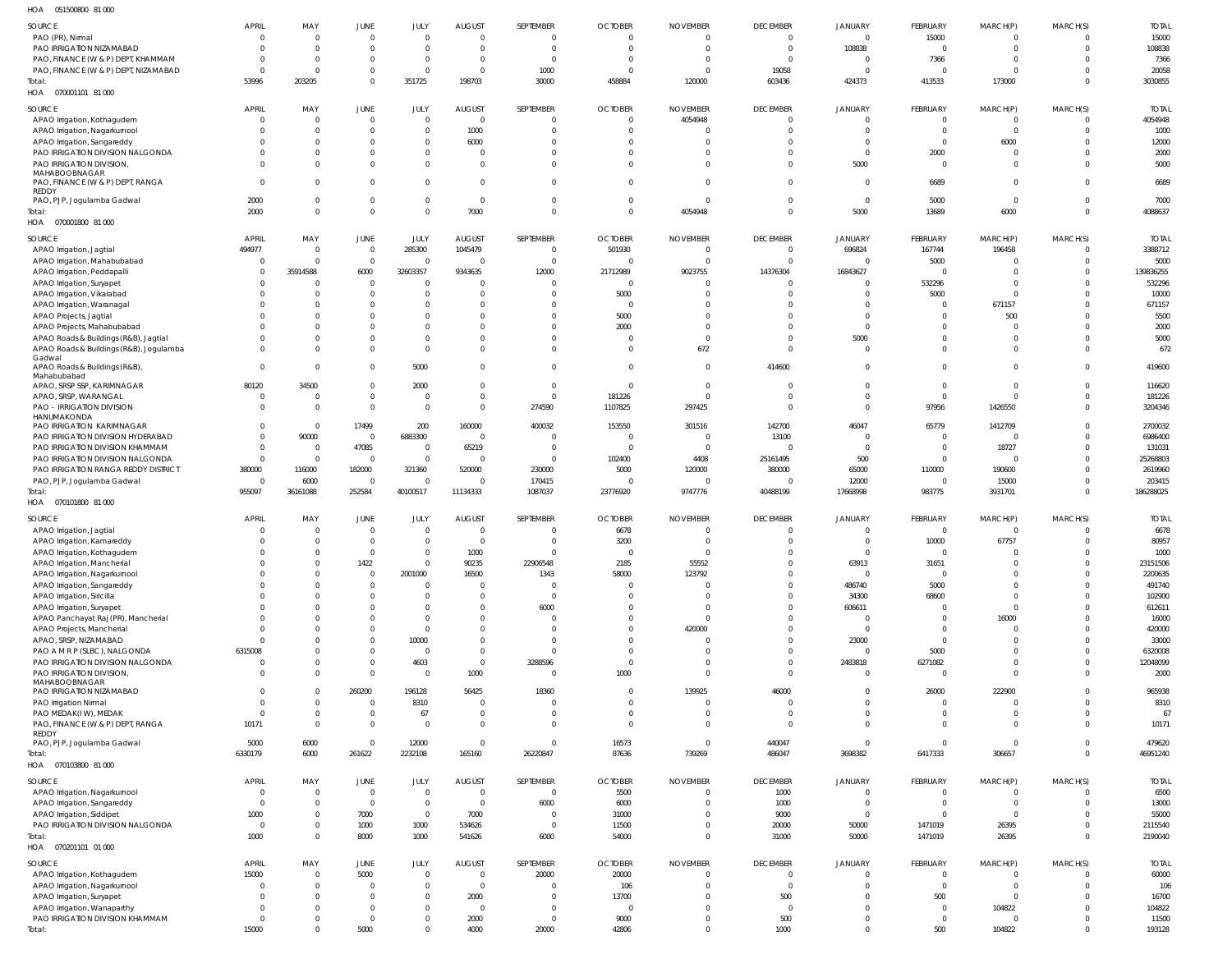070201800 81 001 HOA

|                                            | <b>APRIL</b> | MAY            |                         |                     |                                 | SEPTEMBER      |                               |                                   | <b>DECEMBER</b>            | <b>JANUARY</b> | <b>FEBRUARY</b> |                            |             |                       |
|--------------------------------------------|--------------|----------------|-------------------------|---------------------|---------------------------------|----------------|-------------------------------|-----------------------------------|----------------------------|----------------|-----------------|----------------------------|-------------|-----------------------|
| SOURCE<br>APAO Irrigation, Adilabad        | - 0          | 10000          | JUNE<br>$\overline{0}$  | JULY<br>$\mathbf 0$ | <b>AUGUST</b><br>$\overline{0}$ | 36000          | <b>OCTOBER</b><br>$\mathbf 0$ | <b>NOVEMBER</b><br>$\overline{0}$ | $\Omega$                   | $\overline{0}$ | 12000           | MARCH(P)<br>$\overline{0}$ | MARCH(S)    | <b>TOTAL</b><br>58000 |
| APAO Irrigation, Bhoopalapally             |              | $\overline{0}$ | $\mathbf 0$             | $\mathbf 0$         | 19000                           | $\overline{0}$ | 71000                         | $\overline{0}$                    | $\Omega$                   | $\overline{0}$ | 19200           | 8720                       | $\Omega$    | 117920                |
| APAO Irrigation, Kamareddy                 |              | $\overline{0}$ | $\mathbf 0$             | $\mathbf 0$         | $\Omega$                        | 1680           | $\overline{0}$                | $\overline{0}$                    | 27647                      | $\Omega$       | $\Omega$        | $\circ$                    | U           | 29327                 |
| APAO Irrigation, Kothagudem                |              | $\overline{0}$ | 1012070                 | 4391698             | 1254961                         | 421211         | 10000                         | 482088                            | 5000                       | 2779600        | 6897771         | 2584890                    | $\Omega$    | 19839289              |
| APAO Irrigation, Mahabubabad               |              | $\overline{0}$ | $\overline{\mathbf{0}}$ | $\mathbf 0$         | 1000                            | $\overline{0}$ | 4500                          | $\overline{0}$                    | $\Omega$                   | $\Omega$       | $\Omega$        | 1000                       |             | 6500                  |
| APAO Irrigation, Mulugu                    |              | $\Omega$       | $\mathbf 0$             | $\mathbf 0$         | $\Omega$                        | $\Omega$       | $\overline{0}$                | $\Omega$                          | $\Omega$                   | $\Omega$       | $\Omega$        | 24000                      |             | 24000                 |
| APAO Irrigation, Nagarkurnool              |              | $\overline{0}$ | $\mathbf 0$             | $\mathbf 0$         | $\Omega$                        | 0              | 11000                         | 0                                 | 1000                       | $\overline{0}$ | $\Omega$        | $\Omega$                   |             | 12000                 |
| APAO Irrigation, Peddapalli                |              | $\Omega$       | 12520702                | $\mathbf{0}$        | 5000                            | $\Omega$       | $\overline{0}$                | $\Omega$                          | $\Omega$                   | 27287          | 8743641         | 14619629                   |             | 35916259              |
| APAO Irrigation, Sangareddy                |              | $\Omega$       | 0                       | $\mathbf{0}$        | 1000                            | $\overline{0}$ | 5500                          | $\overline{0}$                    | $\Omega$                   | $\overline{0}$ | $\Omega$        | $\circ$                    |             | 6500                  |
| APAO Irrigation, Siricilla                 |              | $\Omega$       | $\mathbf 0$             | $\mathbf 0$         | $\Omega$                        | $\Omega$       | 2000                          | $\overline{0}$                    | $\Omega$                   | $\Omega$       | $\Omega$        | 49500                      |             | 51500                 |
| APAO Irrigation, Suryapet                  |              | $\Omega$       | 407750                  | 277119              | $\overline{0}$                  | 188890         | $\overline{0}$                | 282950                            | $\Omega$                   | $\Omega$       | $\Omega$        | 610418                     |             | 1767127               |
| APAO Irrigation, Vikarabad                 |              | $\Omega$       | $\overline{0}$          | $\mathbf 0$         | $\Omega$                        | $\overline{0}$ | 1000                          | $\overline{0}$                    | $\Omega$                   | $\Omega$       | $\overline{0}$  | $\circ$                    |             | 1000                  |
| APAO Irrigation, Wanaparthy                |              | $\Omega$       | $\overline{0}$          | $\mathbf{0}$        | $\Omega$                        | 109100         | $\overline{0}$                | 30000                             | $\Omega$                   | $\Omega$       | 10000           | 539438                     |             | 688538                |
| APAO Irrigation, Waranagal                 |              | $\Omega$       | 6000                    | $\mathbf{0}$        | 82640                           | $\overline{0}$ | 28000                         | $\overline{0}$                    | $\Omega$                   | $\Omega$       | 3000            | $\overline{0}$             |             | 119640                |
| APAO Irrigation, Yadadri                   |              | $\Omega$       | $\overline{0}$          | $\mathbf 0$         | 5000                            | $\Omega$       | $\Omega$                      | $\Omega$                          | $\Omega$                   | $\Omega$       | $\Omega$        | - 0                        |             | 5000                  |
| APAO Projects, Adilabad                    |              | $\Omega$       | $\mathbf 0$             | $\mathbf 0$         | $\Omega$                        | 12000          | $\overline{0}$                | $\Omega$                          | $\Omega$                   | $\Omega$       | $\Omega$        | 16250                      |             | 28250                 |
| PAO - IRRIGATION DIVISION                  |              | $\Omega$       | $\mathbf 0$             | 3000                | 6000                            | $\overline{0}$ | 12000                         | $\Omega$                          | $\Omega$                   | $\Omega$       | $\Omega$        | 689940                     | $\Omega$    | 710940                |
| HANUMAKONDA                                |              |                |                         |                     |                                 |                |                               |                                   |                            |                |                 |                            |             |                       |
| PAO IRRIGATION KARIMNAGAR                  |              | $\Omega$       | 50000                   | 1000                | $\overline{0}$                  | 12100          | 4000                          | $\Omega$                          | $\Omega$                   | $\Omega$       | $\Omega$        | 5000                       | U           | 72100                 |
| PAO IRRIGATION DIVISION KHAMMAM            |              | $\Omega$       | $\overline{\mathbf{0}}$ | $\overline{0}$      | $\Omega$                        | $\overline{0}$ | $\overline{0}$                | $\Omega$                          | $\Omega$                   | $\overline{0}$ | 364118          | - 0                        | U           | 364118                |
| PAO IRRIGATION DIVISION NALGONDA           |              | $\Omega$       | 4000                    | $\mathbf 0$         | 10000                           | $\overline{0}$ | 20000                         | $\mathbf{0}$                      | $\Omega$                   | $\overline{0}$ | $\Omega$        | - 0                        | $\Omega$    | 34000                 |
| PAO IRRIGATION DIVISION,                   |              | $\Omega$       | 1000                    | 1000                | 7000                            | 2000           | 125399                        | $\mathbf 0$                       | 812696                     | 12000          | 435000          | 553237                     | $\Omega$    | 1949332               |
| MAHABOOBNAGAR                              |              |                |                         |                     |                                 |                |                               |                                   |                            |                |                 |                            |             |                       |
| PAO IRRIGATION NIZAMABAD                   |              | 2500           | $\overline{0}$          | 2000                | $\overline{0}$                  | $\overline{0}$ | 3079002                       | $\overline{0}$                    | $\Omega$                   | 33000          | $\Omega$        | $\circ$                    | $\Omega$    | 3116502               |
| PAO IRRIGATION RANGA REDDY DISTRICT        |              | $\Omega$       | $\mathbf 0$             | $\overline{0}$      | $\Omega$                        | $\overline{0}$ | 1000                          | $\Omega$                          | $\Omega$                   | $\overline{0}$ | $\Omega$        | $\circ$                    |             | 1000                  |
| PAO Irrigation Nirmal                      | $\Omega$     | $\overline{0}$ | 10000                   | 5000                | 6000                            | 29070          | 6000                          | 10000                             | $\Omega$                   | $\overline{0}$ | 6000            | 15120                      | U           | 87190                 |
| PAO MEDAK(IW), MEDAK                       | 1000         | $\overline{0}$ | 1000                    | 5000                | 7500                            | 1500           | 21000                         | $\overline{0}$                    | 1000                       | 1500           | $\overline{0}$  | 500                        |             | 40000                 |
| PAO, SRSP, SSP, NIRMAL                     | 6660         | $\overline{0}$ | $\overline{0}$          | $\circ$             | $\Omega$                        | 5000           | $\overline{0}$                | $\overline{0}$                    | $\Omega$                   | $\overline{0}$ | $\overline{0}$  | $\circ$                    |             | 11660                 |
| Total:                                     | 7660         | 12500          | 14012522                | 4685817             | 1405101                         | 818551         | 3401401                       | 805038                            | 847343                     | 2853387        | 16490730        | 19717642                   | $\Omega$    | 65057692              |
| HOA  085300102  02  000                    |              |                |                         |                     |                                 |                |                               |                                   |                            |                |                 |                            |             |                       |
| SOURCE                                     | APRIL        | MAY            | JUNE                    | <b>JULY</b>         | <b>AUGUST</b>                   | SEPTEMBER      | <b>OCTOBER</b>                | <b>NOVEMBER</b>                   | <b>DECEMBER</b>            | <b>JANUARY</b> | <b>FEBRUARY</b> | MARCH(P)                   | MARCH(S)    | <b>TOTAL</b>          |
| APAO (PR) Medak                            | 486544       | 246346         | $\overline{0}$          | 974                 | 19360                           | 23198          | 528817                        | 8352                              | 75288                      | 12477          | $\Omega$        | 152789                     | $\Omega$    | 1554145               |
| APAO (PR) Pochampad, Nizamabad             | 1444721      | 2207614        | $\overline{0}$          | 146532              | 2315453                         | 8369           | 17032                         | 1438247                           | 28716                      | 1345994        | 30908           | 205509                     |             | 9189095               |
| APAO (PR) Ranga Reddy Dist                 | 23208        | 1958335        | $\overline{0}$          | $\circ$             | 49674                           | 323614         | 11307                         | 293                               | 1851044                    | 5206835        | 5049555         | 4296642                    |             | 18770507              |
| APAO (PR) Tekulapapalli                    | 59504        | 713959         | $\mathbf 0$             | 50036               | 58037                           | 4825           | 190339                        | 34462                             | 374500                     | 45958          | 16095           | 257207                     |             | 1804922               |
| APAO (PR), PJP, Jogulamba Gadwal           | 2428         | 389365         | 543863                  | $\circ$             | 340883                          | $\Omega$       | 68202                         | $\Omega$                          | 4545                       | $\Omega$       | 144407          | 21303                      |             | 1514996               |
| APAO (R&B) HYDERABAD                       | 268416       | 5749           | 30442                   | 34916               | 703701                          | 261693         | 23055                         | 560006                            | 3749688                    | 14783          | 379775          | 104634                     |             | 6136858               |
| APAO (R&B) MEDAK (HYD)                     | 152025       | 1812595        | 248475                  | 347535              | 64320                           | 14483          | 573183                        | 298260                            | 2538668                    | 2482645        | 3315670         | 1610895                    |             | 13458754              |
| APAO (R&B) POCHAMPAD (NIZAMABAD)           | 5777250      | $\Omega$       | 0                       | 701120              | 1308150                         | 1197800        | 2341197                       | 1168551                           | 3575476                    | 2665389        | 749352          | 3714633                    |             | 23198918              |
| APAO (R&B) RANGAREDDY (HYD)                | 6412910      | $\Omega$       | $\overline{0}$          | 8617                | 149758                          | 4623746        | 5641552                       | 4293738                           | 2450279                    | 2642147        | 12934756        | 17877226                   |             | 57034729              |
| APAO (R&B) TEKULAPALLY                     | 434897       | 13727831       | 3343528                 | 974389              | 3438181                         | 3282561        | 3473555                       | 1889874                           | 1132319                    | 1007668        | 1158195         | 11720662                   |             | 45583660              |
| APAO Finance & Corporations, Adilabad      | 37088        | 1298719        | 535                     | 169479              | 1041042                         | 326021         | 1111501                       | 573118                            | 313                        | 1425493        | 4371816         | 1316778                    |             | 11671903              |
| APAO Finance & Corporations                | 705293       | 2764776        | 137092                  | 1313636             | 510715                          | 598877         | 1209708                       | 6182124                           | 384991                     | $\Omega$       | $\Omega$        | $\Omega$                   | $\Omega$    | 13807212              |
| Bhoopalapally                              |              |                |                         |                     |                                 |                |                               |                                   |                            |                |                 |                            |             |                       |
| APAO Finance & Corporations, Jagtial       | - 0          | 273198         | $\overline{0}$          | $^{\circ}$          | $\Omega$                        | $\Omega$       | 7358                          | $\Omega$                          | $\Omega$                   | $\overline{0}$ | 67532           | 118109                     |             | 466197                |
| APAO Finance & Corporations, Jangaon       | 7929         | 106833         | $\mathbf 0$             | $\mathbf 0$         | $\Omega$                        | $\Omega$       | $\Omega$                      | $\Omega$                          | $\Omega$                   | $\Omega$       | $\Omega$        | $\Omega$                   |             | 114762                |
| APAO Finance & Corporations, Kamareddy     | 1459367      | 226978         | $\mathbf 0$             | 574132              | $\Omega$                        | 9731           | 863807                        | 143217                            | 474805                     | 179078         | 273559          | 20724                      |             | 4225398               |
| APAO Finance & Corporations                | $\Omega$     | $\Omega$       | $\Omega$                | $\Omega$            | $\Omega$                        | $\Omega$       | 27789                         | 15023                             | $\Omega$                   | 64443          | 439194          | $\Omega$                   | $\Omega$    | 546449                |
| Komarambheem Asifabad                      |              |                |                         |                     |                                 |                |                               |                                   |                            |                |                 |                            |             |                       |
| APAO Finance & Corporations                |              | 768745         | $\mathbf 0$             | 684807              | 1305213                         | 190667         | 1508705                       | 1355394                           | 762162                     | 1638659        | 4498493         | 2443036                    | $\Omega$    | 15155881              |
| Kothagudem<br>APAO Finance & Corporations, | $\Omega$     |                | $\mathbf 0$             | $\mathbf 0$         | $\Omega$                        |                |                               |                                   | $\overline{0}$             |                |                 |                            | $\mathbf 0$ |                       |
| Mahabubabad                                |              | 12341          |                         |                     |                                 | 251228         | 77550                         | 0                                 |                            | 5413           | 838157          | 74141                      |             | 1258830               |
| APAO Finance & Corporations, Manchirial    | $\Omega$     | $\Omega$       | $\mathbf 0$             | $\Omega$            | $\Omega$                        | 0              | $\Omega$                      | 15238                             | $\overline{0}$             | $\overline{0}$ | 89661           | 107801                     | $\Omega$    | 212700                |
| APAO Finance & Corporations, Medchal       |              | 52585          | $\mathbf 0$             | $\Omega$            | $\Omega$                        | $\Omega$       | $\Omega$                      | $\mathbf{0}$                      | 1830                       | $\overline{0}$ | $\overline{0}$  | 17847                      | $\Omega$    | 72262                 |
| APAO Finance & Corporations, Mulugu        |              | $\Omega$       | $\mathbf 0$             | $\mathbf{0}$        | $\Omega$                        | $\Omega$       | 0                             | $\mathbf{0}$                      | 3421918                    | 1147355        | 2224912         | 5086168                    | $\Omega$    | 11880353              |
| APAO Finance & Corporations,               | 780620       | 553            | $\mathbf 0$             | $\mathbf 0$         | $\overline{0}$                  | 357491         | 477693                        | $\mathbf 0$                       | 660767                     | 982942         | 2533357         | 632256                     | $\Omega$    | 6425679               |
| Nagarkurnool                               |              |                |                         |                     |                                 |                |                               |                                   |                            |                |                 |                            |             |                       |
| APAO Finance & Corporations,               | $\Omega$     | $\Omega$       | $\mathbf 0$             | $\mathbf{0}$        | $\Omega$                        | $\Omega$       | $\overline{0}$                | $\mathbf{0}$                      | $\Omega$                   | 528382         | 2902            | 2899                       | $\Omega$    | 534183                |
| Narayanpet                                 | $\Omega$     |                | $\mathbf 0$             | $\mathbf 0$         | $\overline{0}$                  | $\overline{0}$ |                               |                                   |                            |                |                 |                            | $\Omega$    |                       |
| APAO Finance & Corporations, Peddapalli    |              | 62007          |                         |                     |                                 |                | $\overline{0}$                | 168164                            | $\overline{0}$<br>$\Omega$ | $\overline{0}$ | 5529            | $\circ$                    | $\Omega$    | 235700                |
| APAO Finance & Corporations,<br>Sangareddy | 264321       | 794010         | 280002                  | $\mathbf 0$         | 76649                           | 7796           | 507758                        | 21902                             |                            | 1976820        | 697764          | 410332                     |             | 5037354               |
| APAO Finance & Corporations, Siddipet      | 48           | 175085         | $\Omega$                | 2498                | $\Omega$                        | 17010          | 57353                         | 22006                             | 47465                      | 932852         | 510805          | 444175                     |             | 2209297               |
| APAO Finance & Corporations, Siricilla     | $\Omega$     | 3798           | $\mathbf 0$             | $\Omega$            | $\Omega$                        | 9300           | $\Omega$                      | $\Omega$                          | 205366                     | $\Omega$       | 1607            | 187309                     |             | 407380                |
| APAO Finance & Corporations, Suryapet      | $\Omega$     | 4613217        | $\mathbf 0$             | $\mathbf 0$         | 186433                          | 77968          | 94652                         | $\Omega$                          | 4116767                    | 8045           | 199073          | $\Omega$                   |             | 9296155               |
| APAO Finance & Corporations, Vikarabad     | $\Omega$     | 116656         | $\mathbf 0$             | $\mathbf 0$         | $\Omega$                        | $\Omega$       | 366358                        | 519035                            | 11456                      | 106998         | 442841          | $\Omega$                   |             | 1563344               |
| APAO Finance & Corporations,               |              | 151928         | $\mathbf 0$             | $\mathbf 0$         | 344754                          | 215421         | 34148                         | 125858                            | 678715                     | $\overline{0}$ | 364809          | 1655568                    | 0           | 3571201               |
| Wanaparthy                                 |              |                |                         |                     |                                 |                |                               |                                   |                            |                |                 |                            |             |                       |
| APAO Finance & Corporations, Yadadri       | 152          | 21219          | $\overline{0}$          | $\mathbf{0}$        | $\Omega$                        | $\overline{0}$ | 75293                         | 421523                            | 298461                     | 109193         | 63662           | 451                        |             | 989954                |
| APAO Irrigation, Adilabad                  | 484283       | 189658         | 191500                  | 1220092             | 2489862                         | 771092         | 750041                        | 210894                            | 297635                     | 406126         | 2241794         | 1991121                    |             | 11244098              |
| APAO Irrigation, Bhoopalapally             | $\Omega$     | 518641         | 530140                  | 667460              | 1172997                         | 159895         | 3515950                       | 369753                            | $\Omega$                   | $\Omega$       | $\Omega$        | 1238382                    |             | 8173218               |
| APAO Irrigation, Jagtial                   | 254107       | $\overline{0}$ | $\overline{0}$          | 518401              | 723760                          | 792359         | 1132509                       | 1018242                           | 794834                     | 78580          | 248769          | 215151                     |             | 5776712               |
| APAO Irrigation, Jangaon                   | 1347342      | $\Omega$       | 997267                  | 2705393             | 445576                          | 749198         | 5086899                       | $\Omega$                          | 388572                     | 287402         | 3118641         | 910113                     |             | 16036403              |
| APAO Irrigation, Kamareddy                 | 427065       | 21419          | 605668                  | 400103              | 1020248                         | 901987         | 3189221                       | $\Omega$                          | 761019                     | 246698         | 284836          | 1925331                    |             | 9783595               |
| APAO Irrigation, Komarambheem Asifabad     | 501983       | $\Omega$       | 304721                  | 34                  | 426839                          | 826022         | 1630591                       | 250969                            | 829950                     | 212996         | 1360836         | 1389944                    |             | 7734885               |
| APAO Irrigation, Kothagudem                | 2188680      | 863000         | 1175693                 | 419900              | 2799349                         | 762229         | 4904607                       | 7947120                           | 150979                     | 2286618        | 1256526         | 2795897                    |             | 27550598              |
| APAO Irrigation, Mahabubabad               | 688812       | 612216         | 81470                   | 236180              | 1526567                         | $\Omega$       | 371690                        | 17803                             | 218757                     | 189674         | 6609290         | 2290295                    |             | 12842754              |
| APAO Irrigation, Mancherial                | 163511       | $\overline{0}$ | 69820                   | 348312              | 104630                          | C.             | 1198191                       | $\Omega$                          | $\Omega$                   | 1364430        | 405137          | 34853                      |             | 3688884               |
| APAO Irrigation, Nagarkurnool              | 1812422      | 59204786       | 1135753                 | 43006208            | 29346181                        | 24400121       | 5374398                       | 27466788                          | 159169910                  | 101259990      | 63152528        | 137225274                  |             | 652554359             |
| APAO Irrigation, Peddapalli                | 1764811      | 372953         | 6735                    | 2877449             | 2077750                         | 1274275        | 2823033                       | 6078                              | 434300                     | $\Omega$       | 4392665         | 2487495                    |             | 18517544              |
| APAO Irrigation, Sangareddy                | 147501       | 350141         | 163089                  | 340132              | 1538808                         | 5881001        | 4815567                       | 112433                            | 480753                     | 1150443        | 99048           | 307521                     |             | 15386437              |
| APAO Irrigation, Siddipet                  | 1260552      | 20225377       | 1048641                 | 73098               | 7108014                         | 3009578        | 4489807                       | 1186561                           | 1241565                    | 1524091        | 724285          | 1583813                    |             | 43475382              |
| APAO Irrigation, Siricilla                 | 163441       | 1628155        | 566877                  | 366081              | 2631781                         | 63171          | 4344970                       | 28615                             | 23017                      | 353023         | 1519293         | 1318466                    |             | 13006890              |
| APAO Irrigation, Suryapet                  | 266260       | 109956         | 3255315                 | 2224286             | 902224                          | 2511366        | 3075083                       | 150273                            | 2981839                    | 4890599        | 2246472         | 2564157                    |             | 25177830              |
|                                            |              |                |                         |                     |                                 |                |                               |                                   |                            |                |                 |                            |             |                       |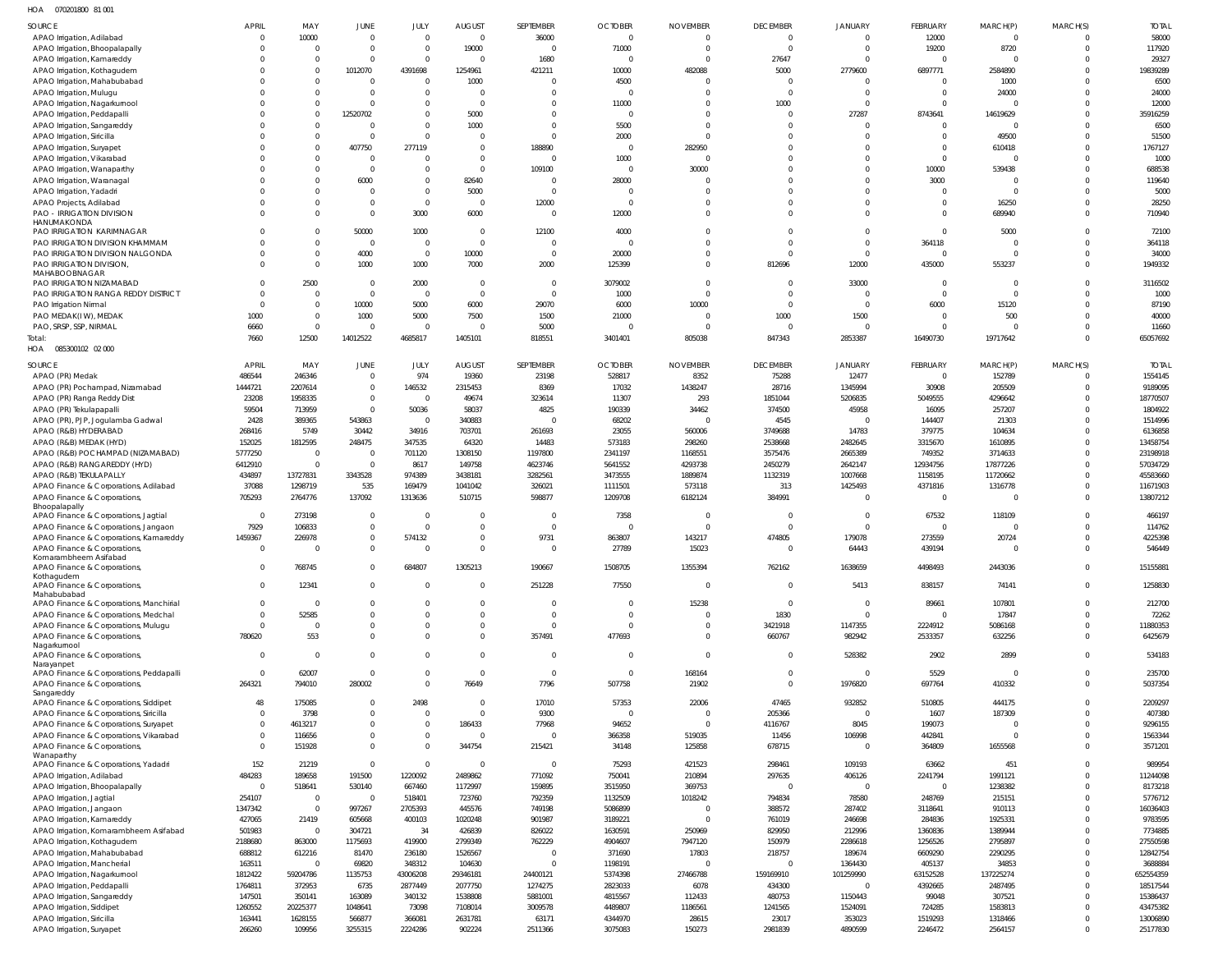HOA 085300102 02 000

| SOURCE                                                                         | <b>APRIL</b>              | MAY                        | JUNE                             | JULY                     | <b>AUGUST</b>            | SEPTEMBER          | <b>OCTOBER</b>    | <b>NOVEMBER</b>      | <b>DECEMBER</b>         | <b>JANUARY</b>                   | FEBRUARY            | MARCH(P)                  | MARCH(S)             | <b>TOTAL</b>        |
|--------------------------------------------------------------------------------|---------------------------|----------------------------|----------------------------------|--------------------------|--------------------------|--------------------|-------------------|----------------------|-------------------------|----------------------------------|---------------------|---------------------------|----------------------|---------------------|
| APAO Irrigation, Vikarabad<br>APAO Irrigation, Wanaparthy                      | $\Omega$<br>734344        | $\overline{0}$<br>$\Omega$ | $\Omega$<br>530523               | 332659<br>107478         | 2430592<br>2225661       | $\Omega$<br>131140 | 795210<br>1737256 | 891636<br>100374     | 271741<br>2279031       | 395870<br>142078                 | 336020<br>156707    | 579272<br>1837206         | $\Omega$<br>$\Omega$ | 6033000<br>9981798  |
| APAO Irrigation, Waranagal                                                     | $\overline{0}$            | 127606                     | 396122                           | 1236                     | 642535                   | $\Omega$           | 965148            | 780216               | $\Omega$                | $\Omega$                         | 93194               | 193531                    | $\Omega$             | 3199588             |
| APAO Irrigation, Yadadri                                                       | 480725                    | 246223                     | $\Omega$                         | 4413365                  | 535626                   | 1129841            | 1505945           | $\Omega$             | 163203                  | 14673                            | 846158              | 506083                    | $\Omega$             | 9841842             |
| APAO National Highways (NH), Karimnagar                                        | $\mathbf{0}$              | $\Omega$                   | $\overline{0}$                   | $\overline{0}$           | $\overline{0}$           | 900677             | 1252464           | 594373               |                         | $\overline{0}$                   | $\Omega$            | 519833                    | $\Omega$             | 3267347             |
| APAO National Highways (NH),                                                   | $\Omega$                  | $\Omega$                   | $\Omega$                         | $\Omega$                 | 7899                     | 1098243            |                   | $\Omega$             | $\Omega$                | $\overline{0}$                   | 1361371             | 65083                     | $\Omega$             | 2532596             |
| Nagarkurnool                                                                   |                           |                            |                                  |                          |                          |                    |                   |                      |                         |                                  |                     |                           |                      |                     |
| APAO Panchayat Raj (PR), Adilabad                                              | 152113                    | 14100                      | $\Omega$                         | $\mathbf 0$              | 2984                     | $\Omega$           | $\Omega$          | $\Omega$             | $\Omega$                | 1826                             | 3619                | $\overline{0}$            | $\Omega$             | 174642              |
| APAO Panchayat Raj (PR), Bhoopalapally                                         | 205588                    | 568269                     | $\Omega$                         | 1220296                  | 67493                    | 676197             | 823455            | 1233868              | $\Omega$<br>$\Omega$    | 8953                             | $\Omega$            | 7540                      | $\Omega$<br>$\Omega$ | 4811659             |
| APAO Panchayat Raj (PR), Jagtial                                               | 613188<br>$\mathbf{0}$    | 288331<br>$\Omega$         | $\overline{0}$<br>$\overline{0}$ | 749<br>$\overline{0}$    | 250543<br>$\Omega$       | 50253<br>131762    | 19515             | 168901               | $\Omega$                | 933745<br>$\overline{0}$         | 1456034<br>$\Omega$ | $\Omega$<br>91881         | $\Omega$             | 3612358<br>392544   |
| APAO Panchayat Raj (PR), Jangaon<br>APAO Panchayat Raj (PR), Kamareddy         | $\mathbf{0}$              | 43856                      | $\Omega$                         | $\mathbf 0$              | 73927                    | 38734              | 20058             |                      | 943454                  | 77743                            | $\Omega$            | 25490                     | $\Omega$             | 1223262             |
| APAO Panchayat Raj (PR)                                                        | $\Omega$                  | 110                        | $\Omega$                         | $\overline{0}$           | 26058                    | $\Omega$           | 209119            | $\Omega$             | $\Omega$                | $\overline{0}$                   | 28064               | 147119                    | $\Omega$             | 410470              |
| Komarambheem Asifabad                                                          |                           |                            |                                  |                          |                          |                    |                   |                      |                         |                                  |                     |                           |                      |                     |
| APAO Panchayat Raj (PR), Kothagudem                                            | 2910                      | 1718                       | $\Omega$                         | 469                      | 132443                   | $\Omega$           | 93                | $\Omega$             | $\Omega$                | 449                              | 307                 | 752                       | $\Omega$             | 139141              |
| APAO Panchayat Raj (PR), Mahabubabad                                           | $\Omega$                  | $\Omega$                   | $\Omega$                         | 30394                    | $\Omega$                 | $\Omega$           |                   | $\Omega$             | $\Omega$                | $\overline{0}$                   | $\Omega$            | 72872                     | $\Omega$             | 103266              |
| APAO Panchayat Raj (PR), Mancherial                                            | $\Omega$                  | $\Omega$                   | $\overline{0}$                   | $\mathbf{0}$             | $\Omega$                 | $\Omega$           |                   | $\Omega$             | 3185364                 | $\overline{0}$                   | $\Omega$            | $\Omega$                  | $\Omega$             | 3185364             |
| APAO Panchayat Raj (PR), Medchal<br>Malkajigiri                                | $\Omega$                  | $\Omega$                   | $\Omega$                         | $\Omega$                 | $\Omega$                 | 5546               | 86411             | $\Omega$             | 381649                  | 1233                             | $\Omega$            | 19206                     | $\Omega$             | 494045              |
| APAO Panchayat Raj (PR), Mulugu                                                | $\Omega$                  | $\Omega$                   | $\Omega$                         | $\mathbf{0}$             | $\Omega$                 | $\Omega$           |                   |                      | $\Omega$                | $\overline{0}$                   | 1665397             | 3002914                   | $\Omega$             | 4668311             |
| APAO Panchayat Raj (PR), Nagarkurnool                                          | 830135                    | 538006                     | $\Omega$                         | $\mathbf{0}$             | $\Omega$                 | 188828             | 50396             | 510526               | 868202                  | 487528                           | 668163              | 509119                    | $\Omega$             | 4650903             |
| APAO Panchayat Raj (PR), Narayanpet                                            | $\overline{0}$            | $\Omega$                   | $\Omega$                         | $\overline{0}$           | $\overline{0}$           | $\Omega$           |                   |                      | $\Omega$                | $\Omega$                         | 345900              | 1317739                   | $\Omega$             | 1663639             |
| APAO Panchayat Raj (PR), Peddapalli                                            | 219153                    | 221184                     | 54098                            | 19653                    | 68384                    | 12968              | 7024              | 1284                 | $\Omega$                | 70204                            | 83639               | 78943                     | $\Omega$             | 836534              |
| APAO Panchayat Raj (PR), Sangareddy                                            | 533988                    | 5508502                    | 5262                             | 15578                    | 75877                    | 543094             | 1658684           | 961284               | 1669586                 | 927705                           | 828314              | 213638                    | $\Omega$             | 12941512            |
| APAO Panchayat Raj (PR), Siddipet                                              | 1585295                   | 949548                     | $\overline{0}$                   | 995888                   | 1207427                  | 40256              | 323715            | 3008309              | 305913                  | 864661                           | 741935              | 4823199                   | $\Omega$             | 14846146            |
| APAO Panchayat Raj (PR), Siricilla                                             | 228155                    | 1940616                    | 69683                            | 45073                    | $\Omega$                 |                    | 74875             | 31126                | $\Omega$                | 1099349                          | 34292               | 528550                    | $\Omega$             | 4051719             |
| APAO Panchayat Raj (PR), Suryapet                                              | 516141                    | 26765                      | $\overline{0}$                   | 3502                     | 37363                    | 39304              | 77329             | 10867                | $\Omega$                | 53203                            | 169940              | 138517                    | $\Omega$             | 1072931             |
| APAO Panchayat Raj (PR), Vikarabad                                             | 480806                    | 448716                     | $\overline{0}$                   | $\overline{0}$           | $\Omega$                 | 127181             | 90748             |                      | 163210                  | $\overline{0}$                   | 4695                | $\Omega$                  | $\Omega$             | 1315356             |
| APAO Panchayat Raj (PR), Wanaparthy                                            | 286075                    | 425154                     | $\overline{0}$                   | 358660                   | 1143803                  | $\Omega$           | 599338            | 76050                | 338                     | $\overline{0}$                   | 263794              | 60436                     | $\Omega$             | 3213648             |
| APAO Panchayat Raj (PR), Waranagal                                             | 84242                     | 378224                     | $\overline{0}$                   | 299100                   | 515495                   | $\Omega$           |                   |                      | 796038                  | 1118159                          | 164500              | $\Omega$                  | $\Omega$             | 3355758             |
| APAO Panchayat Raj (PR), Yadadri                                               | 7702                      | $\Omega$                   | $\overline{0}$<br>855669         | $\overline{0}$           | 46918<br>$\Omega$        | $\Omega$           | 4582              | $\Omega$<br>$\Omega$ | 969776                  | 87851                            | $\Omega$            | 123906                    | $\Omega$<br>$\Omega$ | 1240735<br>14473395 |
| APAO Projects, Adilabad<br>APAO Projects, Bhoopalapally                        | 1211363<br>$\overline{0}$ | 1204087<br>$\overline{0}$  | $\Omega$                         | 988991<br>$\overline{0}$ | $\Omega$                 | 321026<br>$\Omega$ | 1095864           |                      | 223027<br>$\Omega$      | 7910<br>$\overline{0}$           | 743963<br>$\Omega$  | 7821495<br>6172326        | $\Omega$             | 6172326             |
| APAO Projects, Jagtial                                                         | 18278                     | $\Omega$                   | 1841161                          | $\overline{0}$           | 1429439                  | $\Omega$           | 3509536           | 138745               | 5050809                 | 268842                           | 496217              | 88646                     | $\Omega$             | 12841673            |
| APAO Projects, Jangaon                                                         | 7885                      | $\Omega$                   | $\overline{0}$                   | $\overline{0}$           | - 0                      | $\Omega$           | $\Omega$          |                      |                         | $\Omega$                         | $\Omega$            | $\Omega$                  | $\Omega$             | 7885                |
| APAO Projects, Kamareddy                                                       | $\Omega$                  | 21721                      | $\Omega$                         | $\Omega$                 | $\Omega$                 | $\Omega$           |                   |                      | $\Omega$                | $\Omega$                         | $\Omega$            | $\Omega$                  | $\Omega$             | 21721               |
| APAO Projects, Mahabubabad                                                     | 4875908                   | $\Omega$                   | $\Omega$                         | 127887                   | $\Omega$                 | $\Omega$           | 12915             |                      | $\Omega$                | $\Omega$                         | $\Omega$            | $\Omega$                  | $\Omega$             | 5016710             |
| APAO Projects, Mancherial                                                      | $\Omega$                  | $\Omega$                   | 281140                           | $\overline{0}$           | $\Omega$                 | 51771              | 261116            |                      | 26601                   | $\Omega$                         | $\Omega$            | $\Omega$                  | $\Omega$             | 620628              |
| APAO Projects, Peddapalli                                                      | 850459                    | $\Omega$                   | 42494                            | 137827                   | 9563                     | 3164691            | 229000            |                      | 59745                   | $\Omega$                         | $\Omega$            | $\Omega$                  | $\Omega$             | 4493779             |
| APAO Projects, Siricilla                                                       | $\Omega$                  | 15844224                   | $\overline{0}$                   | 16113426                 | $\overline{0}$           | <sup>0</sup>       |                   |                      | $\Omega$                | 22030522                         | 18376330            | $\Omega$                  | $\Omega$             | 72364502            |
| APAO Public Health (PH), Adilabad                                              | $\mathbf{0}$              | 73248                      | $\overline{0}$                   | $\overline{0}$           | $\overline{0}$           | $\Omega$           |                   |                      | $\Omega$                | $\overline{0}$                   | $\Omega$            | $\Omega$                  | $\Omega$             | 73248               |
| APAO Roads & Buildings (R&B), Adilabad                                         | 146272                    | 1463592                    | 535192                           | 23657                    | 55145                    | 1626               | 401558            |                      | $\Omega$                | 164618                           | 374278              | $\Omega$                  | $\Omega$             | 3165938             |
| APAO Roads & Buildings (R&B)                                                   | 248                       | 255200                     | $\overline{0}$                   | 239740                   | 472158                   | 1619285            | 126858            | $\Omega$             | 3228170                 | $\overline{0}$                   | $\Omega$            | $\Omega$                  | $\Omega$             | 5941659             |
| Bhoopalapally                                                                  |                           |                            |                                  |                          |                          |                    |                   |                      |                         |                                  |                     |                           | $\Omega$             |                     |
| APAO Roads & Buildings (R&B), Jagtial<br>APAO Roads & Buildings (R&B), Jangaon | $\overline{0}$<br>1444    | 637581<br>85164            | 460916<br>1331474                | 41356<br>330587          | 1998<br>98567            | 25854<br>2318232   | 727856<br>534572  | 652751               | 198923<br>1549515       | $\overline{0}$<br>365677         | 791868<br>$\Omega$  | 186586<br>1114866         | $\Omega$             | 3725689<br>7730098  |
| APAO Roads & Buildings (R&B), Jogulamba                                        | $\overline{0}$            | $\overline{0}$             | $\overline{0}$                   | $\overline{0}$           | 60786                    | $\Omega$           | 267784            | $\Omega$             | 174494                  | 136281                           | 556661              | 1405663                   | <sup>0</sup>         | 2601669             |
| Gadwal                                                                         |                           |                            |                                  |                          |                          |                    |                   |                      |                         |                                  |                     |                           |                      |                     |
| APAO Roads & Buildings (R&B), Kamareddy                                        | 1752228                   | 116273                     | 197184                           | 2395348                  | 479594                   | 2572337            | 586858            | 6210529              | 4548068                 | 2120909                          | 1779704             | 8588261                   | $\Omega$             | 31347293            |
| APAO Roads & Buildings (R&B)                                                   | $\Omega$                  | $^{\circ}$                 | 4014                             | 132715                   | $\overline{0}$           | 281422             | 576117            | 8232                 | 41934                   | 308582                           | 317963              | 172528                    | $\Omega$             | 1843507             |
| Komarambheem Asifabad<br>APAO Roads & Buildings (R&B)                          | 2362549                   | 1814779                    | 6900397                          | 1893564                  | 863993                   | 2753766            | 2460615           | 4947959              | 1006900                 | 1809908                          | 7964440             | 7890972                   | $\mathbf 0$          | 42669842            |
| Kothagudem                                                                     |                           |                            |                                  |                          |                          |                    |                   |                      |                         |                                  |                     |                           |                      |                     |
| APAO Roads & Buildings (R&B)                                                   | 537                       | $\Omega$                   | $\overline{0}$                   | 477085                   | 69716                    | 376182             | 225820            | 823047               | 2180827                 | $\overline{0}$                   | 836872              | 182748                    | $\mathbf 0$          | 5172834             |
| Mahabubabad                                                                    |                           | $\Omega$                   |                                  |                          |                          |                    |                   |                      |                         |                                  |                     |                           | $\Omega$             |                     |
| APAO Roads & Buildings (R&B), Mancherial                                       | 821138<br>$\mathbf{0}$    |                            | $\overline{0}$<br>$\overline{0}$ | 616467<br>155554         | 29192<br>2177079         | 1407860<br>482020  | 3006              | 119084               | 670173                  | $\overline{0}$                   | 1026111             | $\overline{0}$<br>1242409 | $\mathbf 0$          | 4693031<br>8370351  |
| APAO Roads & Buildings (R&B), Medchal<br>Malkajigiri                           |                           | 80411                      |                                  |                          |                          |                    | 630063            |                      | 1082894                 | 611032                           | 1908889             |                           |                      |                     |
| APAO Roads & Buildings (R&B), Mulugu                                           | $\overline{0}$            | $\Omega$                   | $\overline{0}$                   | $\overline{0}$           | $\overline{\phantom{0}}$ | $\Omega$           | $\Omega$          | $\Omega$             | $\overline{\mathbf{0}}$ | 774964                           | 5075379             | 840323                    | $\Omega$             | 6690666             |
| APAO Roads & Buildings (R&B),                                                  | 223242                    | 336925                     | $\Omega$                         | 32300                    | 9753                     | 203353             | 2413661           | 2647022              | 696075                  | 492655                           | 4303431             | 1319375                   | $\Omega$             | 12677792            |
| Nagarkurnool                                                                   |                           | $\Omega$                   |                                  |                          |                          |                    |                   |                      |                         |                                  |                     |                           | $\Omega$             |                     |
| APAO Roads & Buildings (R&B), Peddapalli<br>APAO Roads & Buildings (R&B),      | 549125<br>$\overline{0}$  | 902450                     | 1091062<br>2323310               | $\overline{0}$<br>34260  | 308927<br>228462         | 150860<br>1548310  | 560256<br>641599  | 4369510<br>992495    | 4447425<br>1307625      | $\overline{0}$<br>$\overline{0}$ | 2680104<br>487711   | 1429<br>516061            | $\Omega$             | 14158698<br>8982283 |
| Sangareddy                                                                     |                           |                            |                                  |                          |                          |                    |                   |                      |                         |                                  |                     |                           |                      |                     |
| APAO Roads & Buildings (R&B), Siddipet                                         | 296976                    | 1047009                    | 368045                           | 4770282                  | 58866                    | 1272451            | 1093838           | 669635               | 2896931                 | 957522                           | 847049              | 5101059                   | $\Omega$             | 19379663            |
| APAO Roads & Buildings (R&B), Siricilla                                        | $\overline{0}$            | 219801                     | 106405                           | 5400                     | 328391                   | 2264053            | 448280            | 1977887              | $\Omega$                | 256                              | 3374155             | 11008617                  | $\Omega$             | 19733245            |
| APAO Roads & Buildings (R&B), Suryapet                                         | 337625                    | 782178                     | 362886                           | 149216                   | 1478470                  | 6878               | 850091            | 477092               | 1317341                 | 735885                           | 193245              | 1827386                   | $\Omega$             | 8518293             |
| APAO Roads & Buildings (R&B), Vikarabad                                        | 4105244                   | $\Omega$                   | $\overline{0}$                   | 3344200                  | 11405                    | 3220755            | 2883603           | 3809806              | 6246261                 | 314529                           | 2071421             | 4652950                   | $\Omega$             | 30660174            |
| APAO Roads & Buildings (R&B),                                                  | 1210174                   | $\Omega$                   | $\overline{0}$                   | $\overline{0}$           | 103051                   | 172023             | 501208            | 1813505              | 2004                    | $\overline{0}$                   | 1264253             | 4423513                   | $\Omega$             | 9489731             |
| Wanaparthy<br>APAO Roads & Buildings (R&B), Waranagal                          | 521490                    | 600320                     | 97233                            | $\mathbf 0$              | 115920                   | 503710             | 574827            | 46382                | $\Omega$                | $\overline{0}$                   | 128992              | 281015                    | $\Omega$             | 2869889             |
| APAO Roads & Buildings (R&B), Yadadri                                          | 1225115                   | $\Omega$                   | 883864                           | 1958157                  | 295800                   | 4395886            | 609709            |                      | 10759766                | 2486867                          | 253909              | 2988970                   | $\Omega$             | 25858043            |
| APAO, PJP (FINANCE), Jogulamba Gadwal                                          | 306706                    | 1246                       | $\overline{0}$                   | $\overline{0}$           | 298958                   | 2092               |                   |                      | 7919                    | $\Omega$                         | 396622              | 17029                     | $\Omega$             | 1030572             |
| APAO, SRSP (FINANCE), WARANGAL                                                 | 8318                      | 89696                      | $\overline{0}$                   | $\overline{0}$           | $\Omega$                 | 0                  |                   |                      | $\Omega$                | $\overline{0}$                   | 304587              | 224                       | $\Omega$             | 402825              |
| APAO, SRSP SSP, KARIMNAGAR                                                     | 2658849                   | 42470                      | $\overline{0}$                   | 659745                   | $\Omega$                 | 0                  | 239767            | 6768974              | $\Omega$                | $\Omega$                         | $\Omega$            | 1959818                   | $\Omega$             | 12329623            |
| APAO, SRSP, NIZAMABAD                                                          | 578733                    |                            | $\overline{0}$                   | 1188742                  | $\overline{0}$           | $\Omega$           | 1506578           |                      | 2957959                 | 1956326                          | $\overline{0}$      | 2819946                   |                      | 11008284            |
| APAO, SRSP, WARANGAL                                                           | $\Omega$                  |                            | $\Omega$                         | 1655870                  | $\Omega$                 | $\Omega$           | 481252            |                      |                         | $\Omega$                         | $\Omega$            | $\Omega$                  | $\Omega$             | 2137122             |
| APAO, (NH) NIZAMABAD                                                           | 122558                    |                            | $\overline{0}$                   | 0                        | $\Omega$                 | $\Omega$           | 5530690           |                      | $\Omega$                | $\Omega$                         | $\Omega$            | 32904                     | $\Omega$             | 5686152             |
| PAO (PH) KHAMMAM                                                               | $\Omega$                  |                            | $\overline{0}$                   | $\mathbf 0$              | $\Omega$                 | $\Omega$           |                   |                      | $\Omega$                |                                  | $\Omega$            | 2723                      |                      | 2723                |
| PAO (PH) LMD (KARIMNAGAR)                                                      | $\Omega$                  |                            | $\Omega$                         | $\mathbf 0$              | 536806                   | 822367             | 16681             |                      | 60                      | 1366167                          | $\Omega$            | 735734                    |                      | 3477815             |
| PAO (PH), HANUMAKONDA                                                          | $\Omega$                  | $\Omega$                   | $\Omega$                         | $\mathbf{0}$             | $\overline{0}$           | $\Omega$           |                   |                      | 133452                  | $\overline{0}$                   | 171142              | $\Omega$                  |                      | 304594              |
| PAO (PR) (IW), LMD Colony, Karimnagar                                          | 103519                    | 334530                     | $\overline{0}$                   | $\overline{0}$           | 84243                    | 7198               | 256723            |                      | $\Omega$                | 8412                             | 802785              | 53885                     |                      | 1651295             |
| PAO (PR) KCC, HANUMAKONDA                                                      | 441571                    | 56159                      | $\Omega$                         | 132                      | 991677                   | 1257               | 5474              |                      | $\Omega$                | 3554                             | 133                 | 618999                    |                      | 2118956             |
| PAO (PR) MAHABOOBNAGAR                                                         | 38348                     | 1123582                    | 594327                           | 907373                   | 1036735                  | 2121               | 302557            | 1034363              | 741890                  | 17998                            | $\overline{0}$      | 930389                    |                      | 6729683             |
| PAO (PR) Nalgonda                                                              | 34397                     | 27433                      | $\overline{0}$                   | 1067936                  | $\overline{0}$           | 128011             | 22235             | 26384                | 533170                  | 41584                            | 4289                | 99242                     |                      | 1984681             |
| PAO (PR), Nirmal                                                               | 40563                     | $\Omega$                   | $\overline{0}$                   | $\Omega$                 | 245278                   | 125                | $\overline{0}$    | $\Omega$             | $\Omega$                | $\overline{0}$                   | 106275              | 0                         | $\Omega$             | 392241              |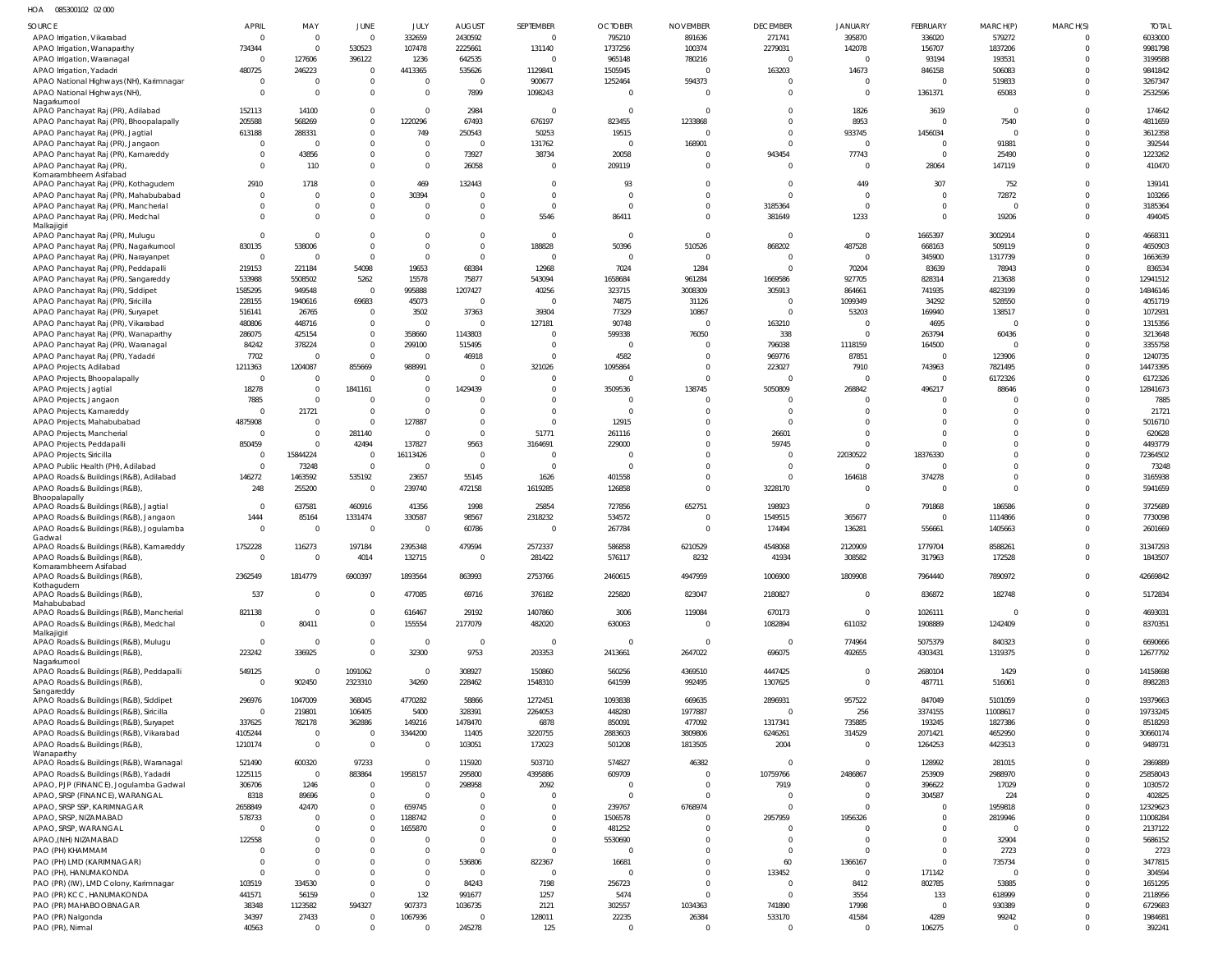085300102 02 000 HOA

| <b>SOURCE</b>                                                                     | <b>APRIL</b>             | MAY                      | JUNE                    | JULY                     | <b>AUGUST</b>            | SEPTEMBER                  | <b>OCTOBER</b>                | <b>NOVEMBER</b>      | <b>DECEMBER</b>         | <b>JANUARY</b>          | FEBRUARY             | MARCH(P)                         | MARCH(S) | <b>TOTAL</b>      |
|-----------------------------------------------------------------------------------|--------------------------|--------------------------|-------------------------|--------------------------|--------------------------|----------------------------|-------------------------------|----------------------|-------------------------|-------------------------|----------------------|----------------------------------|----------|-------------------|
| PAO (R&B) (NIRMAL)                                                                | $\overline{0}$           | 334317                   | $\overline{0}$          | 960                      | 1092512                  | 1427486                    | 288471                        | 1146219              | 89329                   | 14548                   | 816122               | 621221                           |          | 5831185           |
| PAO (R&B), HANUMAKONDA                                                            | 283779                   | $\Omega$                 | 424041                  | 230404                   | 458167                   | 280240                     | 3030334                       | $\Omega$             | 1591992                 | 613285                  | 657852               | 282126                           | $\Omega$ | 7852220           |
| PAO (R&B) LMD                                                                     | 1232038                  | 2660996                  | 207483                  | 1504782                  | 631077                   | 21860                      | 4062039                       | $\Omega$             | 1953881                 | 36052                   | 5362565              | 6574998                          | $\Omega$ | 24247771          |
| PAO (R&B) MAHABOOBNAGAR                                                           | 8108                     | 1974245                  | 47903                   | 157073                   | 361634                   | 1776686                    | 823609                        | 3929113              | 418360                  | 598439                  | 2426825              | 1965105                          |          | 14487100          |
| PAO (R&B) NALGONDA                                                                | $\overline{0}$           | 1112089                  | 30268                   | 558023                   | 476710                   | 2701952                    | 1188879                       | 743225               | 2506508                 | 0                       | 2675002              | 3407081                          |          | 15399737          |
| PAO (W&P) NSP, TEKULAPALLY                                                        | $\Omega$                 | $\overline{0}$           | $\overline{0}$          | 699926                   | $\overline{0}$           | $\Omega$                   | 340460                        | 261643               | 15553                   | 151580                  | 28669                | $\Omega$                         |          | 1497831           |
| PAO (W&P), HANUMAKONDA                                                            | 83929                    | - 0                      | $\overline{0}$          | $\overline{0}$           | $\overline{0}$           | $\Omega$                   | $\mathbf 0$                   | $\Omega$             | 0                       | $\Omega$                | $\Omega$             | $\Omega$                         | $\Omega$ | 83929             |
| PAO - IRRIGATION DIVISION<br>HANUMAKONDA                                          | 1885367                  | $\Omega$                 | $\overline{0}$          | 2220                     | 455177                   | 635297                     | 880944                        | $\Omega$             | 159682                  | $\mathbf 0$             | 904572               | 63497                            | $\Omega$ | 4986756           |
| PAO A M R P (SLBC), NALGONDA                                                      | 844973                   | 667212                   | 1917801                 | 486305                   | 9696624                  | 5973281                    | 12740248                      | 320827               | 177299                  | 161209                  | 197102               | 410892                           |          | 33593773          |
| PAO IRRIGATION KARIMNAGAR                                                         | 1732758                  | 2724017                  | 1109901                 | 4555597                  | 5866504                  | 3935085                    | 4780006                       | 1539086              | 755646                  | 1318025                 | 1363128              | 6396365                          | $\Omega$ | 36076118          |
| PAO IRRIGATION DIVISION KHAMMAM                                                   | 323378                   | 363403                   | 481933                  | 454816                   | 602867                   | 1743053                    | 2246460                       | 179894               | 380225                  | 309847                  | 3153421              | 3256302                          |          | 13495599          |
| PAO IRRIGATION DIVISION NALGONDA                                                  | 987823                   | 236405                   | 715982                  | 16125103                 | 2864030                  | 423302                     | 3085325                       | 1193240              | 28738942                | 35596646                | 1143836              | 25554505                         | $\Omega$ | 116665139         |
| PAO IRRIGATION DIVISION,                                                          | 590155                   | 61453937                 | 79977418                | 42298033                 | 6713909                  | 32759799                   | 24108205                      | 38051190             | 111460527               | 59659937                | 52898406             | 65253111                         | $\Omega$ | 575224627         |
| MAHABOOBNAGAR                                                                     |                          |                          |                         |                          |                          |                            |                               |                      |                         |                         |                      |                                  |          |                   |
| PAO IRRIGATION NIZAMABAD                                                          | 9046605                  | 707248                   | $\Omega$                | 1606683                  | 4211893                  | 24833                      | 3253750                       | 607960               | 1428024                 | 2407223                 | 5755989              | 1080685                          | $\Omega$ | 30130893          |
| PAO IRRIGATION RANGA REDDY DISTRICT                                               | 1207319                  | 3422                     | 134646                  | 1199202                  | 2468104                  | 459339                     | 2304406                       | 1143951              | 2502907                 | 31160                   | 357843               | 1203400                          | $\Omega$ | 13015699          |
| PAO Irrigation Nirmal                                                             | 646122                   | 11000                    | 1146248                 | 745752                   | 195166                   | 1481808                    | 1315850                       | 777142               | 719301                  | 3813833                 | 1589931              | 913049                           | $\Omega$ | 13355202          |
| PAO MEDAK(IW), MEDAK                                                              | 274460<br>$\overline{0}$ | 343948<br>$\overline{0}$ | 18974<br>$\overline{0}$ | 2140577<br>$\Omega$      | 782830<br>$\overline{0}$ | 187065<br>$\Omega$         | 3668440                       | $\Omega$<br>$\Omega$ | 2724252                 | 1040736                 | 1268155              | 906447                           |          | 13355884          |
| PAO National Highways (NH), Khammam<br>PAO Public Health (PH), Ranga Reddy        | $\overline{0}$           | $\mathbf{0}$             | $\overline{0}$          | $\Omega$                 | 700537                   | $\Omega$                   | 25412<br>$\Omega$             | $\Omega$             | 545<br>114530           | 550697                  | 12874<br>$\Omega$    | 72627<br>$\Omega$                |          | 111458<br>1365764 |
| PAO(PH), NALGONDA                                                                 | $\Omega$                 | $\Omega$                 | $\overline{0}$          | $\mathbf{0}$             | $\overline{0}$           | $\Omega$                   | $\Omega$                      | 177723               | 0                       | - 0                     | $\Omega$             | 2183920                          |          | 2361643           |
| PAO, AMRP (FINANCE) NALGONDA                                                      | 110210                   | 479313                   | 1143671                 | 38683                    | 428240                   | 436556                     | 1318857                       | 177111               | 46483                   | 58684                   | 1859522              | 2266332                          |          | 8363662           |
| PAO, FINANCE (W & P) DEPT                                                         | 19600                    | 496590                   | $\overline{0}$          | 188216                   | 56209                    | 5220                       | 310816                        | 367129               | 14869                   | 127145                  | 286079               | 213136                           | $\Omega$ | 2085009           |
| HANUMAKONDA                                                                       |                          |                          |                         |                          |                          |                            |                               |                      |                         |                         |                      |                                  |          |                   |
| PAO, FINANCE (W & P) DEPT, HYDERABAD                                              | 144817                   | 252693                   | 1143                    | 1869223                  | 960359                   | 47921                      | 1109572                       | 1266441              | 2367974                 | 1635155                 | 3043412              | 4893901                          |          | 17592611          |
| PAO, FINANCE (W & P) DEPT, KARIMNAGAR                                             | 6357                     | 356660                   | 28115                   | 20044                    | 91015                    | 2568                       | 303471                        | 22794                | -7                      | 196865                  | 139356               | 128165                           | $\Omega$ | 1295417           |
| PAO, FINANCE (W & P) DEPT, KHAMMAM                                                | 81258                    | 93765                    | $\overline{0}$          | $\Omega$                 | 64862                    | 563                        | 37140                         | 3331                 | 30882                   | 22482                   | 15642                | 78273                            | $\Omega$ | 428198            |
| PAO, FINANCE (W & P) DEPT,                                                        | 3532                     | 22594                    | $\overline{0}$          | $\mathbf 0$              | 339829                   | 3823                       | 246624                        | 405649               | 199281                  | 115667                  | 1948139              | 76891                            | $\Omega$ | 3362029           |
| MAHABOOBNAGAR<br>PAO, FINANCE (W & P) DEPT, MEDAK                                 | 1024                     | 506175                   | $\overline{0}$          | $\mathbf 0$              | $\overline{0}$           | 30175                      | 283397                        | $\Omega$             | 0                       | 153509                  | 0                    | 136322                           |          | 1110602           |
| PAO, FINANCE (W & P) DEPT, NIRMAL                                                 | 10                       | 20393                    | $\Omega$                | $\Omega$                 | 15894                    | $\Omega$                   | 3619                          | 189                  | 3970                    | 4924                    | 1562                 | 74693                            | $\Omega$ | 125254            |
| PAO, FINANCE (W & P) DEPT, NIZAMABAD                                              | 25066                    | 422205                   | 28137                   | 233333                   | 640                      | 60866                      | 136477                        | 688                  | 574016                  | 232845                  | 107568               | 797554                           |          | 2619395           |
| PAO, FINANCE (W & P) DEPT, RANGA                                                  | 97525                    | 1651048                  | 745713                  | 28741                    | 811575                   | 1028428                    | 2085176                       | 165928               | 1703879                 | 1911546                 | 302704               | 718861                           | $\Omega$ | 11251124          |
| <b>REDDY</b>                                                                      |                          |                          |                         |                          |                          |                            |                               |                      |                         |                         |                      |                                  |          |                   |
| PAO, NH(PROJ) RANGAREDDY                                                          | $\overline{0}$           | - 0                      | $\overline{0}$          | $\overline{0}$           | $\overline{0}$           | $\overline{0}$             | $\overline{0}$                | 414                  | $\mathbf 0$             | $\overline{0}$          | 817834               | 118883                           |          | 937131            |
| PAO, PJP, Jogulamba Gadwal                                                        | 3298966                  | 497140                   | $\overline{0}$          | 180963                   | 24161                    | 173930                     | 1093516                       | 126245               | 616995                  | 2648131                 | 661443               | 477523                           | $\Omega$ | 9799013           |
| PAO, SRSP, SSP, NIRMAL                                                            | 5554                     | $\Omega$                 | $\mathbf{0}$            | $\Omega$                 | 469028                   | 408521                     | 924117                        | 1144394              | 0                       | 1367099                 | $\Omega$             | 1435870                          |          | 5754583           |
| PAO, (NH) HANUMAKONDA,<br>HANUMAKONDA                                             | $\Omega$                 | $\Omega$                 | $\mathbf{0}$            | $\Omega$                 | $\overline{0}$           | $\Omega$                   | $\overline{0}$                | $\Omega$             | 87016                   | $\Omega$                | 90181                | 284824                           | $\Omega$ | 462021            |
| Total:                                                                            | 84539646                 | 232878566                | 122208464               | 183028376                | 128437462                | 145125296                  | 182876021                     | 157673656            | 420089007               | 296823738               | 285841061            | 432564386                        | $\Omega$ | 2672085679        |
| HOA  105400101  81 000                                                            |                          |                          |                         |                          |                          |                            |                               |                      |                         |                         |                      |                                  |          |                   |
|                                                                                   |                          |                          |                         |                          |                          |                            |                               |                      |                         |                         |                      |                                  |          |                   |
| SOURCE                                                                            | <b>APRIL</b>             | MAY                      | <b>JUNE</b>             | <b>JULY</b>              | <b>AUGUST</b>            | SEPTEMBER                  | <b>OCTOBER</b>                | <b>NOVEMBER</b>      | <b>DECEMBER</b>         | JANUARY                 | FEBRUARY             | MARCH(P)                         | MARCH(S) | <b>TOTAL</b>      |
| APAO Finance & Corporations, Vikarabad                                            | $\overline{0}$           | 0<br>29974               | $\overline{0}$          | $\mathbf{0}$<br>$\Omega$ | $\mathbf 0$              | $\mathbf 0$<br>$\mathbf 0$ | $\mathbf 0$<br>$\overline{0}$ | 0<br>$\mathbf 0$     | $\Omega$<br>$\mathbf 0$ | $\Omega$<br>$\mathbf 0$ | 30082<br>$\mathbf 0$ | $\overline{0}$<br>$\overline{0}$ |          | 30082             |
| APAO Finance & Corporations,<br>Wanaparthy                                        | $\overline{0}$           |                          | $\overline{0}$          |                          | $\mathbf 0$              |                            |                               |                      |                         |                         |                      |                                  | $\Omega$ | 29974             |
|                                                                                   |                          |                          |                         |                          |                          |                            |                               |                      |                         |                         |                      |                                  |          |                   |
| APAO National Highways (NH), Karimnagar                                           | $\overline{0}$           | $\Omega$                 | $\overline{0}$          | $\mathbf{0}$             | $\mathbf 0$              | $\mathbf 0$                | $\mathbf 0$                   | $\mathbf 0$          | $\mathbf 0$             | $\mathbf{0}$            | $\overline{0}$       | 263535                           |          | 263535            |
| APAO Roads & Buildings (R&B)                                                      | $\Omega$                 | $\Omega$                 | $\mathbf{0}$            | $\mathbf{0}$             | 5000                     | $\mathbf 0$                | $\Omega$                      | $\Omega$             | $\Omega$                | 9000                    | 5100                 | $\overline{0}$                   |          | 19100             |
| Kothagudem                                                                        |                          |                          |                         |                          |                          |                            |                               |                      |                         |                         |                      |                                  |          |                   |
| APAO Roads & Buildings (R&B),                                                     | $\Omega$                 | $\Omega$                 | $\mathbf{0}$            | $\mathbf 0$              | $\mathbf 0$              | $\Omega$                   | $\Omega$                      | 78464                | $\Omega$                | $\mathbf 0$             | $\Omega$             | $\overline{0}$                   | $\Omega$ | 78464             |
| Mahabubabad<br>APAO Roads & Buildings (R&B), Medchal                              | $\Omega$                 | $\Omega$                 | $\overline{0}$          | $\mathbf{0}$             | $\mathbf 0$              | $\Omega$                   | $\mathbf 0$                   | 4000                 | $\Omega$                | $\Omega$                | $\Omega$             | $\overline{0}$                   | $\Omega$ | 4000              |
| Malkajigiri                                                                       |                          |                          |                         |                          |                          |                            |                               |                      |                         |                         |                      |                                  |          |                   |
| APAO Roads & Buildings (R&B), Peddapalli                                          | $\overline{0}$           | $\cup$                   | $\mathbf 0$             | 10000                    | 5000                     | $\mathbf 0$                | $\overline{0}$                | $\mathbf 0$          | 22240                   | 15000                   | 10000                | 11000                            | $\Omega$ | 73240             |
| APAO Roads & Buildings (R&B),                                                     | $\Omega$                 | $\Omega$                 | $\mathbf{0}$            | $\mathbf{0}$             | $\mathbf 0$              | $\mathbf 0$                | 1000                          | $\mathbf 0$          | $\mathbf 0$             | $\mathbf{0}$            | $\mathbf{0}$         | $\overline{0}$                   | $\Omega$ | 1000              |
| Sangareddy<br>APAO Roads & Buildings (R&B), Siddipet                              | $\Omega$                 | $\cup$                   | $\overline{0}$          | $\mathbf{0}$             | $\mathbf 0$              | $\mathbf 0$                | $\mathbf 0$                   | $\mathbf 0$          | $\mathbf 0$             | $\mathbf{0}$            | $\Omega$             | 3000                             |          | 3000              |
| PAO (R&B) (NIRMAL)                                                                | $\Omega$                 | $\cup$                   | $\overline{0}$          | $\mathbf{0}$             | $\mathbf{0}$             | $\mathbf 0$                | $\mathbf 0$                   | $\mathbf 0$          | $\Omega$                | $\Omega$                | $\Omega$             | 500                              |          | 500               |
| PAO (R&B), HANUMAKONDA                                                            | $\Omega$                 | $\Omega$                 | $\overline{0}$          | $\mathbf{0}$             | $\mathbf{0}$             | $\mathbf 0$                | $\overline{0}$                | $\Omega$             | $\mathbf{0}$            | $\mathbf{0}$            | $\Omega$             | 600                              |          | 600               |
| PAO (R&B) LMD                                                                     | $\Omega$                 | $\Omega$                 | 17000                   | $\mathbf{0}$             | $\mathbf{0}$             | 11000                      | 2835445                       | 8360                 | $\Omega$                | 20000                   | 21000                | $\overline{0}$                   |          | 2912805           |
| PAO National Highways (NH), Khammam                                               | $\Omega$                 | $\Omega$                 | 1300                    | $\mathbf{0}$             | $\mathbf{0}$             | $\mathbf 0$                | 132620                        | $\mathbf 0$          | 236856                  | $\mathbf{0}$            | $\Omega$             | $\overline{0}$                   |          | 370776            |
| PAO, (NH) HANUMAKONDA,                                                            | $\Omega$                 | $\Omega$                 | $\overline{0}$          | $\mathbf{0}$             | $\mathbf 0$              | 16040                      | 5600                          | $\mathbf 0$          | 549891                  | 169804                  | 574140               | 1852706                          | $\Omega$ | 3168181           |
| HANUMAKONDA                                                                       |                          |                          |                         |                          |                          |                            |                               |                      |                         |                         |                      |                                  |          |                   |
| Total:                                                                            | $\Omega$                 | 29974                    | 18300                   | 10000                    | 10000                    | 27040                      | 2974665                       | 90824                | 808987                  | 213804                  | 640322               | 2131341                          | $\Omega$ | 6955257           |
| HOA 105400800 01 000                                                              |                          |                          |                         |                          |                          |                            |                               |                      |                         |                         |                      |                                  |          |                   |
| SOURCE                                                                            | <b>APRIL</b>             | MAY                      | JUNE                    | JULY                     | <b>AUGUST</b>            | SEPTEMBER                  | <b>OCTOBER</b>                | <b>NOVEMBER</b>      | <b>DECEMBER</b>         | <b>JANUARY</b>          | FEBRUARY             | MARCH(P)                         | MARCH(S) | <b>TOTAL</b>      |
| APAO (R&B) MEDAK (HYD)                                                            | $\mathbf 0$              | 1000                     | $\Omega$                | $\Omega$                 | $\overline{0}$           | $\mathbf 0$                | $\mathbf 0$                   | $\mathbf 0$          | 1000                    | $\Omega$                | $\Omega$             | $\Omega$                         |          | 2000              |
| APAO (R&B) TEKULAPALLY                                                            | $\mathbf 0$              | 0                        | 12800                   | $\mathbf{0}$             | 255540                   | $\mathbf 0$                | $\mathbf 0$                   | $\mathbf 0$          | 111444                  | 12520                   | $\Omega$             | 30000                            | $\Omega$ | 422304            |
| APAO National Highways (NH),                                                      | $\Omega$                 | $\mathbf 0$              | $\Omega$                | $\mathbf 0$              | $\overline{0}$           | $\mathbf 0$                | $\Omega$                      | $\mathbf 0$          | $\Omega$                | $\mathbf{0}$            | 2405192              | 479636                           | $\Omega$ | 2884828           |
| Nagarkurnool<br>APAO Roads & Buildings (R&B), Adilabad                            | $\Omega$                 | $\Omega$                 | 11200                   | $\mathbf{0}$             | $\overline{0}$           | $\mathbf 0$                | $\mathbf 0$                   | $\mathbf 0$          | 36000                   | $\overline{0}$          | $\Omega$             | 9560                             | $\Omega$ | 56760             |
| APAO Roads & Buildings (R&B)                                                      | $\Omega$                 | $\Omega$                 | 10038                   | $\Omega$                 | 9200                     | $\Omega$                   | 5000                          | $\mathbf 0$          | $\Omega$                | $\Omega$                | 5000                 | $\Omega$                         | $\Omega$ | 29238             |
| Bhoopalapally                                                                     |                          |                          |                         |                          |                          |                            |                               |                      |                         |                         |                      |                                  |          |                   |
| APAO Roads & Buildings (R&B), Jagtial                                             | $\Omega$                 | $\cup$                   | $\Omega$                | $\Omega$                 | $^{\circ}$               | $\Omega$                   | U                             | $\Omega$             |                         | $\Omega$                | 10000                | 10000                            |          | 20000             |
| APAO Roads & Buildings (R&B), Jangaon                                             | $\Omega$                 | $\Omega$                 | $\mathbf{0}$            | 5000                     | $\mathbf 0$              | $\Omega$                   | $\Omega$                      | $\Omega$             | $\Omega$                | $\Omega$                | $\Omega$             | $\Omega$                         | $\Omega$ | 5000              |
| APAO Roads & Buildings (R&B), Kamareddy                                           | $\Omega$                 | $\Omega$                 | $\mathbf 0$             | $\mathbf{0}$             | $\mathbf 0$              | 1706339                    | $\Omega$                      | $\mathbf 0$          | $\Omega$                | $\mathbf{0}$            | 275644               | 214350                           | $\Omega$ | 2196333           |
| APAO Roads & Buildings (R&B)                                                      | $\Omega$                 | $\Omega$                 | $\mathbf{0}$            | 1140                     | $\mathbf{0}$             | $\Omega$                   | $\Omega$                      | $\Omega$             | $\Omega$                | $\Omega$                | $\Omega$             | 570                              | $\Omega$ | 1710              |
| Komarambheem Asifabad<br>APAO Roads & Buildings (R&B)                             | $\mathbf 0$              | 229640                   | 96325                   | 77864                    | 167459                   | 203193                     | 35083                         | 608285               | 555548                  | 69838                   | 81550                | 100                              | $\Omega$ | 2124885           |
| Kothagudem                                                                        |                          |                          |                         |                          |                          |                            |                               |                      |                         |                         |                      |                                  |          |                   |
| APAO Roads & Buildings (R&B),                                                     | $\overline{0}$           | $\Omega$                 | $\overline{0}$          | 50887                    | $\mathbf{0}$             | $\mathbf 0$                | $\Omega$                      | $\mathbf 0$          | $\Omega$                | $\mathbf{0}$            | $\Omega$             | $\overline{0}$                   | $\Omega$ | 50887             |
| Nagarkurnool                                                                      | $\mathbf 0$              | $\Omega$                 | $\mathbf{0}$            | $\Omega$                 | $\Omega$                 | $\Omega$                   | $\mathbf 0$                   | $\mathbf 0$          |                         |                         | $\Omega$             |                                  |          |                   |
| APAO Roads & Buildings (R&B), Siddipet                                            |                          | $\cup$                   | $\Omega$                | $\Omega$                 | $\Omega$                 | $\Omega$                   | $\mathbf 0$                   | $\Omega$             | 5000<br>-0              | 5000                    | $\Omega$             | 5000<br>$\Omega$                 |          | 15000             |
| APAO Roads & Buildings (R&B), Siricilla                                           | 5000<br>$\overline{0}$   | $\Omega$                 | $\Omega$                | $\Omega$                 | $\Omega$                 | $\Omega$                   | 100                           | $\Omega$             | $\mathbf 0$             | $\mathbf{0}$            | 9750                 | $\overline{0}$                   |          | 5000<br>9850      |
| APAO Roads & Buildings (R&B), Suryapet<br>APAO Roads & Buildings (R&B), Vikarabad | $\Omega$                 | -0                       | $\mathbf 0$             | $\Omega$                 | $\mathbf 0$              | $\mathbf 0$                | 10000                         | $\mathbf 0$          | $\Omega$                | $\overline{0}$          | $\Omega$             | $\Omega$                         |          | 10000             |
| APAO Roads & Buildings (R&B), Waranagal                                           | 950089                   |                          | $\Omega$                | 5040                     | $\Omega$                 | $\mathbf 0$                | 25000                         | $\mathbf 0$          | 17520                   | $\Omega$                | $\Omega$             | 36260                            | $\Omega$ | 1033909           |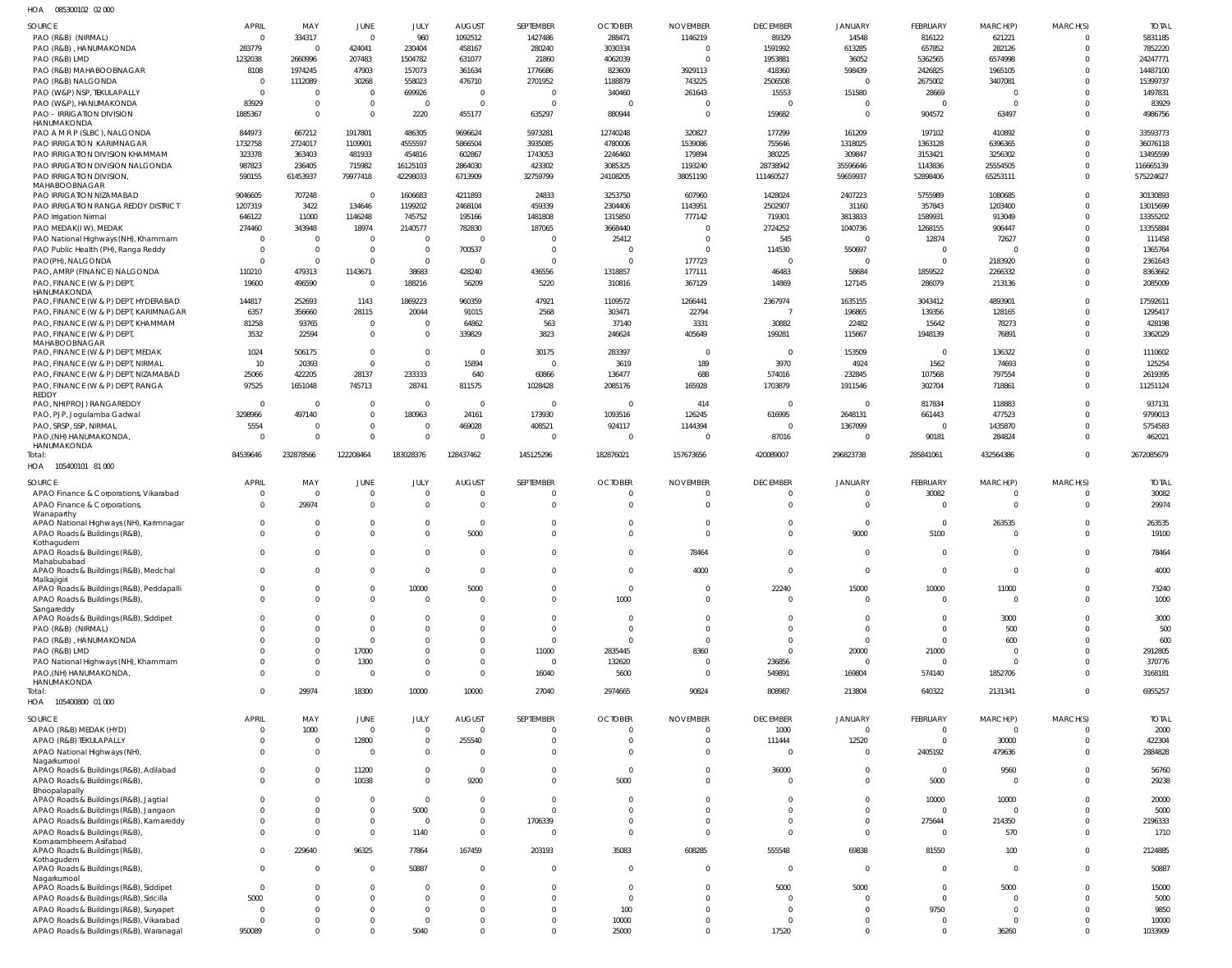| HOA<br>105400800 01 000                             |                |                         |                |                |                         |                |                |                 |                 |                |                |                |                      |                  |
|-----------------------------------------------------|----------------|-------------------------|----------------|----------------|-------------------------|----------------|----------------|-----------------|-----------------|----------------|----------------|----------------|----------------------|------------------|
| <b>SOURCE</b>                                       | <b>APRIL</b>   | MAY                     | <b>JUNE</b>    | JULY           | <b>AUGUST</b>           | SEPTEMBER      | <b>OCTOBER</b> | <b>NOVEMBER</b> | <b>DECEMBER</b> | <b>JANUARY</b> | FEBRUARY       | MARCH(P)       | MARCH(S)             | <b>TOTAL</b>     |
| APAO, (NH) NIZAMABAD                                | $\overline{0}$ | $\mathbf 0$             | $\overline{0}$ | $\Omega$       | $\overline{0}$          | - 0            | $\overline{0}$ | $\overline{0}$  | 5000            | $\Omega$       | $\Omega$       | 305909         | $\Omega$             | 310909           |
| PAO (R&B) (NIRMAL)                                  | $\Omega$       | $\Omega$                | $\overline{0}$ | $\Omega$       | $\overline{0}$          | 9320           | 9680           | 4560            | $\Omega$        | $\Omega$       | 1680           | 3360           | $\Omega$             | 28600            |
| PAO (R&B), HANUMAKONDA                              | $\Omega$       | $\Omega$                | $\mathbf{0}$   | $\Omega$       | $\Omega$                | $\Omega$       | - 0            | $\Omega$        | $\Omega$        | $\Omega$       | $\Omega$       | 220310         | $\Omega$             | 220310           |
| PAO (R&B) MAHABOOBNAGAR                             | <sup>0</sup>   | $\Omega$                | $\mathbf{0}$   | $\Omega$       | $\overline{0}$          | $\circ$        | $\Omega$       | 0               | $\Omega$        | 295900         | $\Omega$       | $\overline{0}$ | $\Omega$             | 295900           |
| PAO (R&B) NALGONDA                                  |                | $\Omega$                | $\mathbf{0}$   | 500            | $\overline{0}$          | $\Omega$       | $\Omega$       | $\mathbf 0$     | $\Omega$        | $\Omega$       | $\Omega$       | $\overline{0}$ | $\Omega$             | 500              |
| PAO National Highways (NH), Khammam                 | $\Omega$       | $\Omega$                | $\mathbf{0}$   | $\Omega$       | $\overline{0}$          | 119095         | $\Omega$       | $\mathbf 0$     | $\Omega$        | $\overline{0}$ | 139424         | 573284         | $\Omega$             | 831803           |
| PAO, FINANCE (W & P) DEPT,                          | 1500           | $\Omega$                | $\mathbf 0$    | $\Omega$       | $\Omega$                | $\Omega$       | $\Omega$       | $\mathbf 0$     | $\Omega$        | $\overline{0}$ | $\Omega$       | $\overline{0}$ | $\Omega$             | 1500             |
| MAHABOOBNAGAR<br>PAO, NH(PROJ) RANGAREDDY           | $\overline{0}$ | 532017                  | $\overline{0}$ | $\Omega$       | 219935                  | $\overline{0}$ | 199347         | 129566          | $\Omega$        | 13290          | 5735441        | 431144         | $\Omega$             | 7260740          |
| PAO, (NH) HANUMAKONDA,                              | $\Omega$       | $\Omega$                | $\overline{0}$ | $\Omega$       | - 0                     | $\Omega$       | 1120           | $\Omega$        | $\Omega$        | $\overline{0}$ | $\Omega$       | $\overline{0}$ | $\Omega$             | 1120             |
| HANUMAKONDA                                         |                |                         |                |                |                         |                |                |                 |                 |                |                |                |                      |                  |
| Total:                                              | 956589         | 762657                  | 130363         | 140431         | 652134                  | 2037947        | 285330         | 742411          | 731512          | 396548         | 8663681        | 2319483        | $\Omega$             | 17819086         |
| HOA 761000201 05 001                                |                |                         |                |                |                         |                |                |                 |                 |                |                |                |                      |                  |
| SOURCE                                              | <b>APRIL</b>   | MAY                     | JUNE           | JULY           | <b>AUGUST</b>           | SEPTEMBER      | <b>OCTOBER</b> | <b>NOVEMBER</b> | <b>DECEMBER</b> | <b>JANUARY</b> | FEBRUARY       | MARCH(P)       | MARCH(S)             | <b>TOTAL</b>     |
| APAO (R&B) HYDERABAD                                | 30850          | 30850                   | 30850          | 30850          | 30850                   | 30850          | 30850          | 30850           | 30850           | 81100          | 30850          | 24600          | $\overline{0}$       | 414200           |
| APAO (R&B) RANGAREDDY (HYD)                         | 4000           | 4000                    | 4000           | 4000           | 4000                    | 4000           | 4000           | 4000            | 4000            | 4000           | 4000           | 4000           | $\overline{0}$       | 48000            |
| APAO Finance & Corporations, Adilabad               | 1302           | 1302                    | 1302           | 1302           | 1302                    | 1302           | 1302           | 1302            | 1302            | 1302           | $\overline{0}$ | $\overline{0}$ | $\Omega$             | 13020            |
| APAO Finance & Corporations,                        | $\overline{0}$ | $\overline{0}$          | $\overline{0}$ | $\overline{0}$ | $\overline{0}$          | $\circ$        | $\overline{0}$ | $\overline{0}$  | $\Omega$        | $\overline{0}$ | $\Omega$       | 2604           | $\Omega$             | 2604             |
| Komarambheem Asifabad                               |                |                         |                |                |                         |                |                |                 |                 |                |                |                |                      |                  |
| APAO Finance & Corporations,<br>Kothagudem          | 2500           | 2500                    | 2500           | 2500           | 2500                    | 2500           | 2500           | 2500            | 2500            | 2500           | 2500           | 2500           | $\Omega$             | 30000            |
| APAO Finance & Corporations, Medchal                | 5000           | $\overline{\mathbf{0}}$ | $\overline{0}$ | $\overline{0}$ | $\overline{0}$          | $\circ$        | $\overline{0}$ | $\overline{0}$  | $\overline{0}$  | $\overline{0}$ | $\overline{0}$ | $\overline{0}$ | $\Omega$             | 5000             |
| APAO Finance & Corporations, Siricilla              | 5000           | 5000                    | 5000           | 5000           | 5000                    | 5000           | 5000           | 11500           | 11500           | 11500          | 11500          | 11500          | $\Omega$             | 92500            |
| APAO Finance & Corporations, Suryapet               | 7760           | 1940                    | 1940           | 1940           | $\overline{\mathbf{0}}$ | $\circ$        | $\overline{0}$ | $\overline{0}$  | $\overline{0}$  | $\overline{0}$ | $\Omega$       | $\overline{0}$ | $\Omega$             | 13580            |
| APAO Finance & Corporations, Yadadri                | 5498           | 5498                    | 5498           | 5498           | 5498                    | 5498           | 5498           | 5498            | 5498            | 5498           | 5498           | 5498           | $\Omega$             | 65976            |
| APAO Irrigation, Adilabad                           | $\overline{0}$ | 0                       | $\overline{0}$ | $\Omega$       | $\overline{\mathbf{0}}$ | $\Omega$       | $\overline{0}$ | 20250           | 10125           | 10125          | 10125          | 10125          | $\Omega$             | 60750            |
| APAO Irrigation, Bhoopalapally                      | 15249          | 15249                   | 15249          | 16674          | 16674                   | 16674          | 16674          | 16674           | 16674           | 16674          | 1425           | 4925           | $\Omega$             | 168815           |
| APAO Irrigation, Jagtial                            | 20900          | 20900                   | 20900          | 20900          | 16900                   | 16900          | 16900          | 16900           | 16900           | 16900          | 16900          | 16900          | <sup>0</sup>         | 218800           |
| APAO Irrigation, Jangaon                            | 7000           | 7000                    | 7000           | 7000           | 7000                    | 7000           | 7000           | 7000            | 7000            | 7000           | 4500           | 2500           | $\Omega$             | 77000            |
| APAO Irrigation, Kamareddy                          | 12300          | 12300                   | 12300          | 12300          | 12300                   | 12300          | 12300          | 12300           | 12300           | 12300          | $\Omega$       | $\mathbf 0$    | $\Omega$             | 123000           |
| APAO Irrigation, Medchal Malkajigiri                | 12300          | 12300                   | 12300          | 12300          | 12300                   | 12300          | 12300          | 12300           | 12300           | 12300          | 12300          | 12300          | $\Omega$             | 147600           |
| APAO Irrigation, Mulugu                             | $\overline{0}$ | $\overline{0}$          | $\overline{0}$ | $\overline{0}$ | $\overline{\mathbf{0}}$ | $\circ$        | $\overline{0}$ | $\overline{0}$  | $\Omega$        | $\overline{0}$ | 6916           | 6916           | $\Omega$             | 13832            |
| APAO Irrigation, Nagarkurnool                       | 8848           | 8848                    | 8848           | 8848           | 8848                    | 8848           | 8848           | 8848            | 8848            | 8848           | 8848           | 8848           | $\Omega$             | 106176           |
| APAO Irrigation, Peddapalli                         | 17375          | 17375                   | 17375          | 15950          | 19950                   | 19950          | 19950          | 19950           | 19950           | 19950          | 19950          | 19950          | $\Omega$             | 227675           |
| APAO Irrigation, Sangareddy                         | 6154           | 6154                    | 6154           | 6154           | 6154                    | 6154           | 27904          | 10504           | 10504           | 10504          | 10504          | 10504          | $\Omega$             | 117348           |
| APAO Irrigation, Siddipet                           | 17500          | 32500                   | 22500          | 18500          | 18500                   | 14000          | 8000           | 20000           | 35080           | 10000          | 18750          | 18750          | $\Omega$             | 234080           |
| APAO Irrigation, Suryapet                           | 2808           | 2808                    | 2808           | 2808           | 2808                    | 2808           | 2808           | 2808            | 2808            | 2808           | 2808           | 2808           | $\Omega$             | 33696            |
| APAO Irrigation, Wanaparthy                         | 41030          | 41030                   | 41031          | 41031          | 41031                   | 45406          | 41031          | 41031           | 41031           | 41031          | 41031          | 38231          | $\Omega$             | 493945           |
| APAO Irrigation, Waranagal                          | 8200           | 8200                    | $\overline{0}$ | 16400          | 8200                    | 8200           | 8200           | 8200            | 8200            | 8200           | 8200           | 8200           | $\Omega$             | 98400            |
| APAO Irrigation, Yadadri                            | 12000          | 26230                   | 25679          | 21303          | 31803                   | 38803          | 28303          | 38803           | 30053           | 30053          | 22340          | 22340          | $\Omega$             | 327710           |
| APAO Roads & Buildings (R&B),                       | 2840           | 2840                    | 2840           | 2840           | 2840                    | 2840           | 2840           | 2840            | 2840            | 2840           | 2840           | 2840           | $\Omega$             | 34080            |
| Sangareddy                                          |                |                         |                |                |                         |                |                |                 |                 |                |                |                |                      |                  |
| APAO Roads & Buildings (R&B), Suryapet              | 5278           | 5278                    | 5278           | 5278           | 5278                    | 5278           | 5278           | 5278            | 5278            | 5278           | 5278           | 5278           | $\Omega$             | 63336            |
| APAO Roads & Buildings (R&B), Vikarabad             | 9208           | 9208                    | 9208           | 9208           | 9208                    | 9208           | 9208           | 9208            | 9208            | 9208           | 9208           | 9208           | $\Omega$             | 110496           |
| PAO (PR) MAHABOOBNAGAR                              | 2000           | 2000                    | 2000           | 2000           | 2000                    | 2000           | 2000           | 2000            | 2000            | 2000           | 2000           | 2000           | $\Omega$             | 24000            |
| PAO (R&B) NALGONDA                                  | 41361          | 44861                   | 41361          | 41361          | 36611                   | 36611          | 36611          | 34278           | 34278           | 34278          | 34278          | 34278          | $\Omega$             | 450167           |
| PAO - IRRIGATION DIVISION<br><b>HANUMAKONDA</b>     | 44015          | 44015                   | 44015          | 44015          | 44015                   | 44015          | 44015          | 191515          | 36515           | 30265          | 32765          | 32765          | $\Omega$             | 631930           |
| PAO IRRIGATION KARIMNAGAR                           | 43000          | 50000                   | 46500          | 46500          | 50500                   | 47500          | 44500          | 44500           | 51500           | 45500          | 41000          | 41000          | $\Omega$             | 552000           |
| PAO IRRIGATION DIVISION HYDERABAD                   | 141389         | 168389                  | 144722         | 144389         | 144389                  | 142389         | 139472         | 136889          | 136889          | 136889         | 136889         | 136889         | 0                    | 1709584          |
| PAO IRRIGATION DIVISION KHAMMAM                     | 3575           | 5900                    | 3575           | 3575           | 3575                    | 3575           |                |                 | 3575            | 3575           |                |                |                      |                  |
| PAO IRRIGATION DIVISION NALGONDA                    | 131967         |                         |                |                |                         |                | 3575           | 3575            |                 |                | 3575           | 3575           | $\Omega$             | 45225            |
| PAO IRRIGATION DIVISION,                            |                | 139027                  | 127527         | 178522         | 126617                  | 127359         | 145521         | 105841          | 105841          | 105841         | 102466         | 95266          | $\Omega$             | 1491795          |
| MAHABOOBNAGAR                                       | 12055          | 8455                    | 8455           | 8495           | 8455                    | 8455           | 8255           | 8455            | 2355            | 2355           | 19655          | 14655          | $\Omega$             | 110100           |
|                                                     |                |                         |                |                |                         |                |                |                 |                 |                |                |                |                      |                  |
| PAO IRRIGATION NIZAMABAD                            | 6580           | 6580                    | 4000           | 9160           | 2580                    | 2580           | 2580           | 2580            | 2580            | 2580           | 2580           | 2580           | $\Omega$             | 46960            |
| PAO IRRIGATION RANGA REDDY DISTRICT                 | 83949          | 72149                   | 77699          | 69369          | $-106951$               | 69369          | 79619          | 374979          | 79619           | 79619          | 188369         | 78169          | $\Omega$             | 1145958          |
| PAO Irrigation Nirmal                               | 10125          | 10125                   | 10125          | 10125          | 10125                   | 10125          | $\overline{0}$ | $\overline{0}$  | $\Omega$        | $\overline{0}$ | $\Omega$       | $\overline{0}$ | $\Omega$             | 60750            |
| PAO, AMRP (FINANCE) NALGONDA                        | 2564           | 2564                    | 2564           | 2564           | 2564                    | 2564           | 2564           | 2564            | 2564            | 2564           | 2564           | 2564           | $\Omega$             | 30768            |
| PAO, FINANCE (W & P) DEPT,                          | $\overline{0}$ | 2604                    | $\overline{0}$ | $\overline{0}$ | $\overline{\mathbf{0}}$ | $\Omega$       | $\overline{0}$ | $\overline{0}$  | $\Omega$        | $\overline{0}$ | $\Omega$       | $\overline{0}$ | $\Omega$             | 2604             |
| HANUMAKONDA<br>PAO, FINANCE (W & P) DEPT, HYDERABAD | $\overline{0}$ | 12500                   | 6250           | 6250           | 6250                    | 6250           | 6250           | 6250            | 6250            | 6250           | 6250           | 6250           | $\Omega$             | 75000            |
| PAO, FINANCE (W & P) DEPT, RANGA                    | 12500          | 12500                   | 12500          | 12500          | 12500                   | 12500          | 12500          | 12500           | 2500            | 2500           | 2500           | 2500           | $\Omega$             | 110000           |
| <b>REDDY</b>                                        |                |                         |                |                |                         |                |                |                 |                 |                |                |                |                      |                  |
| PAO, PJP, Jogulamba Gadwal                          | 28000          | 28000                   | 28000          | 28000          | 28000                   | 30500          | 30500          | 30500           | 30500           | 30500          | 30500          | 128500         | $\Omega$             | 451500           |
| Total:                                              | 823980         | 888979                  | 819853         | 875409         | 640174                  | 821611         | 834656         | 1264970         | 801715          | 814635         | 861662         | 832316         | $\overline{0}$       | 10279960         |
| HOA 761000202 04 001                                |                |                         |                |                |                         |                |                |                 |                 |                |                |                |                      |                  |
| SOURCE                                              | <b>APRIL</b>   | MAY                     | JUNE           | JULY           | <b>AUGUST</b>           | SEPTEMBER      | <b>OCTOBER</b> | <b>NOVEMBER</b> | <b>DECEMBER</b> | <b>JANUARY</b> | FEBRUARY       | MARCH(P)       | MARCH(S)             | <b>TOTAL</b>     |
| APAO Irrigation, Jagtial                            | 3500           | 3500                    | 3500           | 3500           | 3500                    | 3500           | 3500           | 3500            | 3500            | 3500           | 3500           | 3500           | $\Omega$             | 42000            |
| APAO Irrigation, Jangaon                            | 5000           | 5000                    | 5000           | 5000           | 5000                    | 5000           | 5000           | 5000            | 5000            | 5000           | 5000           | 5000           | $\Omega$             | 60000            |
| APAO Irrigation, Sangareddy                         | 10830          | 10830                   | 10830          | 10830          | 10830                   | 10830          | 10830          | 10830           | 10830           | 10830          | 10830          | 10830          | <sup>0</sup>         | 129960           |
| APAO Irrigation, Siddipet                           | 8330           | 8330                    | 8330           | 8330           | 8330                    | 8330           | 8330           | 8330            | 8330            | 8330           | 8330           | 8330           | <sup>0</sup>         | 99960            |
| APAO Irrigation, Suryapet                           | 5000           | 5000                    | 5000           | 5000           | 5000                    | 5000           | 5000           | 5000            | 5000            | 5000           | 5000           | 5000           | <sup>0</sup>         | 60000            |
| PAO (PH) KHAMMAM                                    | 20000          | 20000                   | 20000          | 20000          | 20000                   | 20000          | 20000          | 20000           | 20000           | 20000          | 20000          | 20000          | $\Omega$             | 240000           |
| PAO - IRRIGATION DIVISION                           | 13000          | 13000                   | 13000          | 13000          | 13000                   | 13000          | 13000          | 13000           | 13000           | 13000          | 13000          | 13000          | $\Omega$             | 156000           |
| HANUMAKONDA                                         |                |                         |                |                |                         |                |                |                 |                 |                |                |                |                      |                  |
| PAO IRRIGATION KARIMNAGAR                           | 5000           | 5000                    | 5000           | 5000           | 5000                    | 5000           | 5000           | 5000            | 5000            | 5000           | 5000           | 5000           | $\Omega$             | 60000            |
| PAO IRRIGATION DIVISION HYDERABAD                   | 33167          | 33167                   | 33167          | 33167          | 33167                   | 33167          | 33167          | 33167           | 33167           | 33167          | 33167          | 45167          | $\Omega$             | 410004           |
| PAO IRRIGATION DIVISION KHAMMAM                     | 6000           | 12000                   | 6000           | 6000           | 6000                    | 6000           | 6000           | 6000            | 6000            | 6000           | 6000           | 6000           | $\Omega$             | 78000            |
| PAO IRRIGATION DIVISION NALGONDA                    | 29520          | 29520                   | 29520          | 29270          | 199195                  | 26850          | 21850          | 21850           | 189850          | 9850           | 9850           | 9850           | <sup>0</sup>         | 606975           |
| PAO IRRIGATION RANGA REDDY DISTRICT                 | 7942           | 7942                    | 7942           | 7942           | 7942                    | 7942           | 7942           | 7942            | 7942            | 7942           | 7942           | 7942           | $\Omega$             | 95304            |
| PAO, FINANCE (W & P) DEPT, HYDERABAD<br>Total:      | 5700<br>152989 | 5700<br>158989          | 5700<br>152989 | 5700<br>152739 | 5700<br>322664          | 5700<br>150319 | 5700<br>145319 | 5700<br>145319  | 5700<br>313319  | 5700<br>133319 | 5700<br>133319 | 5700<br>145319 | $\Omega$<br>$\Omega$ | 68400<br>2106603 |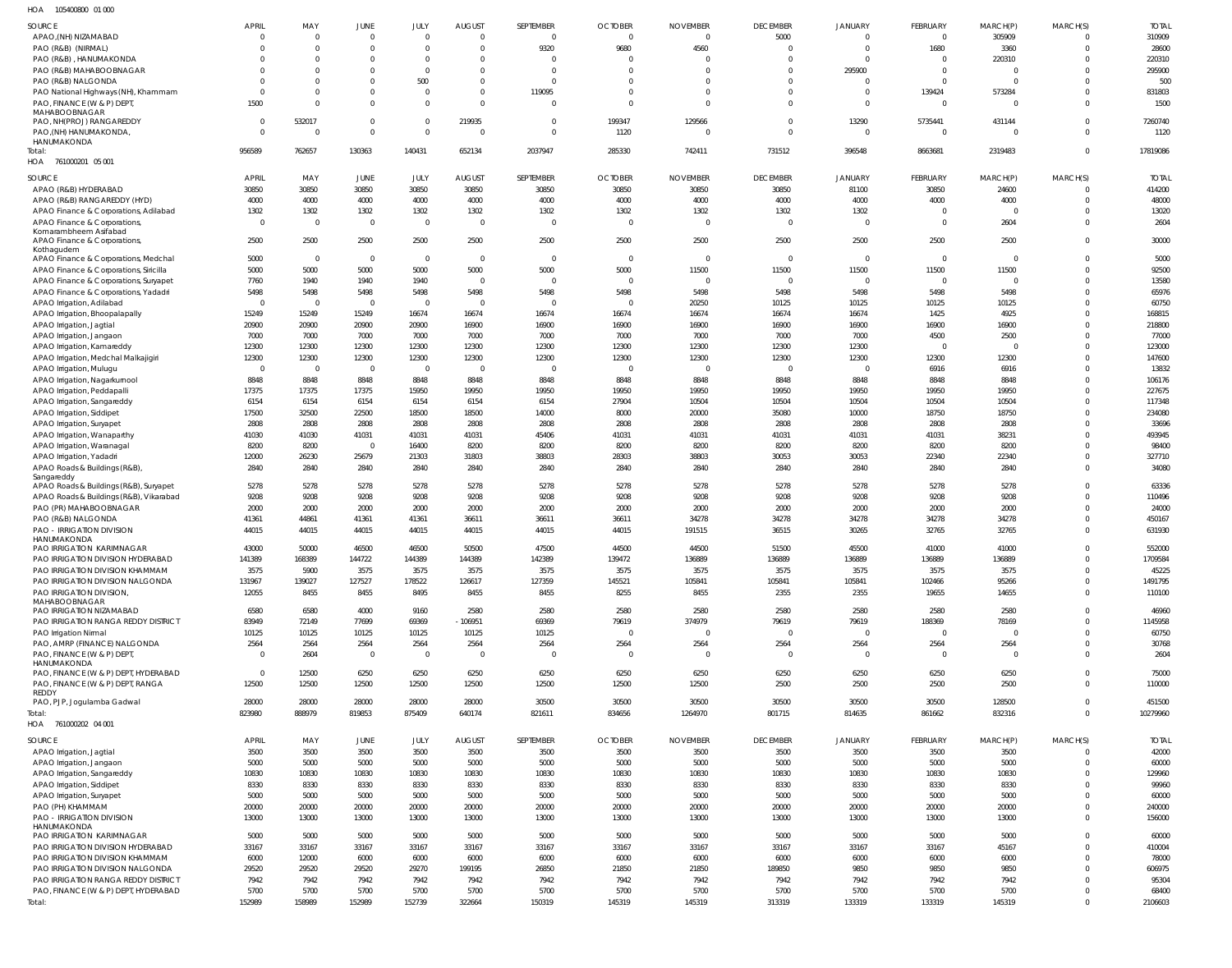761000202 05 001 HOA

| SOURCE                                                                          | <b>APRIL</b>         | MAY                    | JUNE                    | JULY                       | <b>AUGUST</b>                  | SEPTEMBER               | <b>OCTOBER</b>             | <b>NOVEMBER</b>                  | <b>DECEMBER</b>          | JANUARY                          | <b>FEBRUARY</b>        | MARCH(P)               | MARCH(S)             | <b>TOTAL</b>    |
|---------------------------------------------------------------------------------|----------------------|------------------------|-------------------------|----------------------------|--------------------------------|-------------------------|----------------------------|----------------------------------|--------------------------|----------------------------------|------------------------|------------------------|----------------------|-----------------|
| APAO Irrigation, Bhoopalapally                                                  | 1750                 | 1750                   | 1750                    | 1750                       | 1750                           | 1750                    | 1750                       | 1750                             | 1750                     | 1750                             | $\Omega$               | $\overline{0}$         |                      | 17500           |
| APAO Irrigation, Jagtial                                                        | 1000                 | 1000                   | 1000                    | 1000                       | $\overline{0}$                 | 2000                    | 1000                       | 1000                             | 1000                     | 1000                             | 1000                   | 1000                   | $\Omega$             | 12000           |
| APAO Irrigation, Kamareddy                                                      | 1000                 | 1000<br>1700           | 1000<br>1700            | 1000<br>1700               | 1000<br>1000                   | 1000<br>2400            | 1000<br>1700               | 1000<br>1700                     | 1000<br>1700             | 1000<br>1700                     | 1000<br>1700           | 1000<br>1700           | $\Omega$<br>$\Omega$ | 12000<br>20400  |
| APAO Irrigation, Kothagudem<br>APAO Irrigation, Medchal Malkajigiri             | 1700<br>2000         | 2000                   | 2000                    | 2000                       | 2000                           | 2000                    | 2000                       | 2000                             | 2000                     | 2000                             | 2000                   | 2000                   |                      | 24000           |
| APAO Irrigation, Mulugu                                                         | $\mathbf 0$          | $\overline{0}$         | $\overline{0}$          | $\overline{0}$             | $\overline{0}$                 | $\mathsf{C}$            | $\overline{0}$             | $\overline{0}$                   | $\overline{0}$           | $\overline{0}$                   | 1750                   | 1750                   | $\Omega$             | 3500            |
| APAO Irrigation, Nagarkurnool                                                   | 1325                 | 1325                   | 625                     | 625                        | 1625                           | 1625                    | 1625                       | 1625                             | 1625                     | 1625                             | 1625                   | 1625                   | $\Omega$             | 16900           |
| APAO Irrigation, Siddipet                                                       | 2000                 | 2000                   | 2000                    | 2000                       | 2000                           | 2000                    | 2000                       | 2000                             | 2000                     | 2000                             | 1000                   | 1000                   | $\Omega$             | 22000           |
| APAO Irrigation, Siricilla                                                      | 1000                 | 1000                   | 1000                    | 1000                       | 1000                           | 1000                    | 1000                       | 1000                             | 1000                     | 1000                             | 1000                   | 1000                   |                      | 12000           |
| APAO Irrigation, Suryapet<br>APAO Irrigation, Vikarabad                         | 1000<br>$\mathbf 0$  | 1000<br>$\overline{0}$ | 1000<br>$\mathbf 0$     | 1000<br>$\Omega$           | 1000<br>$\overline{0}$         | - 0<br>$\mathsf{C}$     | $\overline{0}$<br>$\circ$  | $\overline{0}$<br>$\overline{0}$ | $\Omega$<br>$\Omega$     | $\overline{0}$<br>$\overline{0}$ | $\overline{0}$<br>750  | $\overline{0}$<br>750  | $\Omega$<br>$\Omega$ | 5000<br>1500    |
| APAO Irrigation, Yadadri                                                        | 1583                 | 2983                   | 2283                    | 2283                       | 2283                           | 1583                    | 1583                       | 583                              | 583                      | 583                              | 583                    | $\overline{0}$         | $\Omega$             | 16913           |
| PAO (R&B) NALGONDA                                                              | $\mathbf{0}$         | $\mathbf 0$            | $\overline{0}$          | $\overline{0}$             | $\overline{0}$                 | 9275                    | 9275                       | 9275                             | 9275                     | 9275                             | 9275                   | 9275                   |                      | 64925           |
| <b>PAO - IRRIGATION DIVISION</b>                                                | 1000                 | 1000                   | 1000                    | 1000                       | 1000                           | 1000                    | 1000                       | 1000                             | 1000                     | 1000                             | 1000                   | 1000                   | $\Omega$             | 12000           |
| HANUMAKONDA                                                                     | 3958                 | 1333                   | 583                     | 583                        | 583                            | 583                     | 583                        | 583                              | 583                      | 583                              | 583                    | 583                    | $\Omega$             |                 |
| PAO IRRIGATION KARIMNAGAR<br>PAO IRRIGATION DIVISION HYDERABAD                  | 11083                | 24083                  | 11083                   | 11083                      | 96266                          | 11083                   | 12333                      | 12333                            | 12333                    | 12333                            | 11583                  | 11583                  | $\Omega$             | 11121<br>237179 |
| PAO IRRIGATION DIVISION KHAMMAM                                                 | $\mathbf 0$          | 2000                   | 1000                    | 1000                       | 1000                           | 1000                    | 1000                       | 1000                             | $\overline{0}$           | 1000                             | 2000                   | 1000                   | $\Omega$             | 12000           |
| PAO IRRIGATION DIVISION NALGONDA                                                | 4250                 | 4250                   | 4250                    | 17450                      | 4250                           | 4250                    | 8050                       | 3250                             | 3250                     | 3250                             | 1750                   | 1750                   | $\Omega$             | 60000           |
| PAO IRRIGATION NIZAMABAD                                                        | 2000                 | 4000                   | 2000                    | 2000                       | 2000                           | $\mathsf{C}$            | $\overline{0}$             | $\overline{0}$                   | $\overline{0}$           | $\overline{0}$                   | $\Omega$               | $\Omega$               |                      | 12000           |
| PAO IRRIGATION RANGA REDDY DISTRICT                                             | 10450                | 9450                   | 10450                   | 10450                      | 10450                          | 10450                   | 10450                      | 10450                            | 10450                    | 10450                            | 10450                  | 36417                  | $\Omega$             | 150367          |
| PAO MEDAK(IW), MEDAK<br>PAO, FINANCE (W & P) DEPT, HYDERABAD                    | $\Omega$<br>4000     | $\overline{0}$<br>4000 | $\overline{0}$<br>2000  | $\Omega$<br>2000           | $\overline{0}$<br>2000         | $\mathsf{C}$<br>2000    | $\overline{0}$<br>2000     | 1000<br>14000                    | 1000<br>8000             | 1000<br>6000                     | 1000<br>6000           | 1000<br>6000           | $\Omega$             | 5000<br>58000   |
| PAO, PJP, Jogulamba Gadwal                                                      | 1000                 | 1000                   | 1000                    | 1000                       | 1000                           | 1000                    | 1000                       | 1000                             | 1000                     | 1000                             | 1000                   | 1000                   |                      | 12000           |
| Total:                                                                          | 52099                | 66874                  | 47724                   | 60924                      | 132207                         | 55999                   | 59349                      | 66549                            | 59549                    | 58549                            | 57049                  | 81433                  | $\Omega$             | 798305          |
| HOA 761000204 12001                                                             |                      |                        |                         |                            |                                |                         |                            |                                  |                          |                                  |                        |                        |                      |                 |
| SOURCE                                                                          | <b>APRIL</b>         | MAY                    | <b>JUNE</b>             | JULY                       | <b>AUGUST</b>                  | SEPTEMBER               | <b>OCTOBER</b>             | <b>NOVEMBER</b>                  | <b>DECEMBER</b>          | <b>JANUARY</b>                   | FEBRUARY               | MARCH(P)               | MARCH(S)             | <b>TOTAL</b>    |
| APAO Irrigation, Suryapet                                                       | 1000                 | 1000                   | 1000                    | 1000                       | 1000                           | 1000                    | 1000                       | 1000                             | 1000                     | 1000                             | 1000                   | 1000                   | $\Omega$             | 12000           |
| PAO IRRIGATION DIVISION HYDERABAD                                               | 2000                 | 2000                   | 2000                    | 2000                       | 2000                           | 2000                    | 2000                       | 2000                             | 2000                     | 2000                             | 2000                   | 2000                   | $\Omega$             | 24000           |
| PAO IRRIGATION DIVISION NALGONDA                                                | 1759                 | 7315                   | 1759                    | 1759                       | 1759                           | 1759                    | 370                        | 370                              | 370                      | 370                              | 370                    | 370                    |                      | 18330           |
| PAO, FINANCE (W & P) DEPT, HYDERABAD                                            | $\Omega$             | $\overline{0}$         | 1000                    | 1000                       | 1000                           | 1000                    | 1000                       | 1000                             | 1000                     | 1000                             | 1000                   | 1000                   |                      | 10000           |
| Total:                                                                          | 4759                 | 10315                  | 5759                    | 5759                       | 5759                           | 5759                    | 4370                       | 4370                             | 4370                     | 4370                             | 4370                   | 4370                   | $\Omega$             | 64330           |
| HOA 761000800 04 001                                                            |                      |                        |                         |                            |                                |                         |                            |                                  |                          |                                  |                        |                        |                      |                 |
| SOURCE                                                                          | <b>APRIL</b>         | MAY                    | JUNE                    | JULY                       | <b>AUGUST</b>                  | SEPTEMBER               | <b>OCTOBER</b>             | <b>NOVEMBER</b>                  | <b>DECEMBER</b>          | JANUARY                          | <b>FEBRUARY</b>        | MARCH(P)               | MARCH(S)             | <b>TOTAL</b>    |
| APAO (R&B) HYDERABAD                                                            | 2500                 | 2000                   | 1500                    | 3500                       | 2000                           | 1500                    | 500                        | 500                              | 500                      | 500                              | 500<br>$\overline{0}$  | 500<br>$\overline{0}$  | $\Omega$             | 16000           |
| APAO (R&B) POCHAMPAD (NIZAMABAD)<br>APAO (R&B) TEKULAPALLY                      | 8750<br>13250        | 8750<br>14750          | 8750<br>13750           | 8250<br>13250              | 8250<br>13250                  | 8250<br>13250           | 1000<br>- 0                | 1000<br>$\overline{0}$           | 1000<br>$\overline{0}$   | $\overline{0}$<br>$\overline{0}$ | 12000                  | 12000                  | $\Omega$             | 54000<br>105500 |
| APAO Finance & Corporations, Adilabad                                           | $\mathbf 0$          | $\overline{0}$         | $\mathbf 0$             | $\Omega$                   | $\overline{0}$                 |                         | - 0                        | 750                              | 750                      | 750                              | 1500                   | 1500                   | $\Omega$             | 5250            |
| APAO Finance & Corporations,                                                    | $\Omega$             | $\mathbf 0$            | $\mathbf 0$             | $\Omega$                   | $\overline{0}$                 | $\mathsf{C}$            | $\Omega$                   | $\overline{0}$                   | $\overline{0}$           | $\overline{0}$                   | 750                    | $\overline{0}$         | $\Omega$             | 750             |
| Bhoopalapally                                                                   |                      |                        |                         |                            |                                |                         |                            |                                  | $\Omega$                 |                                  |                        |                        |                      |                 |
| APAO Finance & Corporations, Jagtial<br>APAO Finance & Corporations, Jangaon    | $\Omega$<br>1500     | $\mathbf 0$<br>1500    | $\mathbf{0}$<br>1500    | $\Omega$<br>$\overline{0}$ | $\mathbf{0}$<br>$\overline{0}$ | -C<br>$\Omega$          | $\Omega$<br>$\overline{0}$ | $\overline{0}$<br>1500           | 1500                     | $\overline{0}$<br>1500           | 750<br>$\overline{0}$  | 750<br>$\overline{0}$  | $\Omega$<br>$\Omega$ | 1500<br>9000    |
| APAO Finance & Corporations, Kamareddy                                          | $\mathbf{0}$         | $\overline{0}$         | $\mathbf 0$             | $\overline{0}$             | $\overline{0}$                 | $\Omega$                | $\overline{0}$             | $\overline{0}$                   | $\Omega$                 | $\overline{0}$                   | 750                    | 750                    | $\Omega$             | 1500            |
| APAO Finance & Corporations,                                                    | 500                  | 500                    | $\mathbf 0$             | $\Omega$                   | $\Omega$                       | $\Omega$                | $\Omega$                   | $\Omega$                         | $\Omega$                 | $\overline{0}$                   | $\Omega$               | $\overline{0}$         | $\Omega$             | 1000            |
| Mahabubabad                                                                     |                      |                        |                         |                            |                                |                         |                            |                                  |                          |                                  |                        |                        |                      |                 |
| APAO Finance & Corporations, Medchal<br>APAO Finance & Corporations, Peddapalli | 750<br>1250          | 750<br>1250            | 750<br>1250             | 750<br>1250                | 750<br>1250                    | 750<br>1250             | 750<br>- 0                 | $\Omega$<br>$\Omega$             | 750<br>750               | $\overline{0}$<br>750            | $\Omega$<br>1500       | $\overline{0}$<br>1500 | $\Omega$             | 6000<br>12000   |
| APAO Finance & Corporations, Siricilla                                          | 1250                 | 1250                   | 1250                    | 1250                       | 1250                           | 1250                    | $\Omega$                   | $\Omega$                         | 500                      | 500                              | 1250                   | 1250                   | $\Omega$             | 11000           |
| APAO Finance & Corporations, Suryapet                                           | 4000                 | 2750                   | 2750                    | 2750                       | 1250                           | 1250                    | 1250                       | 1250                             | 1250                     | 1250                             | 750                    | 750                    |                      | 21250           |
| APAO Finance & Corporations,                                                    | 2000                 | 2000                   | 2000                    | 2000                       | 2000                           | 2000                    | 2000                       | $\overline{0}$                   | $\overline{0}$           | $\overline{0}$                   | $\mathbf 0$            | $\overline{0}$         | $\Omega$             | 14000           |
| Wanaparthy<br>APAO Finance & Corporations, Yadadri                              | 750                  | 750                    | 750                     | 750                        | 750                            | 750                     | 750                        | 1500                             | 750                      | 1500                             | $\overline{0}$         | $\overline{0}$         | $\Omega$             | 9000            |
| APAO Irrigation, Adilabad                                                       | 26000                | 24250                  | 22250                   | 21000                      | 21500                          | 19750                   | 8500                       | 5750                             | 17250                    | 9750                             | 8250                   | 8750                   | $\Omega$             | 193000          |
| APAO Irrigation, Bhoopalapally                                                  | 20000                | 28500                  | 23750                   | 22750                      | 22000                          | 20250                   | 10000                      | 1500                             | 1000                     | 4000                             | $\overline{0}$         | 1000                   | $\Omega$             | 154750          |
| APAO Irrigation, Jagtial                                                        | 22250                | 21500                  | 13250                   | 15250                      | 14500                          | 8500                    | 4250                       | 12000                            | 11250                    | 15000                            | 13500                  | 12750                  | $\Omega$             | 164000          |
| APAO Irrigation, Jangaon                                                        | 17750                | 24250                  | 18500                   | 19500                      | 18750                          | 16750                   | 10250                      | 4000                             | 2000                     | 1000                             | 750                    | 750                    | $\Omega$             | 134250          |
| APAO Irrigation, Kamareddy<br>APAO Irrigation, Komarambheem Asifabad            | 13250<br>6250        | 13250<br>9750          | 12750<br>7500           | 10000<br>6750              | 10000<br>3000                  | 9250<br>1000            | 8000<br>$\overline{0}$     | 1000<br>$\overline{0}$           | 3750<br>2000             | 3750<br>2750                     | 4500<br>2750           | 5000<br>7750           | $\Omega$<br>$\Omega$ | 94500<br>49500  |
| APAO Irrigation, Kothagudem                                                     | 39250                | 39500                  | 34000                   | 25500                      | 23250                          | 24250                   | 14250                      | 12500                            | 17250                    | 14000                            | 15250                  | 18250                  | $\Omega$             | 277250          |
| APAO Irrigation, Mahabubabad                                                    | 9000                 | 14000                  | 10750                   | 10000                      | 10000                          | 8500                    | 5750                       | 3000                             | 3750                     | 3000                             | 6000                   | 6000                   | $\Omega$             | 89750           |
| APAO Irrigation, Mancherial                                                     | 8250                 | 8250                   | 8250                    | 7250                       | 6750                           | 5750                    | 1250                       | 7500                             | 6750                     | 7500                             | 7750                   | 6750                   | $\Omega$             | 82000           |
| APAO Irrigation, Medchal Malkajigiri                                            | 3000                 | 3000                   | 3000                    | 3000                       | 3000                           | 3000                    | $\overline{0}$             | $\overline{0}$                   | $\Omega$                 | $\overline{0}$                   | $\overline{0}$         | $\overline{0}$         | $\Omega$             | 18000           |
| APAO Irrigation, Mulugu                                                         | $\mathbf 0$          | $\mathbf 0$            | $\overline{0}$          | $\overline{0}$             | $\mathbf 0$                    | $\overline{0}$          | $\overline{0}$             | $\overline{0}$                   | $\Omega$                 | $\overline{0}$                   | 2750                   | 2750                   | $\Omega$             | 5500            |
| APAO Irrigation, Nagarkurnool<br>APAO Irrigation, Narayanpet                    | 24500<br>$\mathbf 0$ | 23750<br>$\mathbf 0$   | 26250<br>$\overline{0}$ | 21750<br>$\overline{0}$    | 21000<br>$\overline{0}$        | 18500<br>$\overline{0}$ | 6500<br>$\overline{0}$     | $\overline{0}$<br>$\mathbf{0}$   | $\Omega$<br>$\mathbf{0}$ | 1000<br>$\overline{0}$           | 4500<br>$\overline{0}$ | 5250<br>750            | $\Omega$<br>$\Omega$ | 153000<br>750   |
| APAO Irrigation, Peddapalli                                                     | 31750                | 33500                  | 41250                   | 27000                      | 27000                          | 24500                   | 7250                       | 2750                             | 12000                    | 12750                            | 8750                   | 8250                   | $\Omega$             | 236750          |
| APAO Irrigation, Sangareddy                                                     | 11000                | 12000                  | 13500                   | 13750                      | 12000                          | 11750                   | 5750                       | 7250                             | 6250                     | 4510                             | 5000                   | 3500                   | $\Omega$             | 106260          |
| APAO Irrigation, Siddipet                                                       | 26450                | 32200                  | 26200                   | 23700                      | 22950                          | 23200                   | 9250                       | 3750                             | 13250                    | 13500                            | 14250                  | 12000                  | $\Omega$             | 220700          |
| APAO Irrigation, Siricilla                                                      | 15000                | 15000                  | 16500                   | 15750                      | 15750                          | 15750                   | 4500                       | $\overline{0}$                   | $\overline{0}$           | $\overline{0}$                   | 1250                   | 2750                   | $\Omega$             | 102250          |
| APAO Irrigation, Suryapet                                                       | 19750                | 20500                  | 19750                   | 16750                      | 14750                          | 13250                   | 5500                       | 12750                            | 11500                    | 11500                            | 12750                  | 13500                  | $\Omega$             | 172250          |
| APAO Irrigation, Vikarabad                                                      | 1500                 | 1500                   | 1500                    | 5000                       | 5000                           | 5000                    | 4000                       | 3000<br>4250                     | 2500                     | 1500                             | 3250                   | 3000                   | $\Omega$<br>$\Omega$ | 36750           |
| APAO Irrigation, Wanaparthy<br>APAO Irrigation, Waranagal                       | 5250<br>500          | 5250<br>31500          | 5250<br>16000           | 4500<br>18000              | 8000<br>16750                  | 6500<br>14250           | 6250<br>7500               | 6750                             | 2250<br>7500             | 1500<br>7500                     | 3500<br>8000           | 3500<br>9500           | $\Omega$             | 56000<br>143750 |
| APAO Irrigation, Yadadri                                                        | 9750                 | 16250                  | 17000                   | 13000                      | 12500                          | 11750                   | 3500                       | 2250                             | 2000                     | 3500                             | 3250                   | 4000                   | $\Omega$             | 98750           |
| APAO Roads & Buildings (R&B), Adilabad                                          | 2000                 | 2000                   | 1500                    | 1500                       | 1500                           | 1500                    | $\overline{0}$             | $\overline{0}$                   | $\overline{0}$           | $\overline{0}$                   | $\overline{0}$         | $\overline{0}$         | $\Omega$             | 10000           |
| APAO Roads & Buildings (R&B), Kamareddy                                         | 4750                 | 4750                   | 4750                    | 4750                       | 4750                           | 4750                    | $\overline{0}$             | $\overline{0}$                   | $\overline{0}$           | $\overline{0}$                   | $\overline{0}$         | $\overline{0}$         | $\Omega$             | 28500           |
| APAO Roads & Buildings (R&B),                                                   | 2500                 | 2500                   | 3500                    | 2000                       | 2000                           | C                       | $\mathbf 0$                | 2000                             | 2000                     | 2000                             | 2000                   | 2000                   | $\Omega$             | 22500           |
| Komarambheem Asifabad<br>APAO Roads & Buildings (R&B), Mancherial               | 3500                 | 4500                   | 4000                    | 4000                       | 4000                           | 4000                    | $\overline{0}$             | $\overline{0}$                   | $\overline{0}$           | $\overline{0}$                   | $\overline{0}$         | $\overline{0}$         | $\Omega$             | 24000           |
| APAO Roads & Buildings (R&B),                                                   | 8250                 | 17000                  | 8250                    | 8250                       | 8250                           | 8250                    | $\mathbf 0$                | $\mathbf{0}$                     | 8250                     | 8250                             | 8250                   | 8250                   | $\Omega$             | 91250           |
| Nagarkurnool                                                                    |                      |                        |                         |                            |                                |                         |                            |                                  |                          |                                  |                        |                        |                      |                 |
| APAO Roads & Buildings (R&B),<br>Sangareddy                                     | $\pmb{0}$            | $\mathbf 0$            | $\mathbf 0$             | $\Omega$                   | 750                            | 750                     | 750                        | 750                              | 750                      | 750                              | 750                    | 750                    | $\Omega$             | 6000            |